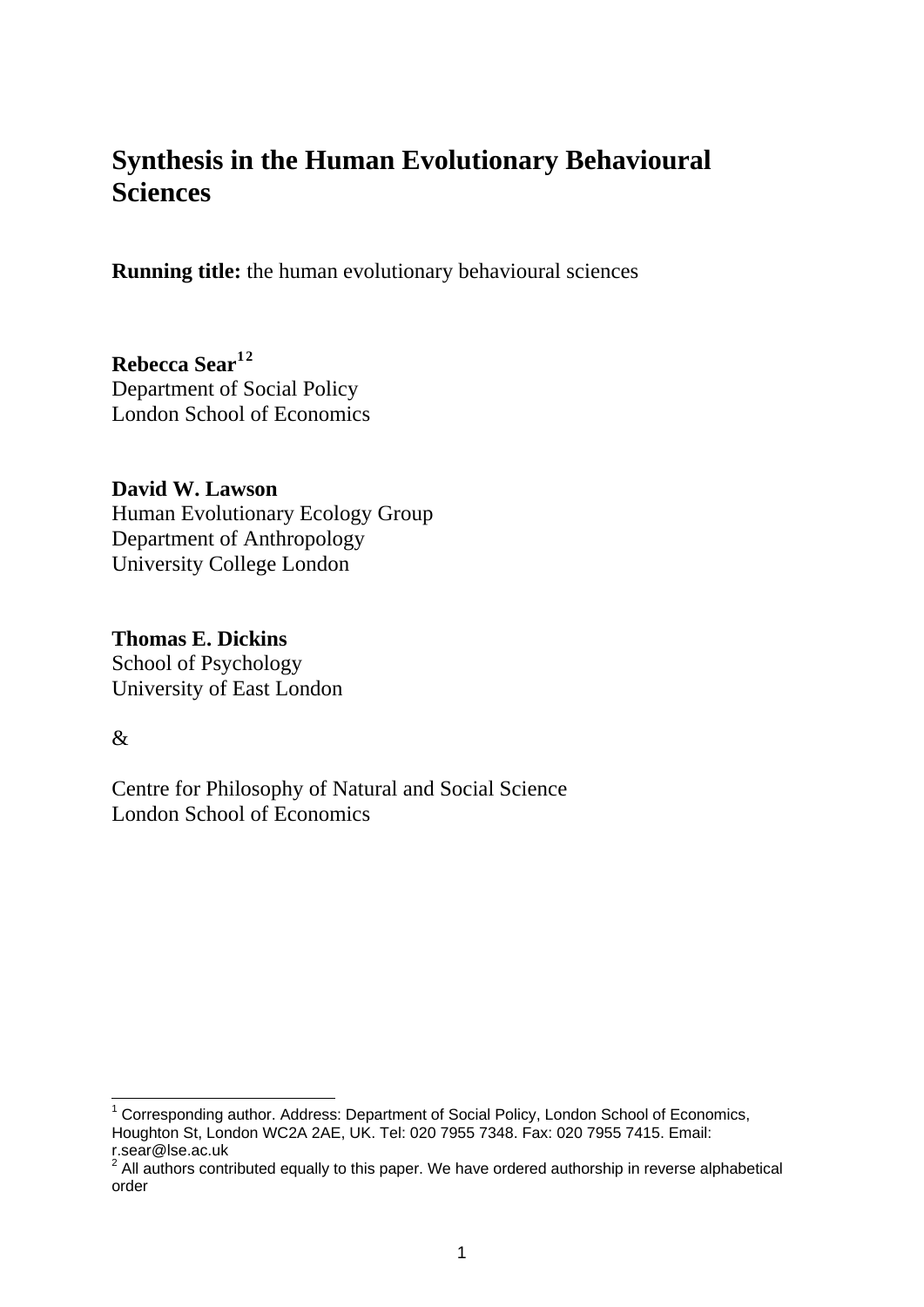# **Abstract**

Over the last three decades, the application of evolutionary theory to the human sciences has shown remarkable growth. This growth has also been characterised by a 'splitting' process, with the emergence of distinct sub-disciplines, most notably: Human Behavioural Ecology (HBE), Evolutionary Psychology (EP) and studies of Cultural Evolution (CE). Multiple applications of evolutionary ideas to the human sciences are undoubtedly a good thing, demonstrating the usefulness of this approach to human affairs. Nevertheless, this fracture has been associated with considerable tension, a lack of integration, and sometimes outright conflict between researchers. In recent years however, there have been clear signs of hope that a synthesis of the human evolutionary behavioural sciences is underway. Here, we briefly review the history of the debate, both its theoretical and practical causes; then provide evidence that the field is currently becoming more integrated, as the traditional boundaries between sub-disciplines become blurred. This article constitutes the first paper under the new editorship of the Journal of Evolutionary Psychology, which aims to further this integration by explicitly providing a forum for integrated work.

**Key Words:** Human Behavioural Ecology, Evolutionary Psychology, Cultural Evolution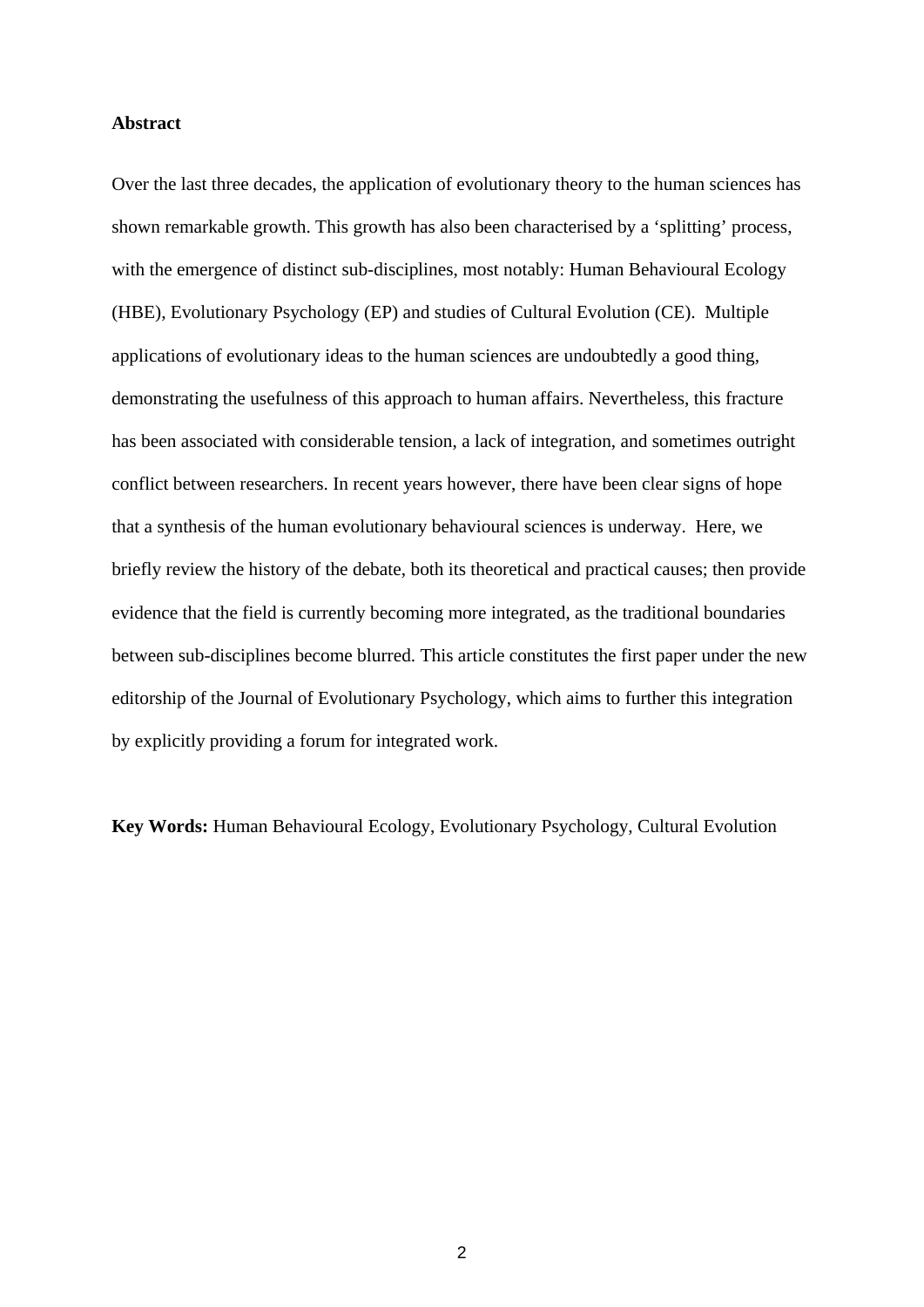# **1. Introduction**

The application of Darwinian thought to the human behavioural sciences, beginning in earnest with the publication of Wilson's *Sociobiology: The New Synthesis* in 1975, has had a turbulent history. Sociobiology applies gene-level selectionist models directly to behaviour enabling both the explanation of the ultimate causes of behaviour, and the prediction of specific behaviours under a variety of ecological conditions. The rather hostile reception of these ideas by the social sciences is well documented (see Segerstråle 2000 for a excellent account). Our concern here is not with the misinterpretation of evolutionary theory by the social sciences, but the 'splitting' process that the human evolutionary behavioural sciences have undergone over the last three decades. Broadly speaking, three sub-disciplines have emerged: Human Behavioural Ecology (HBE), Evolutionary Psychology (EP) and studies of Cultural Evolution (CE). This internal fracture has been tracked by a consistent flow of papers and books (Crawford 1993; Sherman and Reeve 1997; Daly and Wilson 1999; Heyes 2000; Smith 2000; Smith *et al.* 2000; Downes 2001; Smith *et al.* 2001; Barrett *et al.* 2002; Laland and Brown 2002; Hutchinson and Gigerenzer 2005; Kaplan and Gangestad 2005; Dunbar and Barrett 2007b; Gangestad and Simpson 2007a; White *et al.* 2007). See Table 1 for a list of articles which have reviewed or attempted to synthesise these sub-disciplines, many of which provide informative summaries of the key issues.

#### INSERT TABLE 1 ABOUT HERE

Here we provide our own overview of the key boundaries that have arisen, but emphasise that in recent years there is strong evidence that a reintegration of the discipline is on the horizon. We argue that theoretical synthesis, while still far from ubiquitous, has become a significant feature of the contemporary literature. Traditional methodological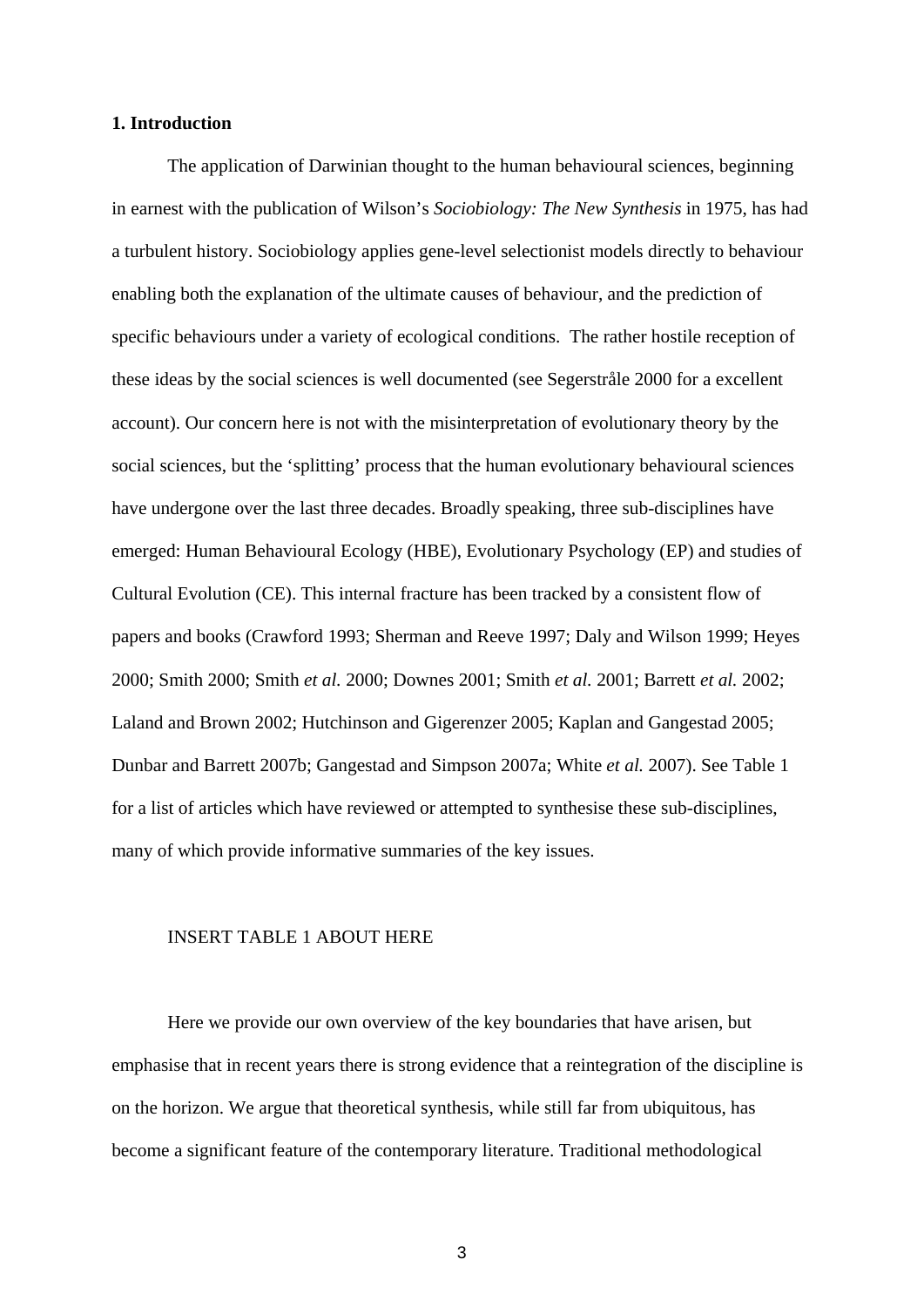boundaries have also attenuated, and some genuinely integrated research programmes and research groups have arisen in recent years. We briefly consider the role of relevant studies beyond our three-way split, and the rise of applied, rather than purely academic, studies, before concluding with some optimism that a synthesis of the human evolutionary behavioural sciences is truly underway. We start with a brief description of each of the three sub-disciplines.

## **2. The Three Approaches**

# *2.1 Human Behavioural Ecology*

HBE emerged directly from Sociobiology (Wilson 1975), inheriting a core concern with the ultimate functions of behaviour rather than its underlying mechanisms. Throughout this article, we concentrate on HBE as a subcategory of human evolutionary ecology (an umbrella term including applications to non-behavioural aspects of the phenotype), as the focus of this paper is the behavioural sciences. However, we note that most of the points could be applied to human evolutionary ecology at large.

HBE is concerned with explaining adaptive behavioural variation within its ecological context. Organisms are understood to be attempting to maximize their fitness under specific ecological conditions. Today, HBE remains virtually identical in approach to animal behavioural ecology (e.g. Krebs and Davies 1993), using the same tools and techniques, such as optimality theory (Parker and Maynard Smith 1990), to generate testable predictions (Borgerhoff Mulder 1991; Cronk 1991; Winterhalder and Smith 2000). At the heart of HBE lies a black box approach to understanding the traits in question, referred to as the phenotypic gambit (a term first coined by Grafen, 1984). This assumes that there is some linkage between genes and behaviour, and therefore behaviour can be analysed in ultimate terms, but the nature of this linkage is not an explicit concern. HBE explains behavioural variation using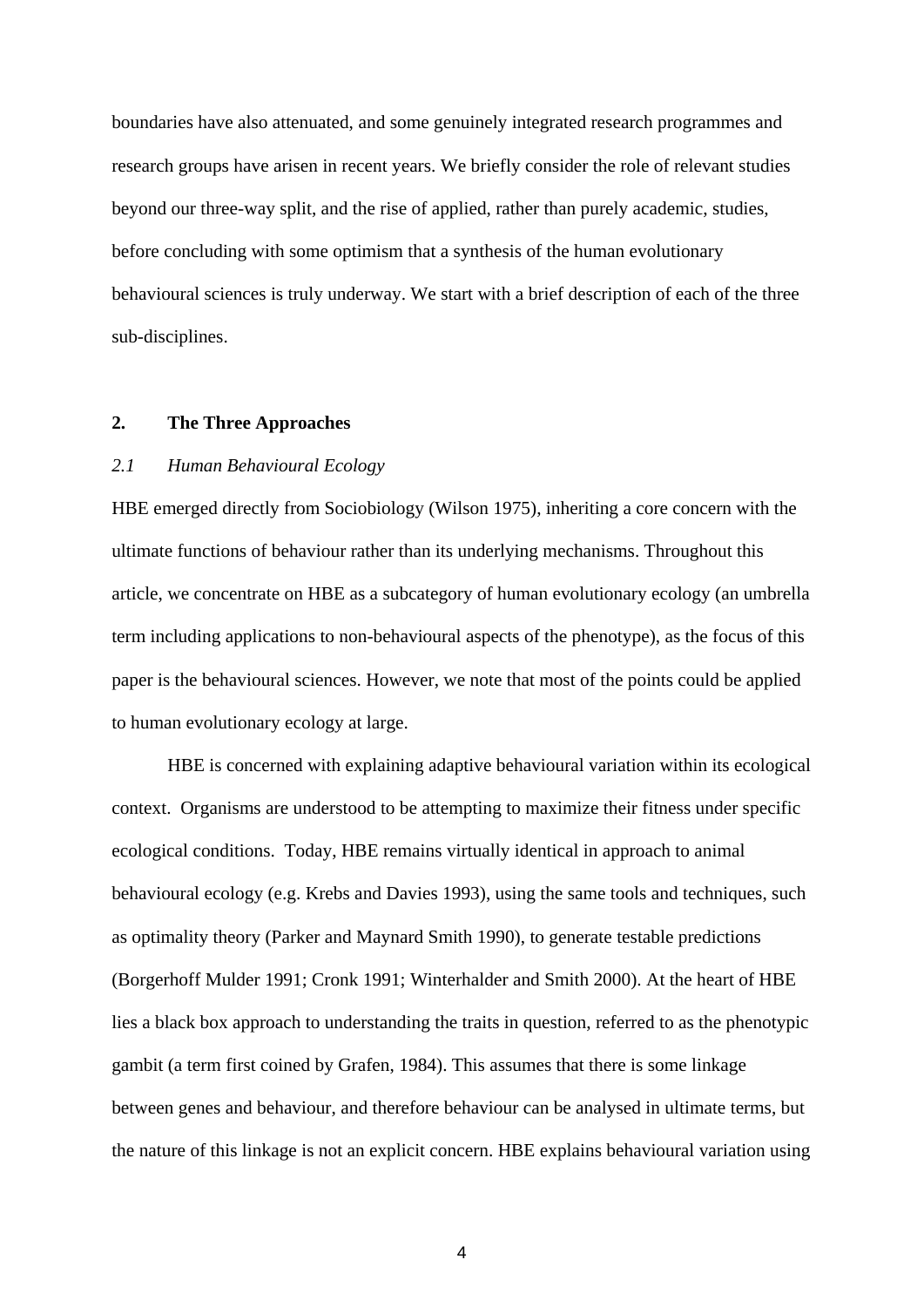the concept of phenotypic plasticity, which assumes that the same genotype can give rise to multiple phenotypes dependent on ecological conditions. Testing models requires that the fitness differentials associated with behavioural strategies are identified. As long-term fitness is difficult to measure directly, proximate outcomes are used as proxy measures, most commonly number of children or grandchildren, but also alternative measures such as health or social status outcomes. Such models have performed well, and demonstrated predictive power in a variety of domains, such as foraging, mating and parental investment (Winterhalder and Smith 2000 for a review).

# *2.2 Evolutionary Psychology*

In contrast to the phenotypic gambit approach of HBE, the focus of EP is upon the proximate psychological mechanisms that cause behaviour. The broad conception of EP is that proximate psychological mechanisms will be better understood in terms of their ultimate functions. Put more prosaically, given that the brain is an evolved organ, there must be some interesting theoretical constraints upon psychological theory from evolutionary biology. Under this formulation there is a lot of room for different approaches to the application of evolutionary biology to psychology, some of which would not necessarily be that removed from HBE. This broad conception of EP is to be regarded as theoretically integrative. However, one particular school of thought has dominated EP, which emerged primarily (but not exclusively) from the University of California, Santa Barbara (Barkow *et al.* 1992). This school has actively sought to differentiate itself from HBE, principally on theoretical grounds. This distinction has been noted by a number of authors (e.g. Downes 2001; Gray *et al.* 2003; Buller 2005; Dunbar and Barrett 2007a), though it is not universally accepted within EP. Nonetheless, we find the distinction useful and will adopt Dunbar and Barrett's (2007a) terminology of EP *sensu stricto* (EPSS).

 $\sim$  5  $\sim$  5  $\sim$  5  $\sim$  5  $\sim$  5  $\sim$  5  $\sim$  5  $\sim$  5  $\sim$  5  $\sim$  5  $\sim$  5  $\sim$  5  $\sim$  5  $\sim$  5  $\sim$  5  $\sim$  5  $\sim$  5  $\sim$  5  $\sim$  5  $\sim$  5  $\sim$  5  $\sim$  5  $\sim$  5  $\sim$  5  $\sim$  5  $\sim$  5  $\sim$  5  $\sim$  5  $\sim$  5  $\sim$  5  $\sim$  5  $\sim$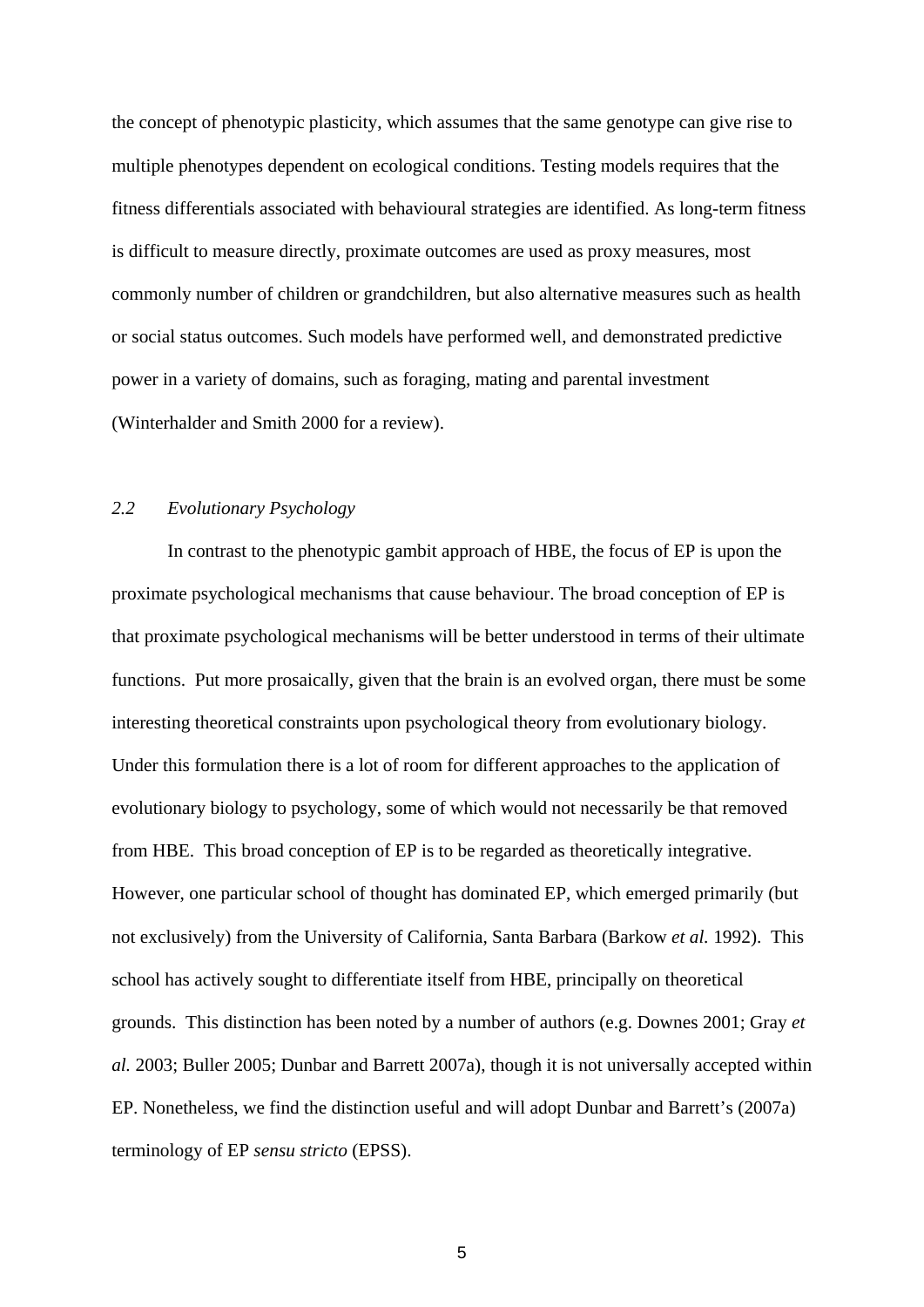Unlike the broad conception of EP, EPSS has some firm views on the precise nature of psychological adaptations. EPSS characterises these adaptations as domain-specific, claiming that this is a consequence of evolution by natural selection, for natural selection only selects adaptations that solve specific problems (though see Atkinson and Wheeler, 2004, for a discussion of degrees of domain specificity). Given this, each psychological adaptation was selected to solve a particular ancestral problem, and as such each adaptation has its own Environment of Evolutionary Adaptedness (EEA; *pace* Bowlby 1969) which is the specific environment in which the adaptive problem presented itself and was solved. In the canonical book, *The Adapted Mind* (Barkow *et al.* 1992) this Pleistocene EEA epoch was described as a period of sustained and consistent selection pressures. EPSS has now hypothesised specific mechanisms relating to such diverse factors as – fear of snakes, detection of social cheats, language acquisition, preference for foods rich in fats and sugar, sex differences in sexual jealousy and mate preferences (relating to economic resources, age, attractiveness, body shape and sexual variety), and even landscape preferences for savannah like environments (reviewed in Buss 1995). These mechanisms are seen as universal speciestypical adaptations with any cultural and individual differences explained by their regulated interaction with local environmental conditions (Tooby and Cosmides 1992).

Domain-specificity was subsequently discussed in terms of cognitive modularity (Fodor 200; Atkinson and Wheeler 2004). The architectural descriptions given in *The Adapted Mind* conform to aspects of modularity theory in that they assume specific content and specific processing for each adapted mechanism. This has led some to refer to this position as Darwinian Modularity, in contrast with Fodorian Modularity, which is process based, and Chomskyan Modularity, which is content based (Samuels 1998; Samuels 2000). The position EPSS takes on modularity is a consequence of theoretical commitments within

 $\sim$  600  $\sim$  600  $\sim$  600  $\sim$  600  $\sim$  600  $\sim$  600  $\sim$  600  $\sim$  600  $\sim$  600  $\sim$  600  $\sim$  600  $\sim$  600  $\sim$  600  $\sim$  600  $\sim$  600  $\sim$  600  $\sim$  600  $\sim$  600  $\sim$  600  $\sim$  600  $\sim$  600  $\sim$  600  $\sim$  600  $\sim$  600  $\sim$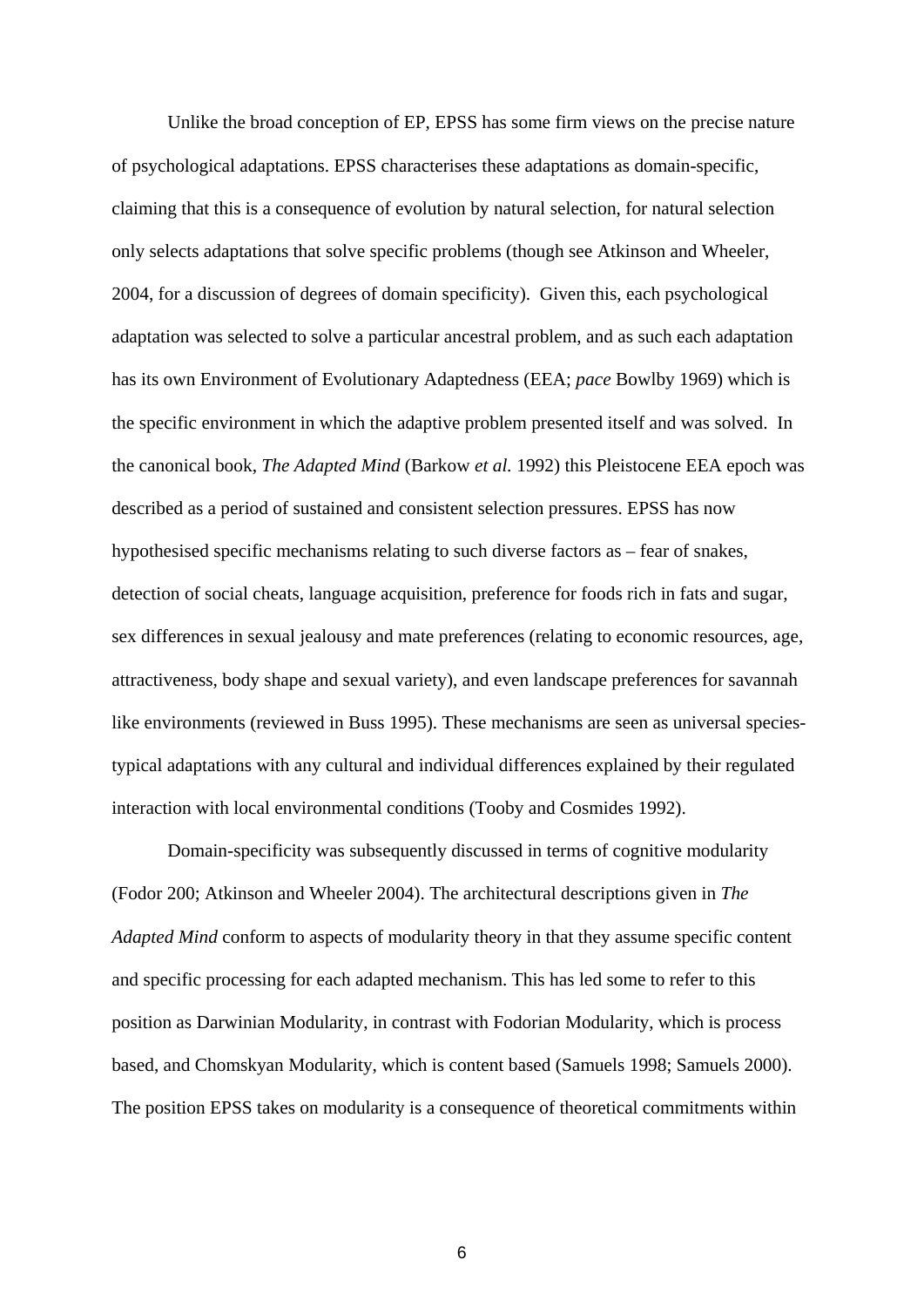cognitive science (Dickins 2003). The idea that psychological adaptations are domainspecific and modular is core to EPSS.

# *2.3 Cultural Evolution*

CE shares some important commonalities with both HBE and EP (Henrich and McElreath 2003). Like HBE, CE is often concerned with the current adaptive utility of traits (although it has also considered the emergence of maladaptive behaviours: e.g. Boyd and Richerson 2005). Like EP, it is also interested in the proximate mechanisms by which behaviour is brought about, albeit specifically with mechanisms of social learning and transmission of cultural traits rather than underlying cognitive apparatus. However, it differs from both in its conviction that a robust understanding of human behaviour requires explicit consideration of cultural as well as genetic evolution. This focus on the cultural transmission of behavioural traits, studied at the within and between population level, sets CE apart from the largely individual level work of the other two sub- disciplines.

We should note at this point that our tripartite split glosses over some distinct traditions within CE, and that the field itself is not particularly unified. Many researchers stress a distinction between memetics and gene-culture coevolution (Laland and Brown 2002). Broadly speaking, memetics considers cultural evolution to be entirely divorced from biological evolution, though the evolution of cultural practices can be modelled along similar lines to those of genetic evolution (Aunger 2000). This branch of enquiry is a considerably smaller area, and has come under harsh criticism for a number of controversial assumptions, and a reliance on purely theoretical application (see Laland and Brown 2002). We focus more specifically on gene-culture coevolution (also known as dual inheritance theory), a larger and rapidly growing area that considers human genetic and cultural inheritance to be decidedly interdependent. A mathematical focus unites much of this research and the techniques of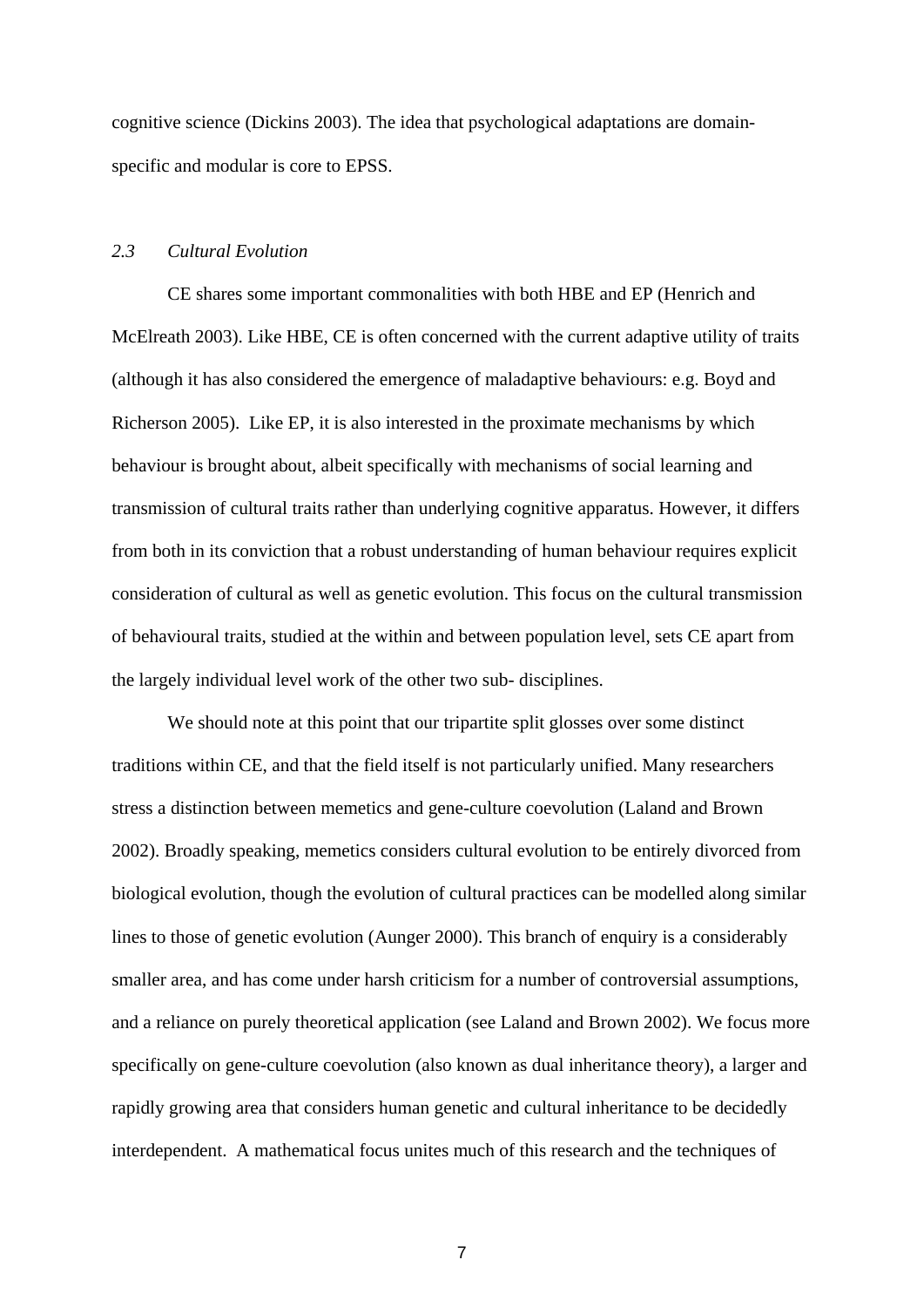population genetics are commonly used to model the dynamics of cultural transmission and the interaction of biological and cultural evolutionary processes (Cavalli-Sforza and Feldman 1981; Boyd and Richerson 1985; Feldman and Laland 1996; Henrich and McElreath 2003; Richerson and Boyd 2005).

We now lay out in turn the theoretical, methodological and sociological issues which have distanced the three sub-disciplines, but in each section provide evidence that resolution may be underway in each area.

# **3. Theory**

HBE and EPSS have historically been at odds with one another (see, for example Symons 1989; 1992; Daly and Wilson 1999; Smith *et al.* 2000), and CE has been somewhat marginalised. Below we briefly describe the theoretical arguments between HBE and EPSS. We then go on to explain why we take the view that, on the whole, there are no insurmountable theoretical boundaries between EPSS and HBE. Finally, we discuss the extent to which CE can also be integrated into a wider framework.

#### *3.1 The HBE/EPSS Dispute*

The core difference between HBE and EPSS has been captured by the distinction between fitness maximizers and adaptation executors (Tooby and Cosmides 1992). HBE (the former) assumes that behaviours are adapted to current ecologies, and EPSS (the latter) assumes current behaviours are the products of ancestrally selected psychological adaptations. EPSS has used this distinction to criticise HBE for being naively adaptationist, and providing no explicit method for distinguishing an adaptation (Symons 1989; 1992). The HBE research programme assumes extreme phenotypic plasticity which EPSS characterises

entities and the state of the state of the state of the state of the state of the state of the state of the st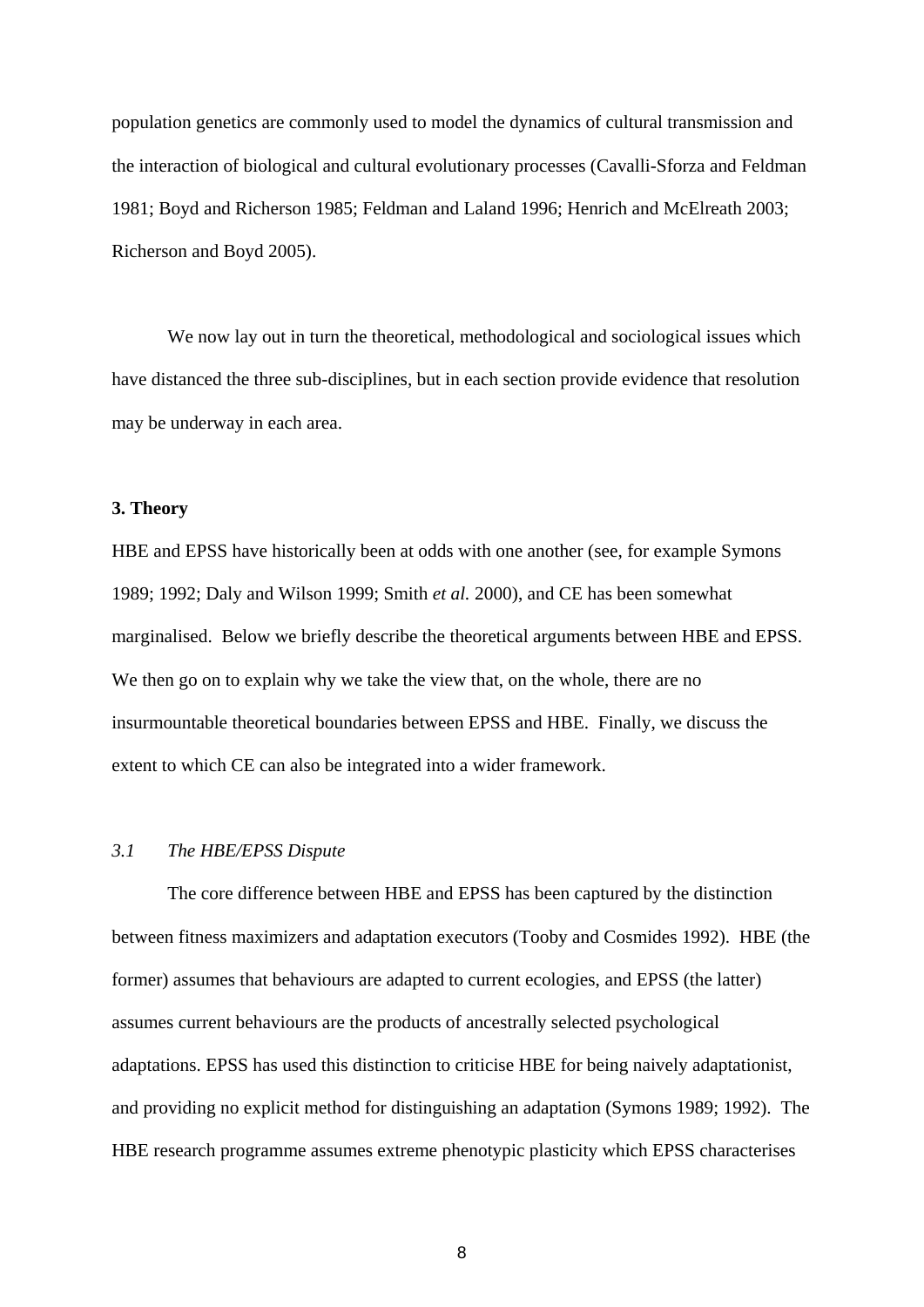as an emphasis on humans as unconstrained fitness maximizers and argues that this implicitly advocates a domain-general cognitive system (Buss 1995). This directly contradicts EPSS's defining assumption of domain-specificity. In turn, the claim of EPSS that psychological mechanisms are adaptations to past environments has led to HBE criticism that EPSS puts a misleading over-reliance on a simplistic hypothesis of our ancestral environment (Foley 1995; Irons 1998; Potts 1998; Strassmann and Dunbar 1999). Furthermore, it is claimed that a consequence of this focus is that EPSS emphasises human universals at the expense of exploring the full behavioural repertoire of our species (Gray *et al.* 2003).

# *3.2 Resolutions*

The theoretical disagreements between HBE and EPSS have involved a considerable amount of misinterpretation. It is not unusual to draw lines in the sand using extreme descriptions of alternative positions, especially in the early days of a discipline, but this hinders integration. These disagreements have centred on the following three issues: the role of adaptive fit to current environments; with the domain-specificity or otherwise of the proximate psychological mechanisms; and, with the role of human universals versus variability.

The domain-specificity problem is easy to dismiss, as EPSS and HBE do not need to disagree on this issue at all. HBE is agnostic about the proximate mechanisms by which traits are brought about, and therefore has nothing to say about whether psychological mechanisms are domain-specific or not (Smith *et al.* 2000). Thus, the phenotypic gambit neither commits HBE to a domain-specific nor to a domain-general cognitive architecture: its focus is exclusively upon the behavioural outcome. As to specific notions of modularity, this debate should be used to forward the field by generating research which aims to test hypotheses about the specific nature of psychological mechanisms (see Brown 2001; De Winter and Oxnard 2001; Menzel and Giurfa 2001 for examples from the non-human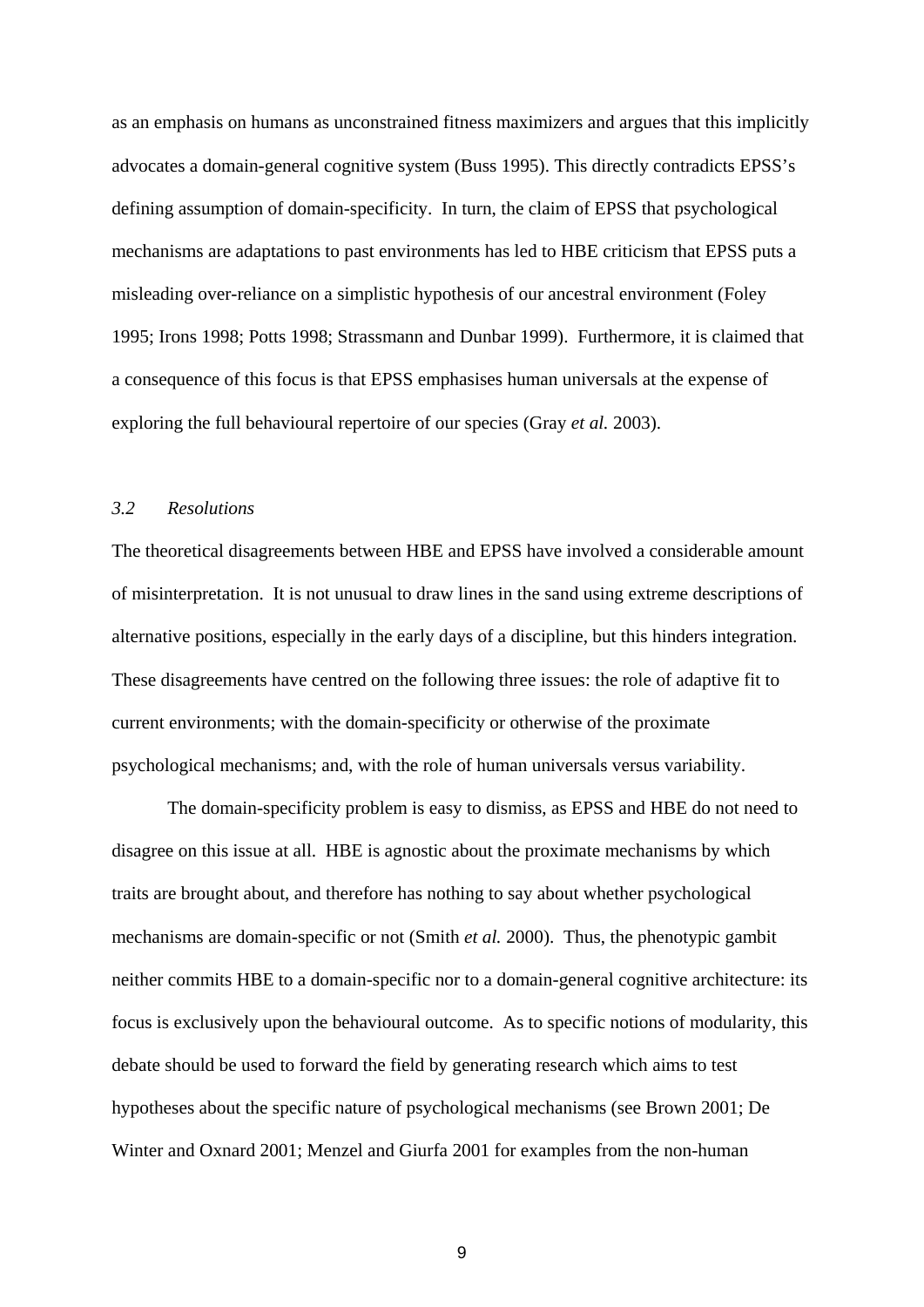literature). Quarrels about the nature of cognitive architecture should certainly not be allowed hold up the integration of the field, since this is a question open to empirical testing.

Turning to the issue of universals versus variability, this is also perhaps not quite as divisive as it might appear. EPSS, for example, is quite explicit that observed behaviour results from the interaction of a universal human nature with environmental conditions, such that behaviours are contingent, just as HBE assumes. Psychological mechanisms themselves are to be seen as conditional, or decision architectures, just as genes and other biological systems are (Dickins and Dickins 2007). This can work in two ways: (1) we have an evolved capacity to remember stimuli and make associations between them, for example, but the actual remembered material and associations made are a consequence of external factors and their salience in a given ecology; and, (2) psychological mechanisms are information processors designed to make judgements about best utility, which means that they embody strategies for different contingencies. This latter notion is incorporated in psychological work on future discounting (Daly and Wilson 2005) as well as work on more deliberative judgement and decision-making (Gigerenzer and Todd 1991). It would be a peculiar notion of a psychological universal if it only allowed for one possible behavioural output. The disquiet about claims to psychological universals, which arises from observations of behavioural variation, amounts to no more than a grain-problem. The level granularity required to claim behavioural variation is different from that used to claim psychological variation. Psychological mechanisms are discussed in terms of the type of thing they do, and behaviour (at least for HBE) is often focused on at the token level: so, there are mechanisms for memory (for example, procedural memory for doing and making things) and there are the actual memories that different groups value (for example, how to make a canoe versus how to make a dinghy). Thus, EPSS can safely lay claim to the human universal of procedural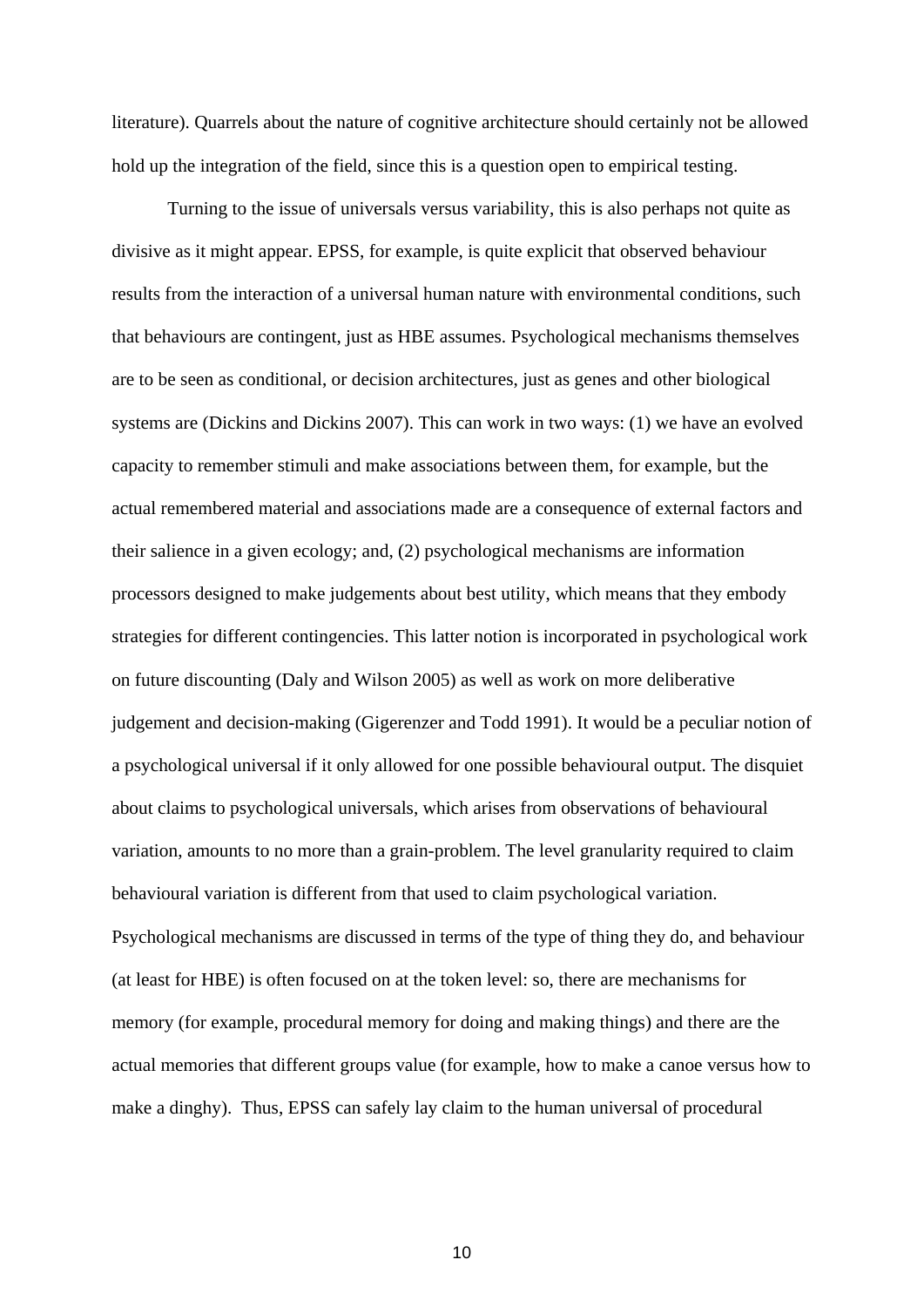memory, whilst HBE is right to focus on variability in the actual products. Such a distinction can be made across all of human activity.

Finally, we need to deal with the issue of adaptation to past versus current environments. This is also not necessarily polarising, but it has produced the most heated arguments between HBE and EPSS. Clearly, many of the problems faced by our species, to which we might have evolved adaptations, have been around for a very long time, and the potential solutions are likely to have evolved sometime during our past. Additionally, there are some aspects of the modern industrialised world which are novel, and it is possible we may be responding non-adaptively to them. Equally clearly, there is strong evidence that adaptations have continued to form in response to selection during the Holocene epoch (*e.g.*  Hill *et al.* 1991; Holden and Mace 1997; Williamson *et al.* 2007), including evidence for the evolution of genes mediating neural design (Evans *et al.* 2005; Mekel-Bobrov *et al.* 2005). It is also likely that even Pleistocene hunter-gatherer environments were considerably diverse, rather than presenting a set of static homogenised selective pressures, given the wide geographical range hominins and early humans colonised (e.g. Dennell and Roebroeks 2005). HBE of course does not deny that there were crucial selective environments in the past that shaped the underlying proximate mechanisms that in fact deliver behaviour; it is just that the phenotypic gambit renders theories of these environments inconsequential. Nor do they naively assume that every trait is optimally adapted to its current environment (there is an implicit recognition of this in the fact that HBE has largely restricted its analyses to traditional societies). On the other hand, EP rarely operates according to a stringent Pleistocene notion of the EEA (Daly and Wilson 1999), though some researchers within EPSS do (e.g. Symons 1992; Kanazawa 2004). Most EP researchers look at modern behaviours and try to hypothesise the adaptive utility of the current behaviour. This is clearly evident, for example, in the mate-preference literature, which assumes that modern mating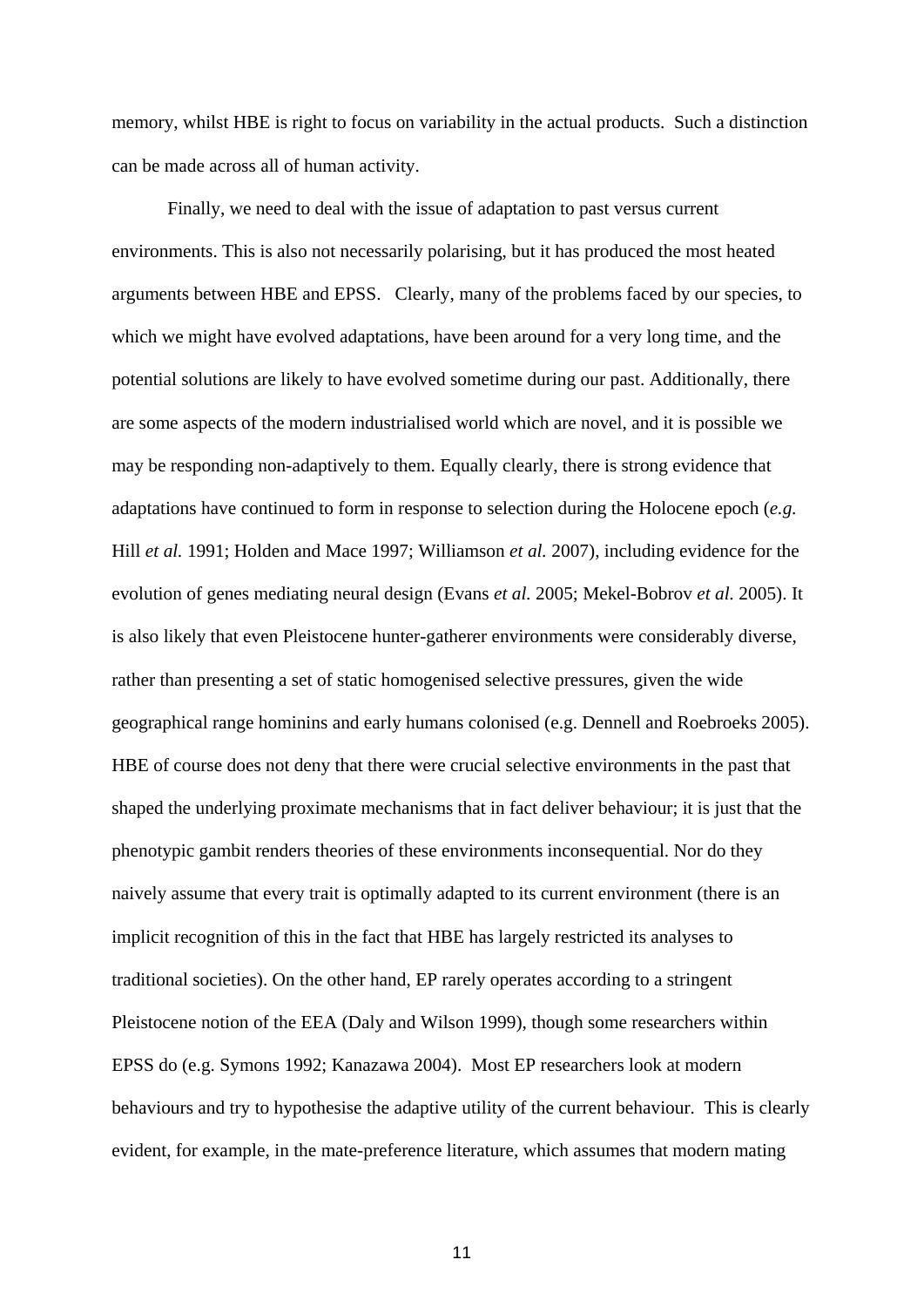decisions are governed by universal dispositions that are effectively designed to maximize fitness (though exactly how such dispositions present themselves may vary according to environmental conditions). The main points of attraction, such as symmetry, are argued to be indicative of developmental stability which is a current concern, as well as presumably one for our Pleistocene ancestors and beyond. It is only when non-adaptive behaviours present, that hypotheses about ancestral environments aid the development of mismatch explanations. Some evolutionary psychologists are also coming round to the idea that there may well be genetic differences between populations that affect behaviour, as has been shown for a number of physiological traits (Nettle 2007). This of course means there has been a diversity of selection environments.

So we believe the theoretical differences between HBE and EPSS to have been somewhat over-emphasised in earlier writings. However, we do not mean to suggest that all theoretical differences are now resolved. Debates still remain, for example, on the extent to which particular behaviours are universal versus ecologically variable, or the extent to which behaviours are adapted to current environments. But these debates are now being subjected to empirical testing (see, for example, Section 4.2 on the rise of cross-cultural work), rather than used as evidence of irreconcilable theoretical differences that hold up the synthesis of the discipline.

# *3.3 The Cultural Evolution Position*

Despite CE's relatively long history (Cavalli-Sforza and Feldman 1981; Lumsden and Wilson 1981) it has largely been ignored by the EP and HBE literature (for example, in the 2 year period before 2007 only 8% of articles in the main journal in the field, *Evolution & Human Behavior*, considered culture as the topic point of interest: Hill 2007). The focus of EPSS on human universals means it has paid relatively little attention to cultural differences,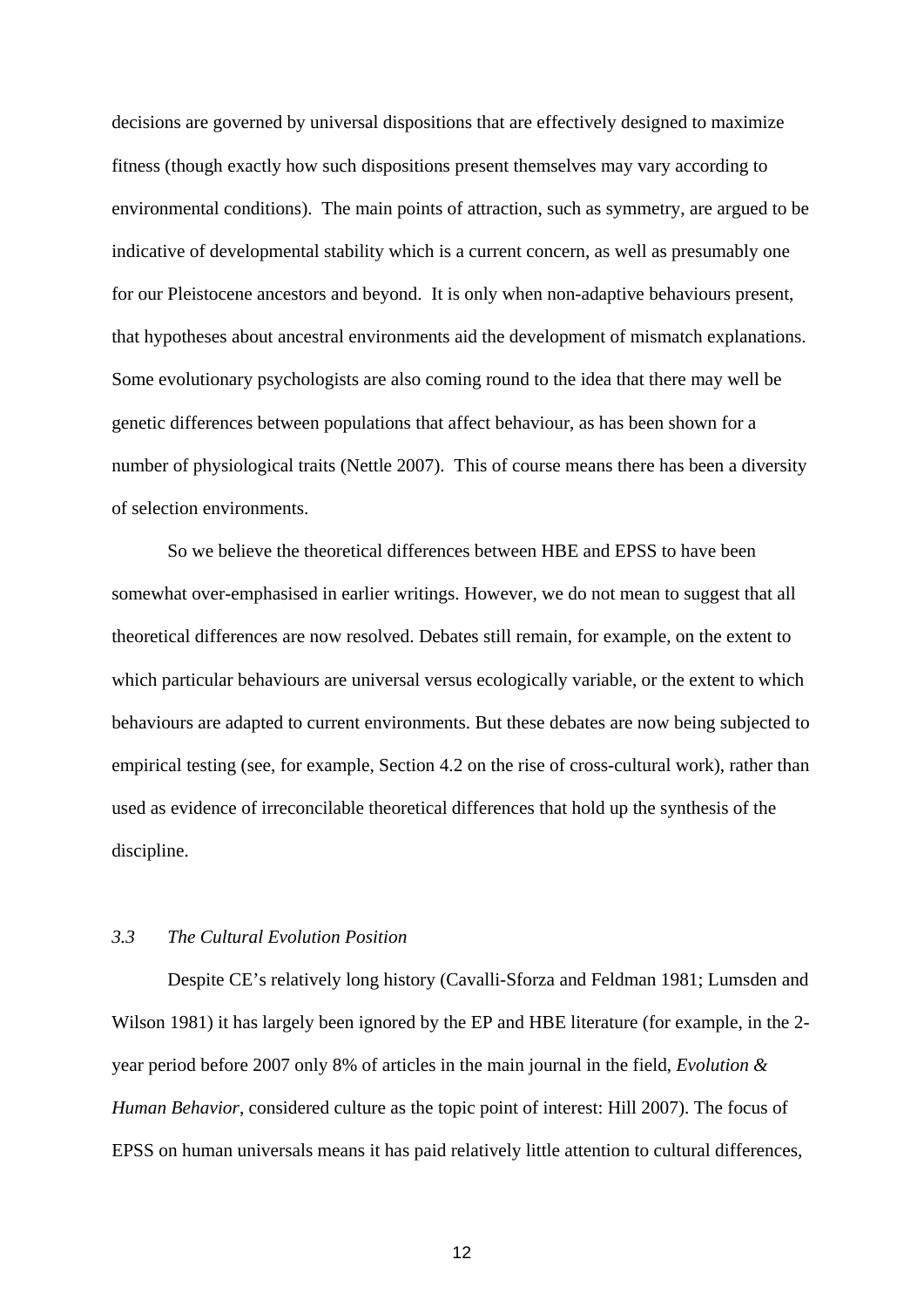and where it does allow for cultural differences there is a tendency to assume they are 'evoked' (i.e. the result of context-dependent psychological mechanisms interacting with local environments) rather than 'transmitted' (i.e. the result of social learning: Tooby and Cosmides 1992; Gangestad *et al.* 2006; Mameli 2007). HBE has tended to brush aside the issue of culture by assuming that cultural differences between populations are simply part of the environment, rather than make cultural variation itself the focus of their investigations. As part of the phenotypic gambit it does not directly concern itself on the matter of whether behaviour is brought about through purely genetic evolution, cultural evolution or geneculture evolution, only the extent to which the end result fits adaptive predictions.

Its interest in current adaptiveness means that theoretically CE is more closely aligned with HBE than EPSS. Much of the previous discussion on the differences between HBE and EPSS therefore also applies to differences between CE and EPSS. Given that CE is not yet a particularly unified field, and that it is at an earlier stage of development than either HBE or EPSS, theoretical debates in CE often revolve around disputes within the field itself: for example, the extent to which cultural evolution is inter-related with genetic evolution (Laland and Brown 2002); and debates around the importance of horizontal versus vertical transmission of cultural traits between populations (Mace and Holden 2005; Borgerhoff Mulder *et al.* 2006; Collard *et al.* 2006). Part of the reason for the marginalisation of CE does, however, hinge on theoretical differences of opinion on the importance of culture in explaining human behaviour. Some within EP and HBE take the reductionist view that cultural practices simply result from individual behaviour, and therefore that the action of natural selection will select for behaviours that operate in a group context. A separate study of cultural behaviour is therefore not really necessary: adaptations or adaptive behavioural variability can be predicted without recourse to culture (Alvard 2003; Dickins 2005). There is also some unease about the introduction of cultural evolution into the evolutionary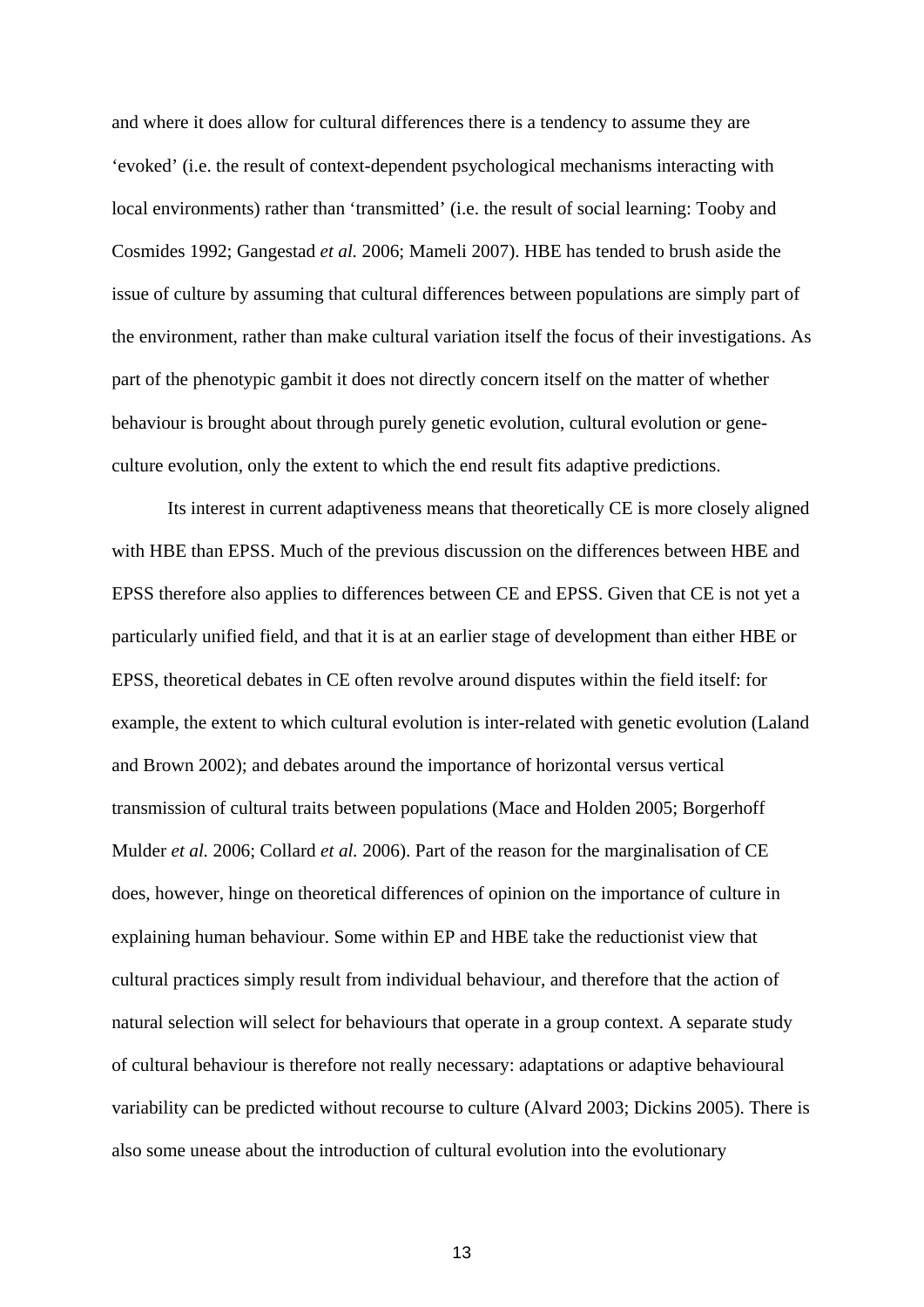behavioural sciences from at least some members of both the HBE and EP camps. Genetic evolution through natural selection is a long-established and (reasonably) well understood phenomenon, even if its application to human behaviour is relatively new. The evolution of cultural traits through mechanisms analogous to genetic evolution (though integrated with genetic evolution) appears to some to be, firstly, stretching the analogy of Darwinian evolution too far; and secondly, uncomfortably close to the post-modern approach to human behaviour, with its associated lack of scientific rigour (Alvard 2003).

But overall, theoretical disagreements between CE and the other evolutionary behavioural sciences (over and above those between HBE and EPSS) are relatively minor: both HBE and EP largely admit that (transmitted) culture exists and matters at least to some extent to human behavioural evolution, even if the extent to which it matters, and the degree to which researchers think it necessary to include culture explicitly in their models, varies considerably. The marginalisation of CE by the other sub-disciplines may, in practice, have more to do with methodological differences, to which we turn in Section 4. In summary, CE does not appear to have the programmatic aims of HBE, EP and especially EPSS. CE researchers are individually engaged in specific investigations that would be happily incorporated within the broader human evolutionary behavioural sciences. CE represents no threat to integration, but a fertile ground for cooperation. For example, Laland and Brown (2006) have suggested that the ability of our species to construct our own niches allows us to buffer ourselves against adaptive lag, so that behaviour even in modern industrial environments may well be adaptive. This is relevant to HBE/EP debates surrounding the EEA and notions of environmental mismatch.

# **4. Methodology**

 $\sim$  14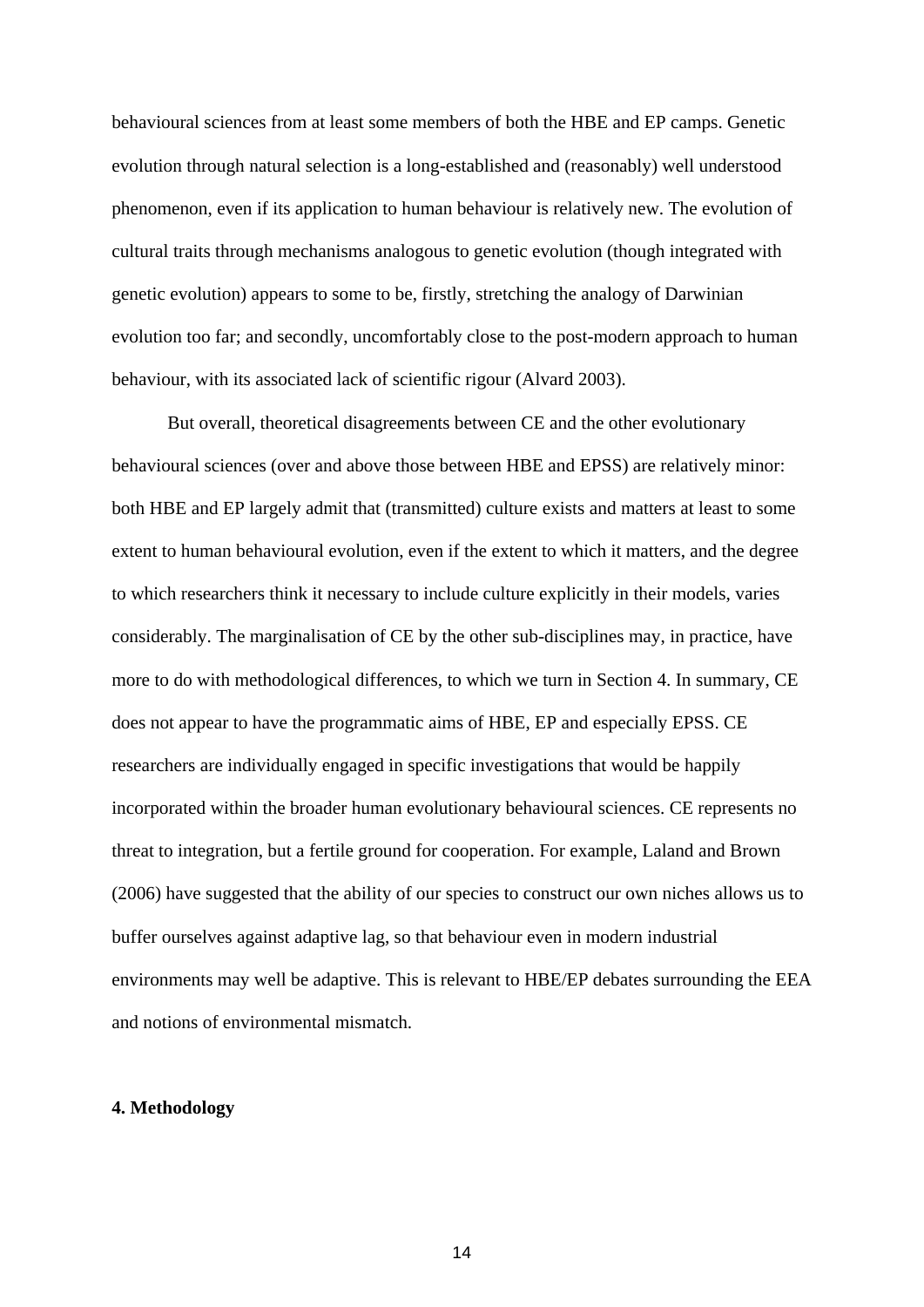# *4.1.1 Methodological Differences*

We now turn to more pragmatic reasons for the 'splitting' of the human evolutionary behavioural sciences. Substantial methodological differences have exacerbated theoretical divisions. Differences in preferred study populations, and methods of data collection and analysis have hampered communication and potential pathways to synthesis. In terms of study population, HBE has so far almost exclusively focused on traditional populations, with high fertility and mortality rates (and therefore high variance in the traits HBE is most interested in). In contrast, the vast majority of EPSS studies have been conducted on modern industrialised populations. There is an inherent irony in this division: EPSS lays much emphasis on identifying universal preferences, yet focuses almost entirely on Westernised populations, while HBE has assumed that its methods should be successful in any type of environment, yet have largely ignored the region in which most of them reside. For example, although cross-cultural analysis was not entirely lacking from early EPSS work, it tended to be relatively unconvincing at least to the anthropologically-trained HBE community. Buss' (1989) highly cited work claiming to find consistent sex differences in mate preferences across 37 cultures used no fewer than 24 samples from groups which were European or derived from European populations (e.g. US, Australia, South African whites). And those non-Western populations which were included tended to be rather more 'Westernised' than the small-scale traditional populations HBE has been interested in. On the other hand, EPSS researchers may well consider HBE's decision to ignore their preferred study population as an implicit recognition that their models hold little explanatory power when applied to the modern industrialised world. Therefore, these differences have traditionally left researchers on either side of the debate unconvinced by the potential relevance of the sister research programme.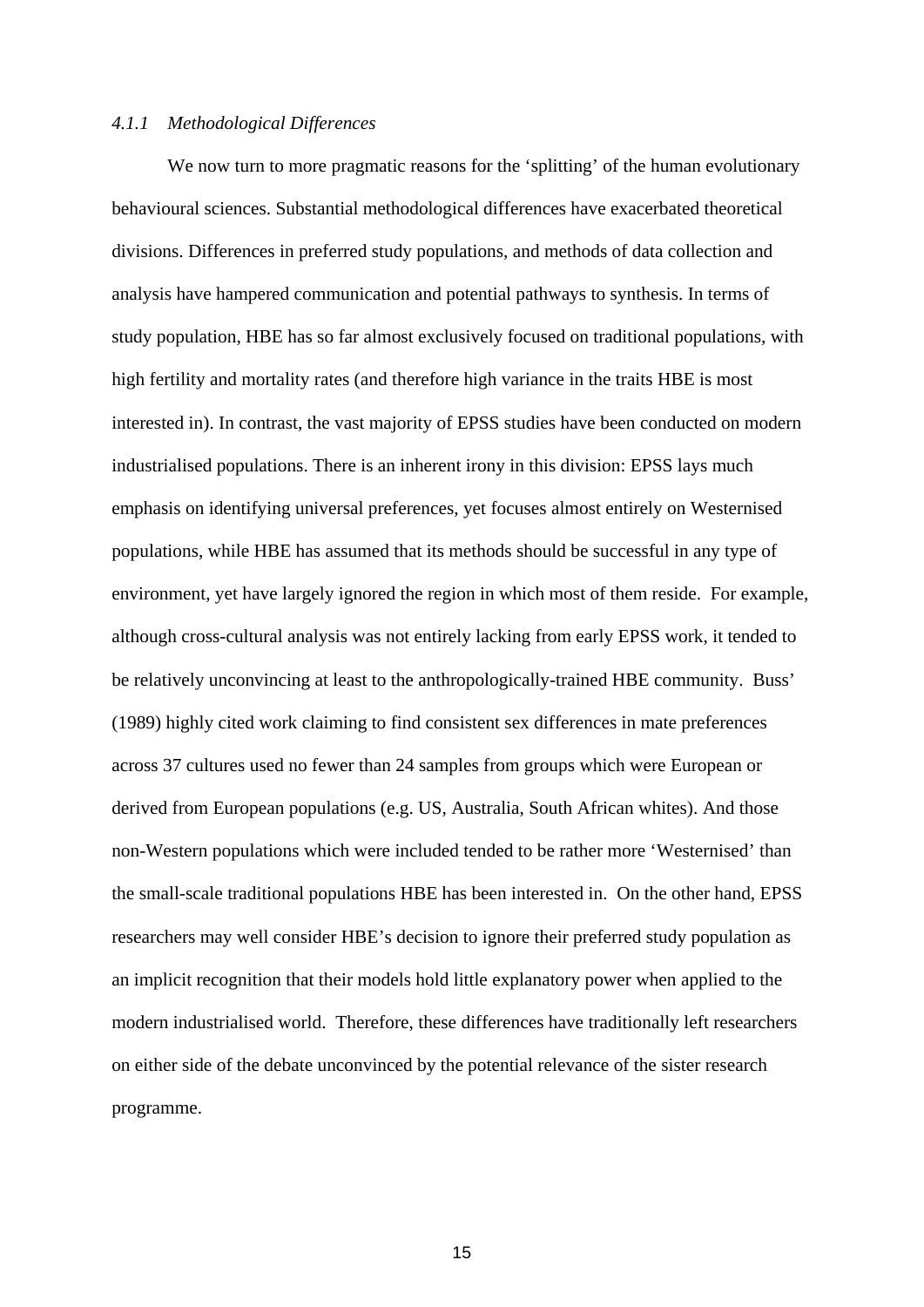Differences in methods of data collection and analysis are also apparent across the sub-disciplines. HBE researchers approach human behaviour from a background in animal behavioural ecology or anthropology, both of which have long running traditions of fieldwork, collecting data from observed behavioural outcomes. EPSS researchers, in contrast, trained in psychological methods that use self-reported preferences or experimental manipulations of behaviour, maintain that this is sufficient for distinguishing between alternative hypotheses about human psychology. For HBE, observational methods enable perfect ecological validity; an assessment of variable phenotypic expression in its true selective environment. For EPSS, experimental methods offer high reliability in controlling for independent variables that may otherwise confound results.

CE once again is best considered separately, since, initially at least, its methods focused almost exclusively on theoretical modelling rather than empirical study. While this approach is undoubtedly important in the evolutionary tool-kit, it has its drawbacks. Of necessity, strict assumptions need to be applied for reasonably simple models to be produced, which make it difficult for empiricists to relate such models to real world situations. Secondly, few researchers trained in empirical methods are also trained in mathematical modelling. While mathematical modelling is not entirely alien to other behavioural scientists, in order to clarify relationships in observed data, it is usually a minor component of their approach. An over reliance on purely theoretical modelling by CE may distance it from empirical scientists. In addition, though it purports to be interested in the mechanisms of social transmission between individuals, CE research on exactly how individuals do transmit information to each other was traditionally lacking. Various mechanisms have been proposed to explain which individuals people choose to obtain social information from (for example, conformist bias – behave like the majority; prestige bias – behave like the most successful members of the community) but the theoretical modelling of such transmission biases is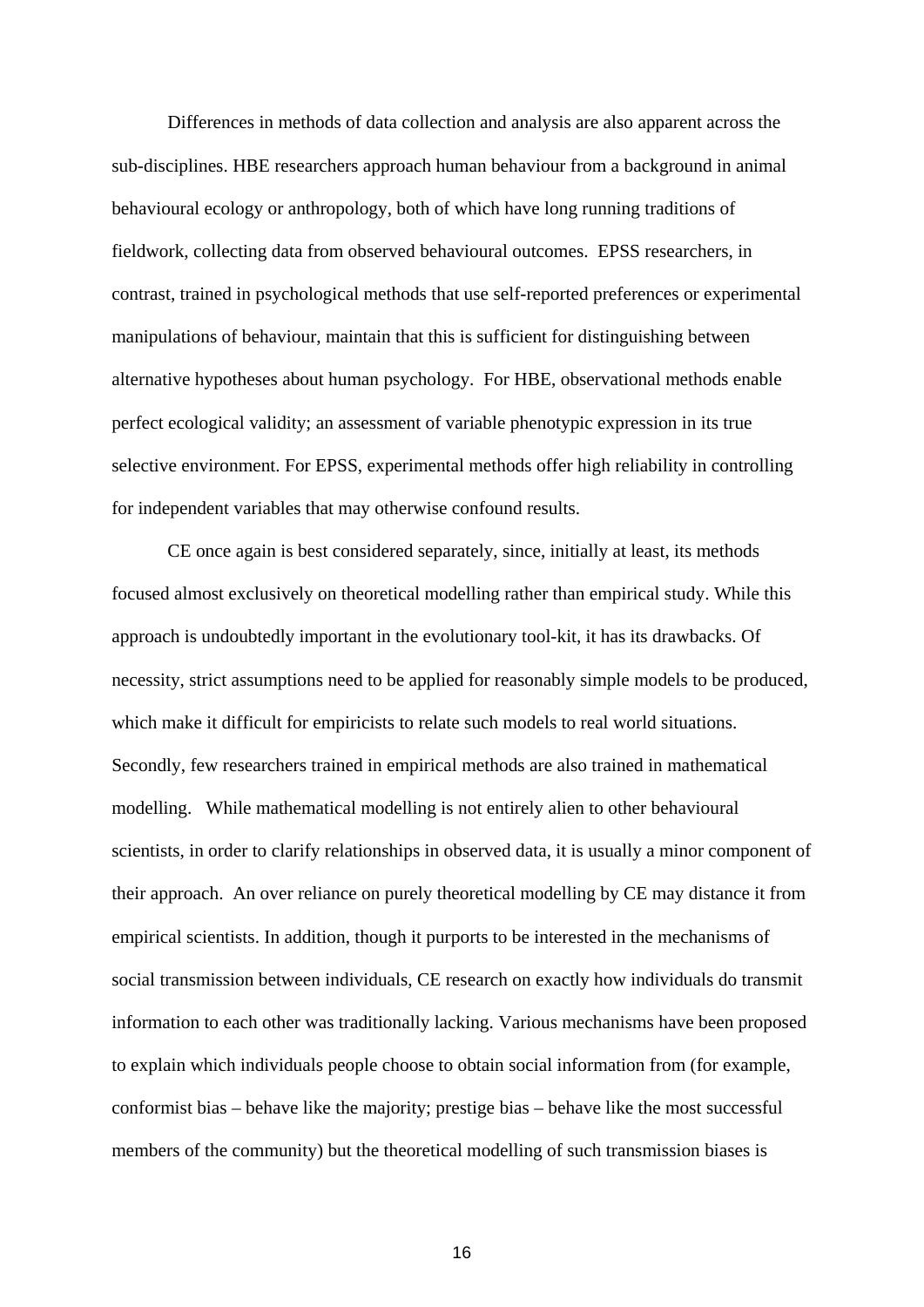rather more advanced than the study of how such social transmission works on the ground (e.g. Boyd and Richerson 1985; Henrich and Boyd 1998; Eriksson *et al.* this volume). This methodological division between theoretical and empirical approaches is perhaps one of the principal reasons why CE has been somewhat sidelined in the human evolutionary behavioural sciences.

#### *4.2 Narrowing the methodological divide*

Movements to theoretical integration have been echoed by a softening of historical boundaries in methodology. It is encouraging that, while HBE research is still biased towards traditional populations, its theoretical framework is increasingly being applied to modern industrialised societies. One particular area of focus has been reproductive decision making. In part, this has been a direct response to early claims (e.g. Vining 1986) that adaptive models of human behaviour are clearly falsified by the emergence of negative or null relationships between wealth and fertility that characterise modernisation (Borgerhoff Mulder 1998). A significant body of research has now emerged encompassing both theoretical and mathematical modelling of the relationship between wealth and family size across multiple generations (Mace 1998; Hill and Reeve 2005; McNamara and Houston 2006) along with directed empirical study (most notably Kaplan *et al.* 1995a; Kaplan *et al.* 1995b). Apparent mismatch between Western family size and the seemingly low ecological costs of childrearing has led HBE to incorporate models from EP and CE. For example, the work of Kaplan and colleagues (1995a; 1995b; 2002) has a distinct integrative flavour, containing hypotheses about underlying psychological adaptations of fertility regulation that have predictive utility. While reviews of the evolutionary approach to demographic transition by prominent HBE researchers (Borgerhoff Mulder 1998; Mace 2007) have included integrative discussions of relevant studies in EP (e.g. Perrusse 1993) and CE (e.g. Newson *et al.* 2007).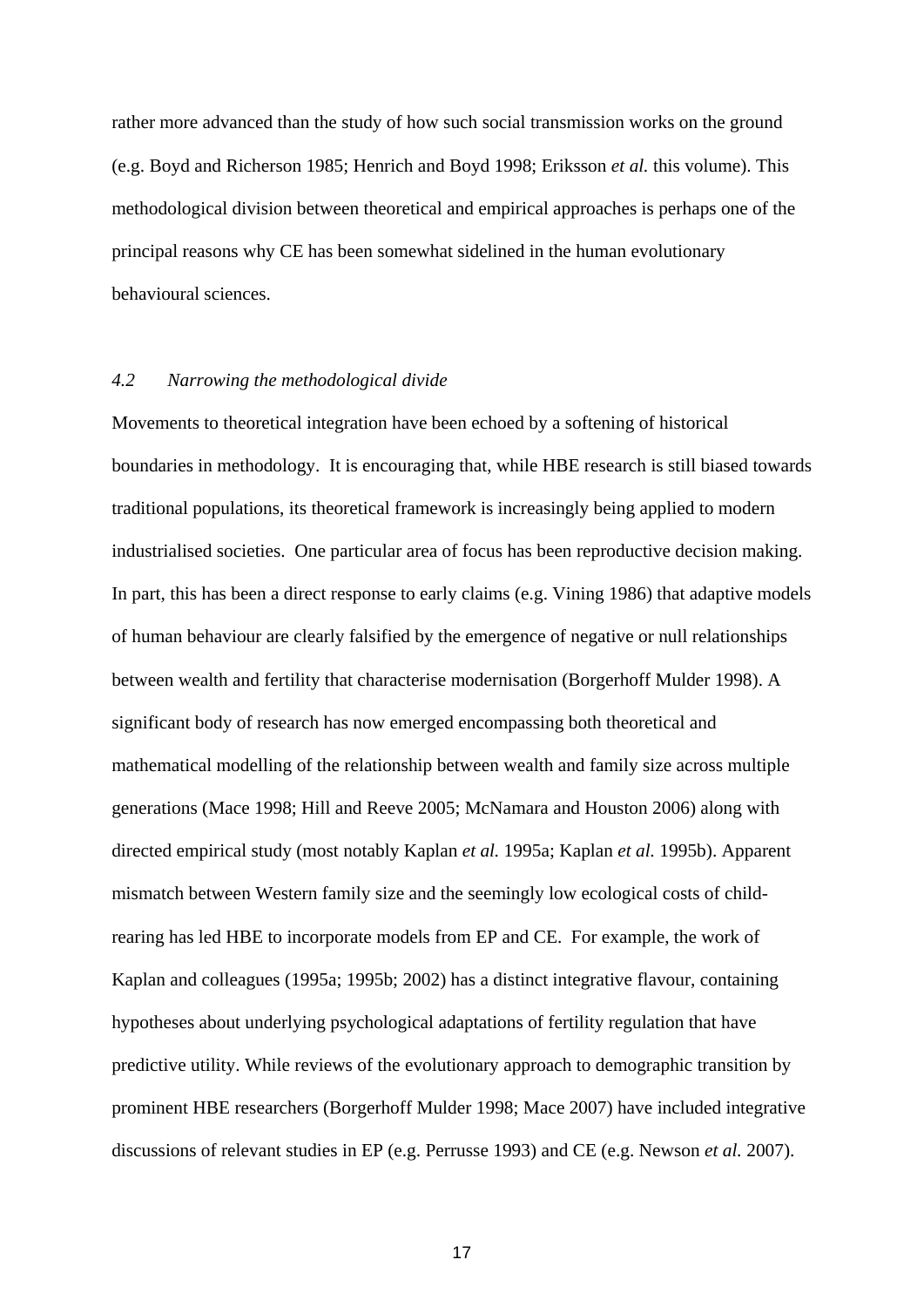Clearly this is a potential further stimulus to theoretical development and synthesis in its own right.

Perhaps the methodological development most likely to promote integration is the increasing inclusion of relatively non-Westernised societies in EP research. An active movement to test models amongst a more representative set of human cultures is clearly underway. Many EP researchers are now testing models in non-Western populations (e.g. Barrett and Behne 2005; Brown *et al.* 2005; Hagen and Barrett 2007), and others are attempting to reassess earlier demonstrations of universality with more diverse datasets (e.g. Moore and Cassidy 2007). Although including understudied traditional populations, such as hunter-gatherer groups, may be difficult in such large scale analyses, the potential contributions are illuminating. For example, Moore and Cassidy (2007) have made efforts to include societies with relatively high degrees of female access to resources in a cross-cultural study of mating preferences. The study suggests that EPSS claims for universal sex differences in the prioritisation of wealth in potential mates requires reconsideration. Similarly, recent work by authors such as Furnham and Swami suggests that male preferences for female phenotypic characteristics may be more diverse than implied in some EPSS research (Furnham *et al.* 2002; Swami *et al.* 2006; Tovee *et al.* 2006; Swami and Tovee 2007). In general it appears that a fuller discussion of the role of contingency in psychological mechanism and of cross-cultural differences in EP literature is emerging, thereby increasing its relevance to HBE and CE. This development can only improve relations between the sub-disciplines.

There are also notable developments in the CE literature as its researchers are increasingly applying models to real data, at both the macro- and micro-evolutionary level. At the macro level, researchers are beginning to use comparative methods to test adaptive hypotheses about cross-cultural variation in cultural traits (McElreath 2004; Henrich *et al.*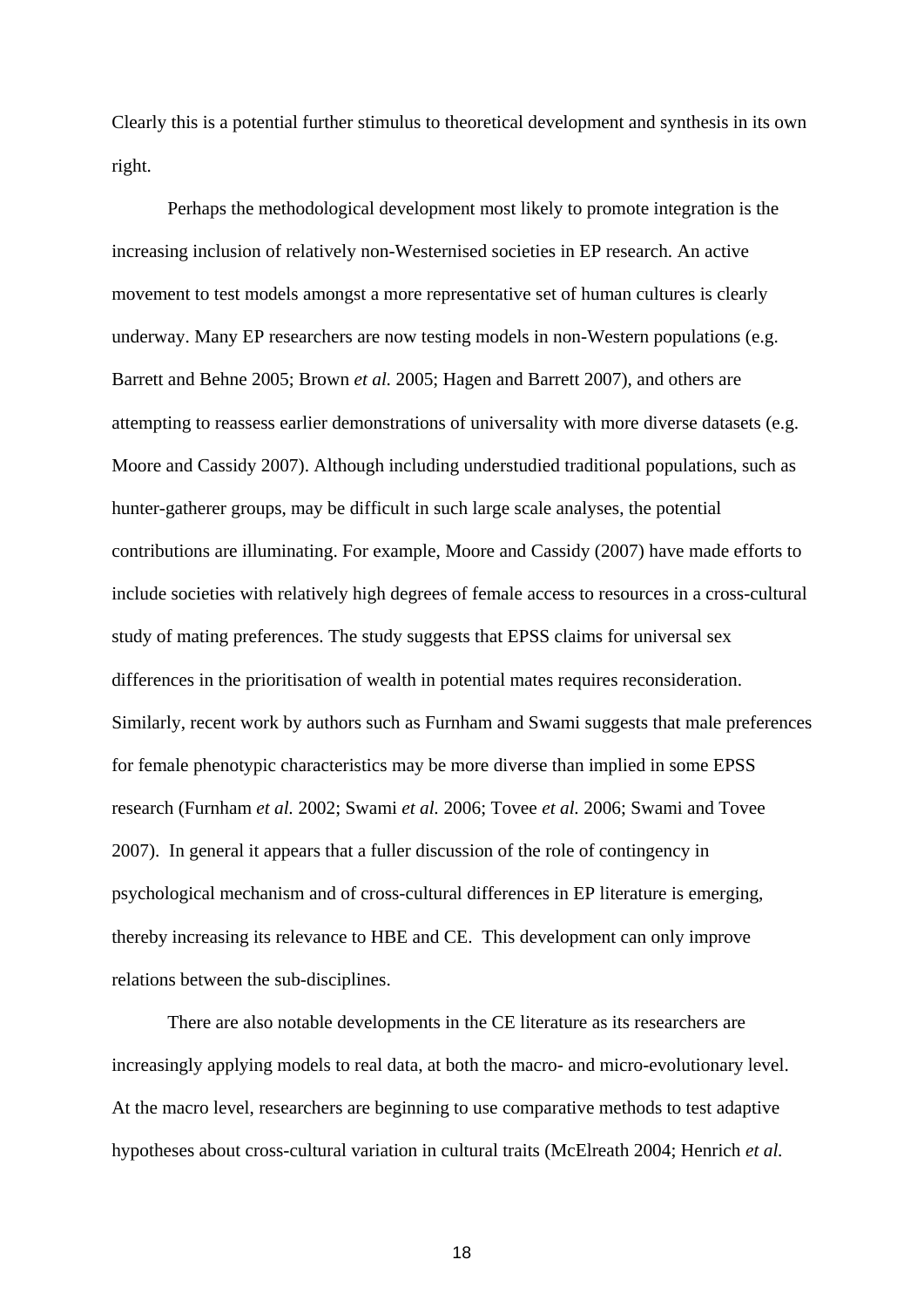<span id="page-18-0"></span>2005). In particular, the emerging field of cultural phylogenetics has had success in explaining variation in traits such as lactose tolerance, sexual dimorphism in height and marriage practices (Holden and Mace 1997; 1999; Mace and Holden 1999; Borgerhoff Mulder *et al.* 2001; Fortunato *et al.* 2006). At the micro level, CE is slowly moving into the lab using both Western and non Western participants. Studies of social transmission in action are beginning to appear in the literature (Baum *et al.* 2004; McElreath *et al.* 2005; Mesoudi *et al.* 2006; Efferson *et al.* 2007), and a recent call has gone out to CE practitioners to incorporate the methods of social psychology into the discipline to gain a better understanding of cultural microevolution (Mesoudi 2007).

The best demonstration of synthesis is collaborative research that genuinely integrates the methods of each sub-discipline. A particularly fruitful line of enquiry is cross-cultural research and there has been a recent surge of such projects. Such work can get to the heart of remaining debates about the level at which traits may be universal or variable between populations. A number of research projects have now been initiated with the aim of drawing together teams of researchers who pool expertise and study populations, in order to generate new databases of comparative data. Henrich and colleagues (2005), for example, combined laboratory EP with HBE field methods: participants from a range of small-scale traditional societies were given economic games to play, in order to explore and explain cross-cultural variation in self-interest. A similar collaboration currently in progress is the Demography, Ecology and Mate Choice project<sup>[3](#page-18-0)</sup>, run by Penton-Voak and Josephson and funded by the Leverhulme Trust. Other projects, bringing together existing databases and researchers across sub-disciplines, include the intergenerational transmission of wealth in pre-modern societies project at the Santa Fe Institute, organised by Bowles and Borgerhoff Mulder<sup>[4](#page-18-0)</sup>.

-

<sup>3</sup> [http://www.demc.org](http://www.demc.org/)

<sup>4</sup> [http://www.santafe.edu/events/workshops/index.php/Overview:\\_Inter](http://www.santafe.edu/events/workshops/index.php/Overview:_Inter-generational_Transmission_of_Wealth_in_Pre-modern_Societies)generational Transmission of Wealth in Pre-modern Societies.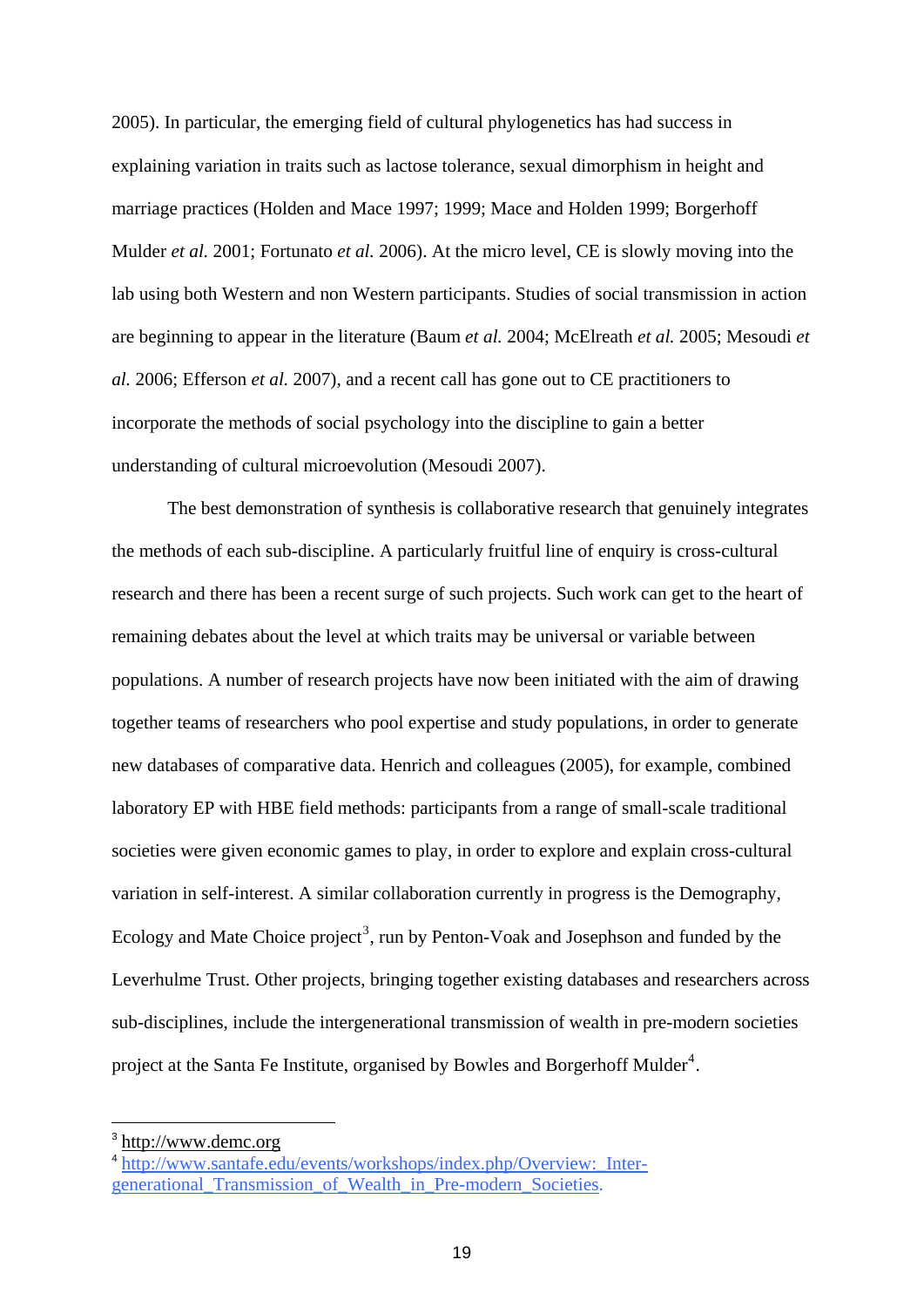Individual research articles are also beginning to use mixed methods, combining more than one approach to the study of a particular question. For example, Newson et al. 2007 combines lab testing of participants with cultural evolution models to examine how conversations with kin vs. non kin may influence reproductive decision making. And both Jones et al (2007) and Waynforth (2007) have recently combined the traditional preoccupations of CE and EP by looking at the social transmission of mate preferences.

Such collaborative ventures and the use of mixed methods raise the exciting prospect of gaining a much more detailed and complete understanding of human behaviour, by pooling the expertise of numerous scholars from diverse fields of enquiry but all working within an evolutionary framework.

#### **5. Sociology**

# *5.1 Issues*

Just as it is important to identify methodological differences as a practical element in the 'splitting' of the discipline, we must also remember that theoretical debates do not occur in a sociological vacuum. Wilson's Sociobiology (1975) generated considerable controversy with neighbouring disciplines, not just the social sciences, but also biologists, many of whom were opposed to the application of evolutionary models to our own species' behaviour (e.g. Gould and Lewontin 1979; Lewontin *et al.* 1984; Rose *et al.* 2000). Internal debates within the human evolutionary behavioural sciences have always existed within a larger context of academic hostility. One might speculate that aggressive debates with neighbouring disciplines have exacerbated internal tensions, instilling a combative attitude to discussion.

Strains placed on the discipline by external hostility are magnified by departmental separations between sub-disciplines. EP is typically hosted within psychology departments, and HBE and CE within anthropology departments. The latter placements are somewhat

<u>20</u>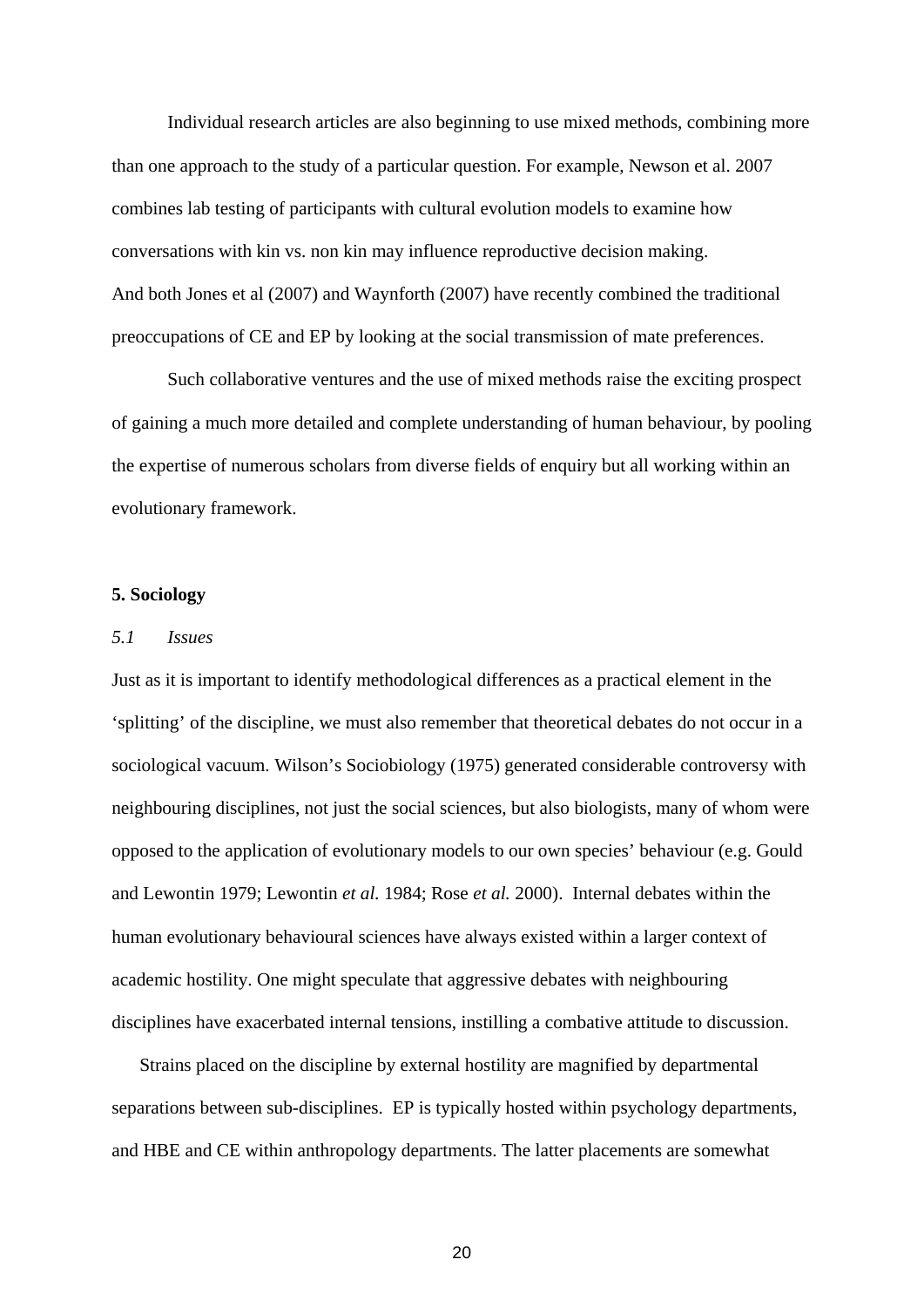ironic, as neither HBE nor CE has taken significant theoretical inspiration from traditional anthropological studies. However, this has resulted in closer collaboration between HBE and CE than between EP and either of these areas. Several prominent HBE researchers have, perhaps as a consequence, moved into CE research areas (for example: Cronk 1999; Mace and Holden 2005; Borgerhoff Mulder *et al.* 2006). Physical separation of researchers hampers communication, and this enforced division pushes the discipline further apart in other ways, resulting in researchers publishing in different journals and attending different conferences. It could be that this is driven by an understandable desire to persuade other fields of enquiry of the usefulness of evolutionary theory, but it also occurs for more pragmatic reasons. For career advancement, evolutionary psychologists and anthropologists are required to build a reputation in their home disciplines. This means that it is their direct peers who will be reviewing their grants, applications for tenure and promotion. Necessarily this focuses activities within the relevant sub-discipline at the expense of engaging with other evolutionary sub-disciplines.

Distinct sub-disciplinary jargon is another barrier to integration which results from the different disciplinary backgrounds. For example, what HBE refers to as phenotypic plasticity, EPSS would term evoked culture. Phenotypic plasticity is an important component of behavioural ecology, and there has been much recent work on the topic in the biological literature (e.g. West-Eberhard 2003). However, 'plasticity' is not a word that seems to find favour with EPSS where it is seen as too vague a term to be useful (Hagen 2005). Phenotypic plasticity is not simply a vague statement that phenotypes can vary, however, but a rigorous concept: reaction norms can be predicted which stipulate exactly how a phenotype changes in response to environmental cues thereby demonstrating the conditional nature of phenotypic expression (e.g. Allal *et al.* 2004). HBE has in turn found fault with the EPSS phrase 'evoked culture', arguing that culture should be used only to describe socially transmitted information,

<u>21 and 21</u>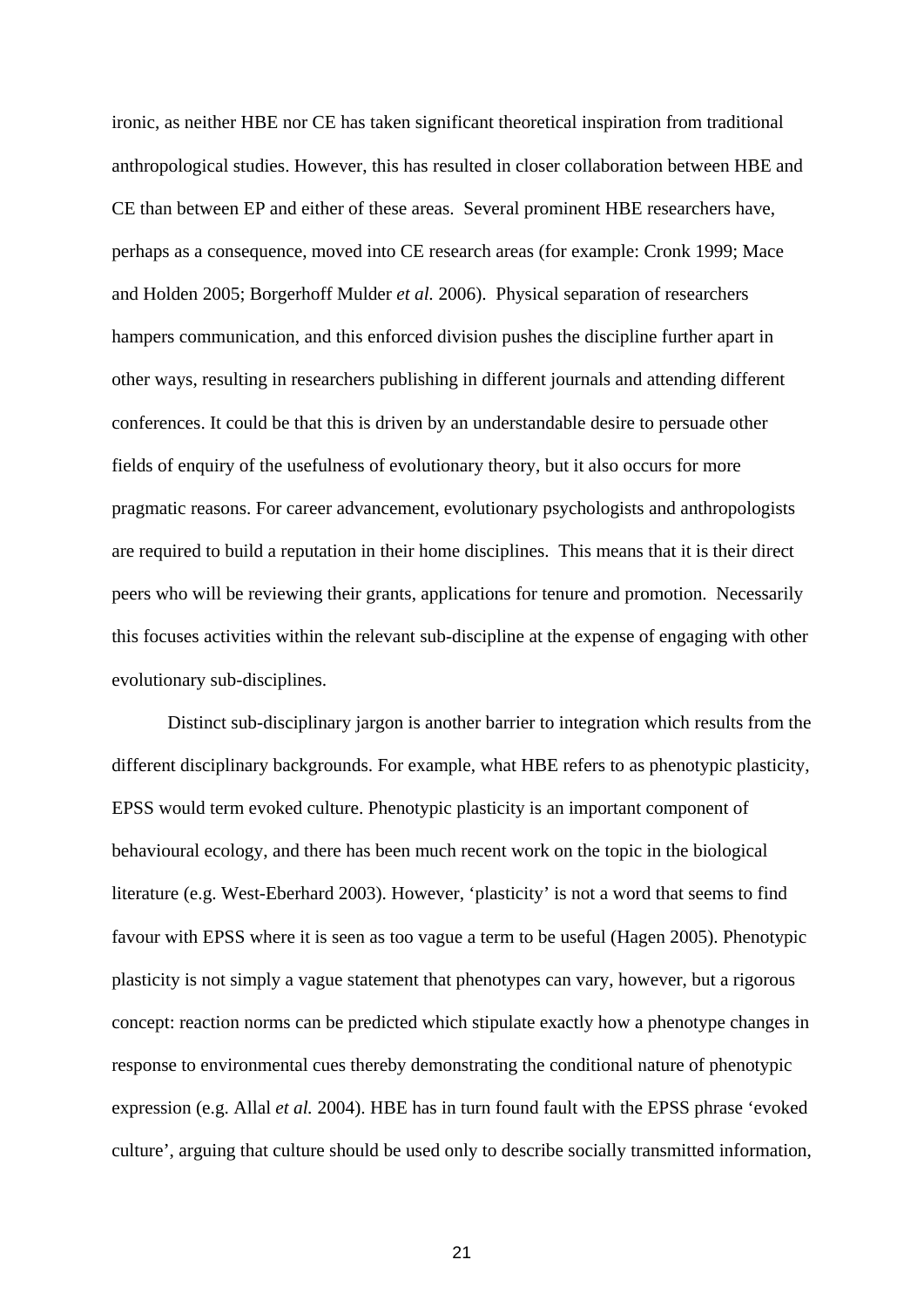since there is much 'evoked culture' (i.e. adaptive behavioural variation in response to environmental conditions) in non-humans animals that is not usefully described as 'culture' (Alvard 2003). The term is not therefore useful, and may be unnecessarily confusing, when applied to our own species. The issues of terminology require resolution for if the subdisciplines do not understand one another's language, misunderstandings can easily arise.

Finally, the new and controversial nature of the discipline has enforced a strong concern for reputation. Researchers in the HBE and CE community have been particularly vocal about these concerns (Smith *et al.* 2001; Laland and Brown 2002). One major issue revolves around the relative dominance of EPSS in the popular media (Cassidy 2005; Cassidy 2006), with its attendant simplifications and lack of peer-review (Downes 2001; Gray *et al.* 2003). This media interest may be partly due to the focus of EPSS on Westernised society and on the perennially popular topics of attractiveness and sexual strategies. Whatever the case, the unfortunate consequence of this current dynamic is that assumptions about the evolutionary approach to human behaviour are more frequently based on knowledge of EPSS rather than any alternative approach. This often leads to a one-sided, and inaccurate view, of the human evolutionary behavioural sciences both by the public and other academic disciplines.

#### *5.2.1 Solutions*

Wider sociological issues may remain troublesome for the integration of the discipline until universities form unified departments of human evolutionary behavioural science. There are, however, already encouraging signs that some institutions are recognising that old disciplinary boundaries are out-dated, and combining evolutionarily-related departments and research groups in order to build more integrated units. Below we note a number of departments and research groups within the UK that contain representatives from more than one sub-discipline, rather than sequestering each into its home department. We restrict this

<u>22</u>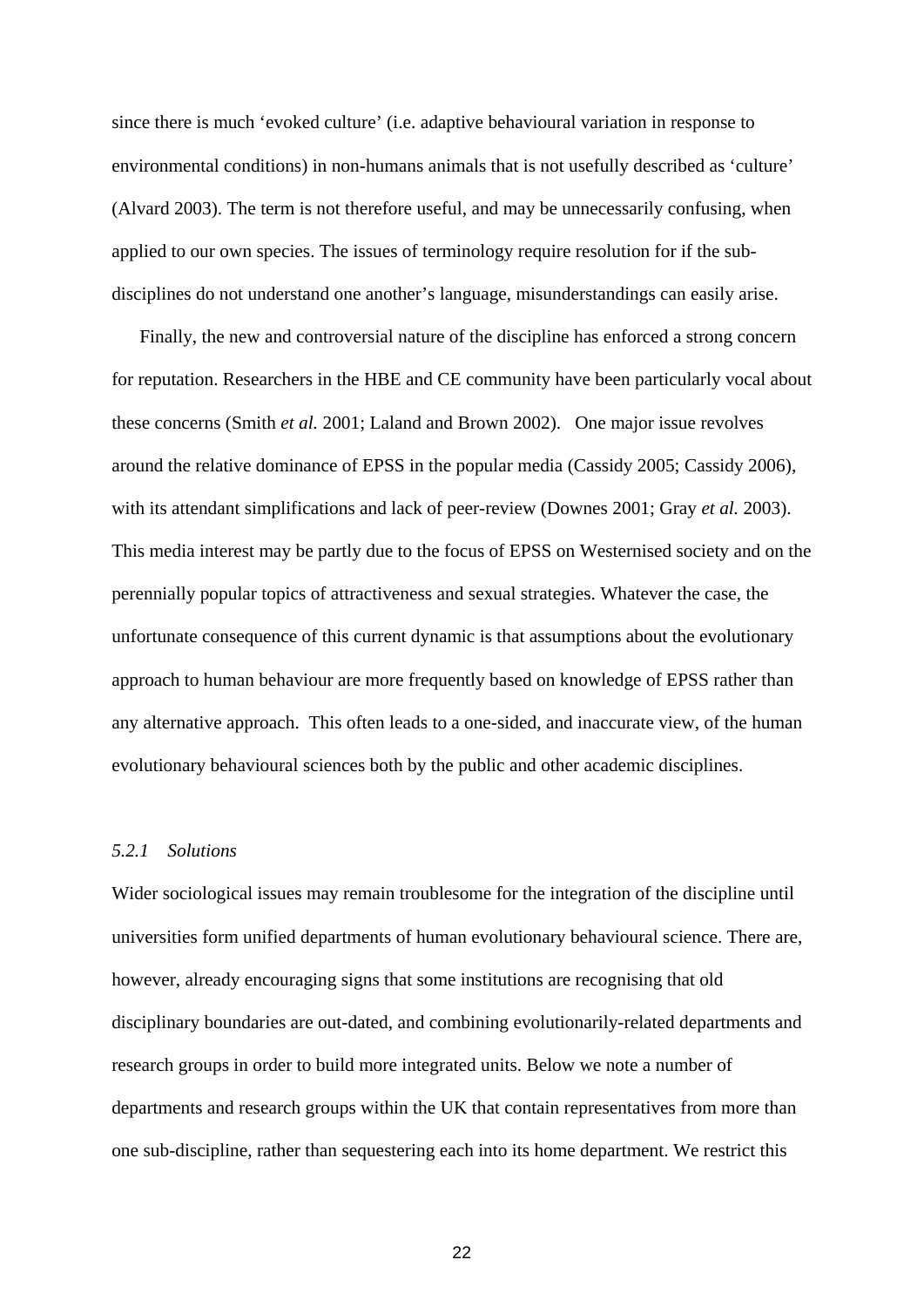<span id="page-22-0"></span>section to the UK, as it is the area with which we are most familiar, but we hope that similar integration is occurring in other regions of the world:

- o the Centre for Evolution and Behaviour within the School of Biology & Psychology at the University of Newcastle
- o the Evolutionary Psychology and Behavioural Ecology Research Group within the School of Biological Sciences at the University of Liverpool
- o the Centre for Culture and Evolutionary Psychology within the School of Social Sciences at Brunel University
- o University College London houses two research groups with much cross-fertilisation, whose members are drawn largely from the Department of Anthropology and the Institute of Archaeology, the Centre for the Evolution of Cultural Diversity and the Human Evolutionary Ecology Group

Even where institutions are not sufficiently enlightened to provide integrated departments, it is still possible to create 'virtual' communities of like-minded researchers. For example, the Work in Progress group at the London School of Economics was the crucible for this particular collaboration between EP and HBE.

We have recently developed another forum which explicitly aims to promote an integrative framework for future study: The European Human Behaviour and Evolution Conferences<sup>[5](#page-22-0)</sup>. Initiated in 2006, the EHBE conferences bring together researchers from all branches of the human evolutionary behavioural sciences and are deliberately designed to encourage communication and dialogue between sub-disciplines. Sessions are serial allowing delegates to attend all sessions and strenuous attempts are made to ensure a balanced programme, with representation from all main branches of the field. For example, the 2007

 $\overline{a}$ 

<sup>5</sup> www.ehbes.com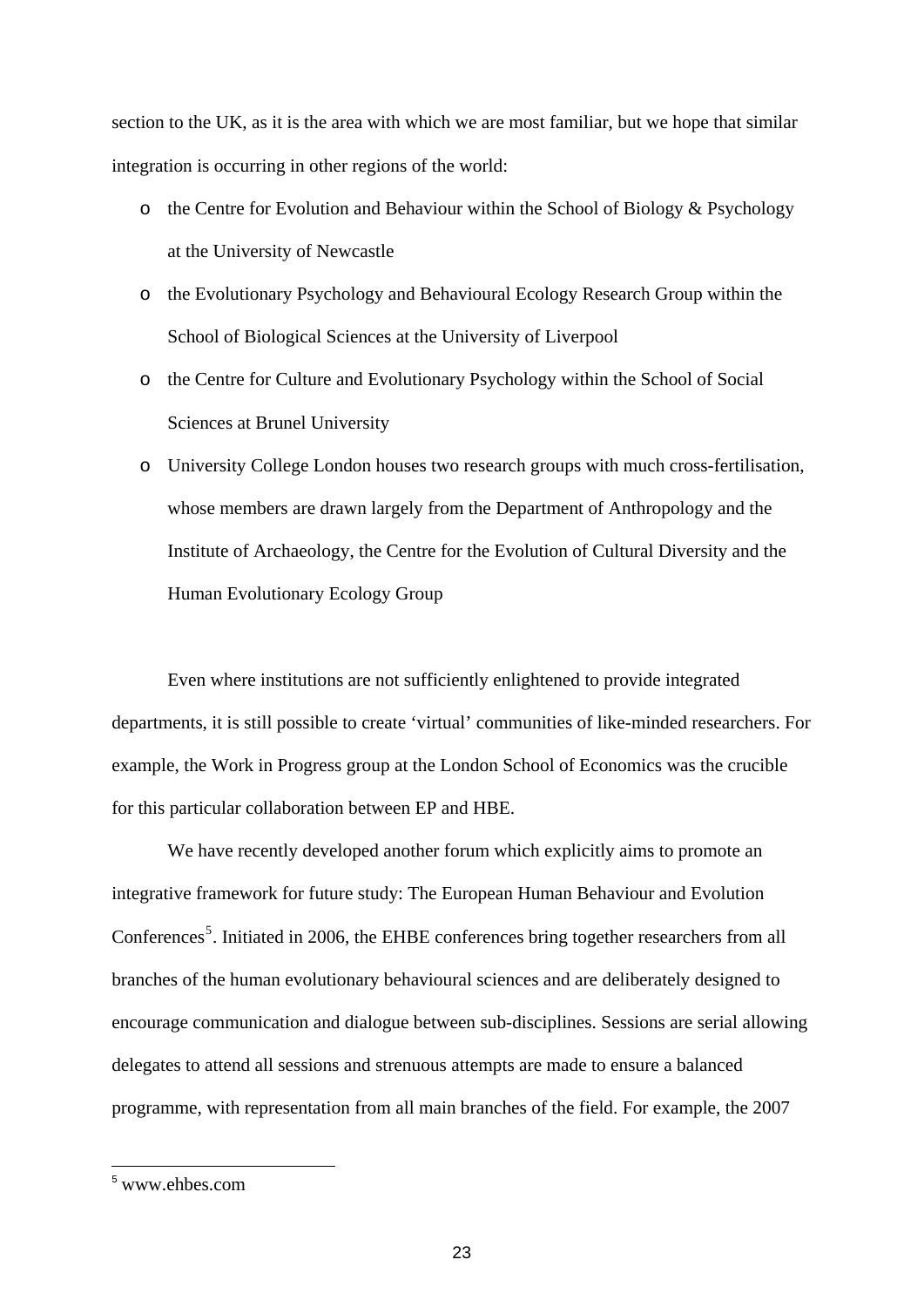<span id="page-23-0"></span>conference devoted a day each to human behavioural ecology, evolutionary psychology and cultural evolution (though other branches, including evolutionary sociology, medicine and archaeology, were also represented, see Section 6). Papers presented at the 2007 conference have formed this opening issue under the new editorial board of the *Journal of Evolutionary Psychology*, which aims to become a similarly inclusive medium, interpreting psychology in its broadest sense to include HBE and CE.

#### **6. Beyond HBE, EP and CE**

-

Though we have divided the field into three for the purposes of this paper, not all researchers in the human evolutionary behavioural sciences align themselves with these camps. As the number of researchers on the field grows, new sub-disciplines are beginning to spring up and other social scientists are becoming interested in applying evolutionary ideas to their own discipline. Prominent examples of new sub-disciplines include:

- o Reproductive ecology is an expanding branch concerned with understanding human reproductive physiology in adaptive framework (see Ellison 2001 or 2003)
- $\circ$  Evolutionary medicine (see Nesse and Williams 1995 for the seminal work in this field)<sup>[6](#page-23-0)</sup>.
- o Evolutionary archaeology (O'Brien and Lyman 2002; Bird and O'Connell 2006).

Prominent examples of the application of evolutionary theory to the social sciences outside of anthropology and psychology include:

o Economics: activities in this area include the Economic and Social Research Councilfunded Centre for Economic Learning and Social Evolution at University College London, established by Binmore. Publications in this field include: Frank *et al.* 1993; Gintis 2000; Bowles and Gintis 2002; Binmore 2005; Gintis *et al.* 2006

<sup>&</sup>lt;sup>6</sup>see the Evolution and Medicine Network for more recent developments, http://www.evolutionandmedicine.org/.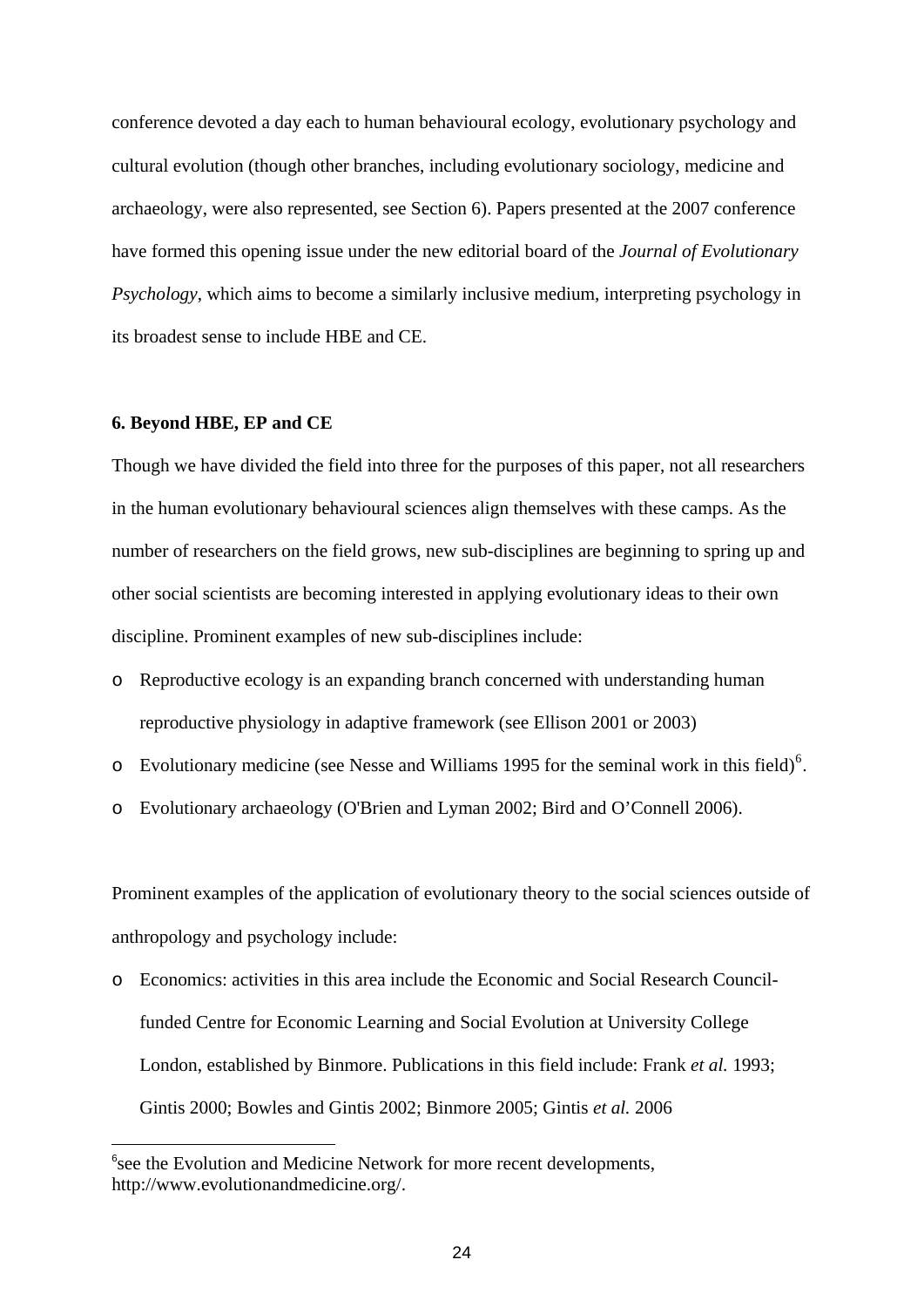- o Sociology: activities include an Evolution and Sociology session at the European Sociological Association's 2007 conference. Publications include: Freese *et al.* 2003; Davis and Were 2007
- o Demography: activities include the Evolutionary Biodemography working group at the Max Planck Institute for Demographic Research, Rostock; evolutionary demography sessions are now held at the annual conferences of the British Society for Population Studies, the Population Association of America, the European Association for Population Studies and the International Union for the Scientific Study of Population. Publications include: Murphy 1999; Lee 2003; Baudisch and Vaupel 2005; Hobcraft 2006

Mainstream biologists may also be coming round to the idea that human behaviour can be studied using the standard evolutionary principles applied to the study of non-human animal behaviour, as evidenced by the joint School of Biology and Psychology at Newcastle University; Lummaa's Human Life History Project in the Department of Animal and Plant Sciences at Sheffield University; and the UK Association for the Study of Animal Behaviour's meeting on 'Sex, shopping and sharing: insights from animals to humans and back again' in September 2007. Indeed, a truly integrated discipline would involve the synthesis of not just those researchers working on human behaviour, but all researchers working in the evolutionary behavioural sciences, whatever species they happen to study.

# *6.1 Applied work*

There could be no greater sign of the influence of evolutionary ideas in mainstream biological, social and medical sciences than its use in applied research. There are a number of recent publications by evolutionary researchers attempting to demonstrate the relevance of an evolutionary understanding of human behaviour to policy-making. The first examples include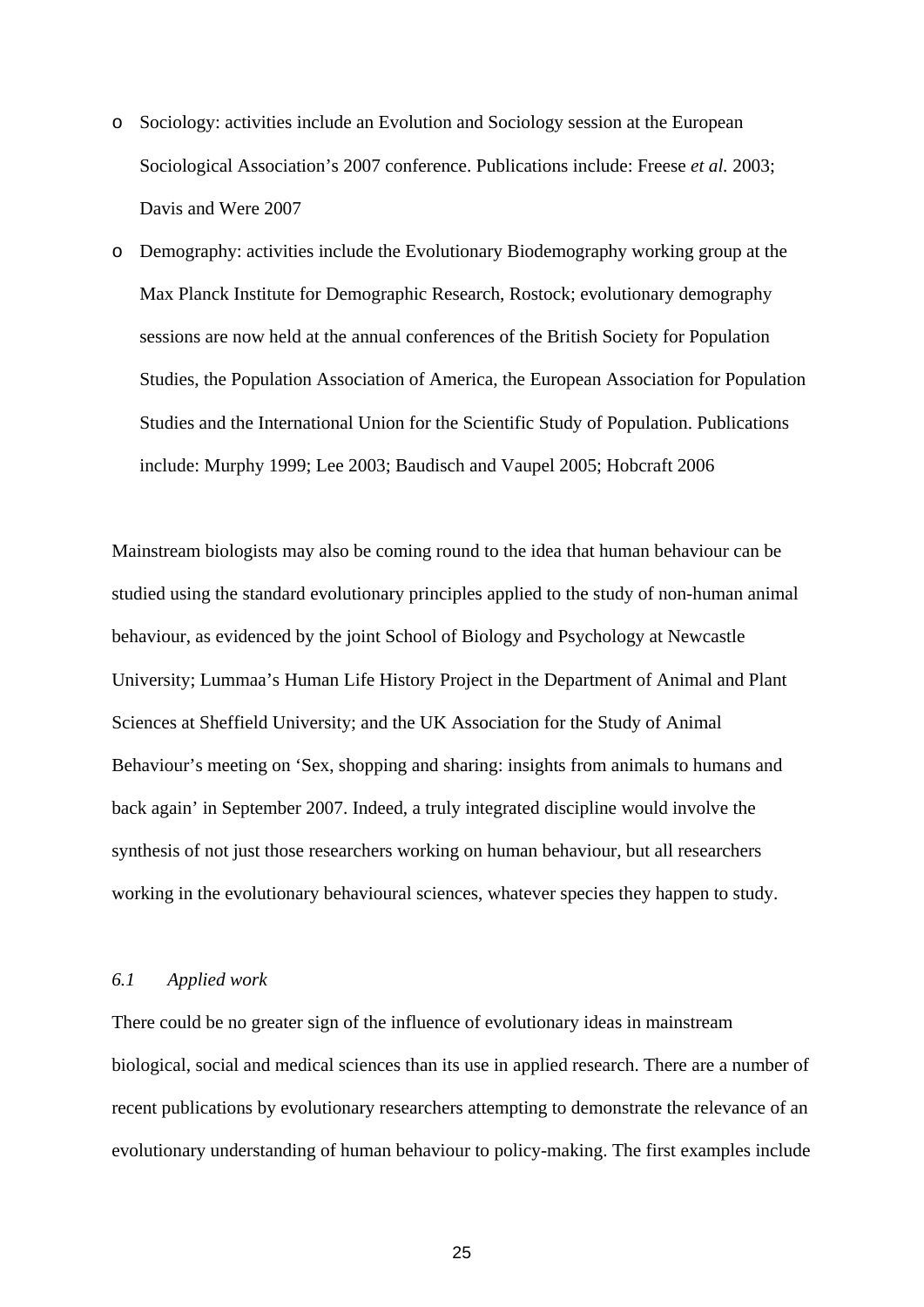edited volumes which comprise a range of practical applications of evolutionary theory (Somit and Peterson 2003; Crawford and Salmon 2004), or monographs on specific areas of policy (Thornhill and Palmer 2000; Browne 2002). These largely theoretical publications had limited success. The former appear to have been largely ignored by policy-makers (Google Scholar states that both edited volumes have been cited merely twice since their publication). The latter have been unsuccessful, and heavily criticised, because they lack an integrated approach to their subject (critiqued respectively by Smith *et al.* 2001; Sear 2005). But, the fact that they exist demonstrates a clear interest in engaging with applied research.

 A more promising line of applied work is that which is grounded from the beginning in empirical and often integrative work. The following research, focussing on a specific problem and testing it in the field, may prove to be more useful to policy-makers in the long run:

- o Curtis et al. (2004) have developed an evolutionarily informed measure of disgust sensitivity and have begun to apply this in studies of hygiene behaviour in the developing world (see also Scott *et al.* 2007)
- o A study on the effects of cues of being watched on honesty has already attracted interest from both the commercial and public sector (Bateson *et al.* 2006)
- o Gibson and Mace made use of life history theory to analyse the impact of a water development project on the demography of a rural Ethiopian population, which stimulated discussion of the implications of development programmes on health and well-being (Gibson and Mace 2006; and see commentary: Berhane 2006)
- o Several more examples of the application of evolutionary ideas to development were recently presented at the session on "Human Behavioral Ecology: Applications to International Development and Public Policy" organised by the Evolutionary Anthropology Section of the American Anthropological Association at the 2005 AAA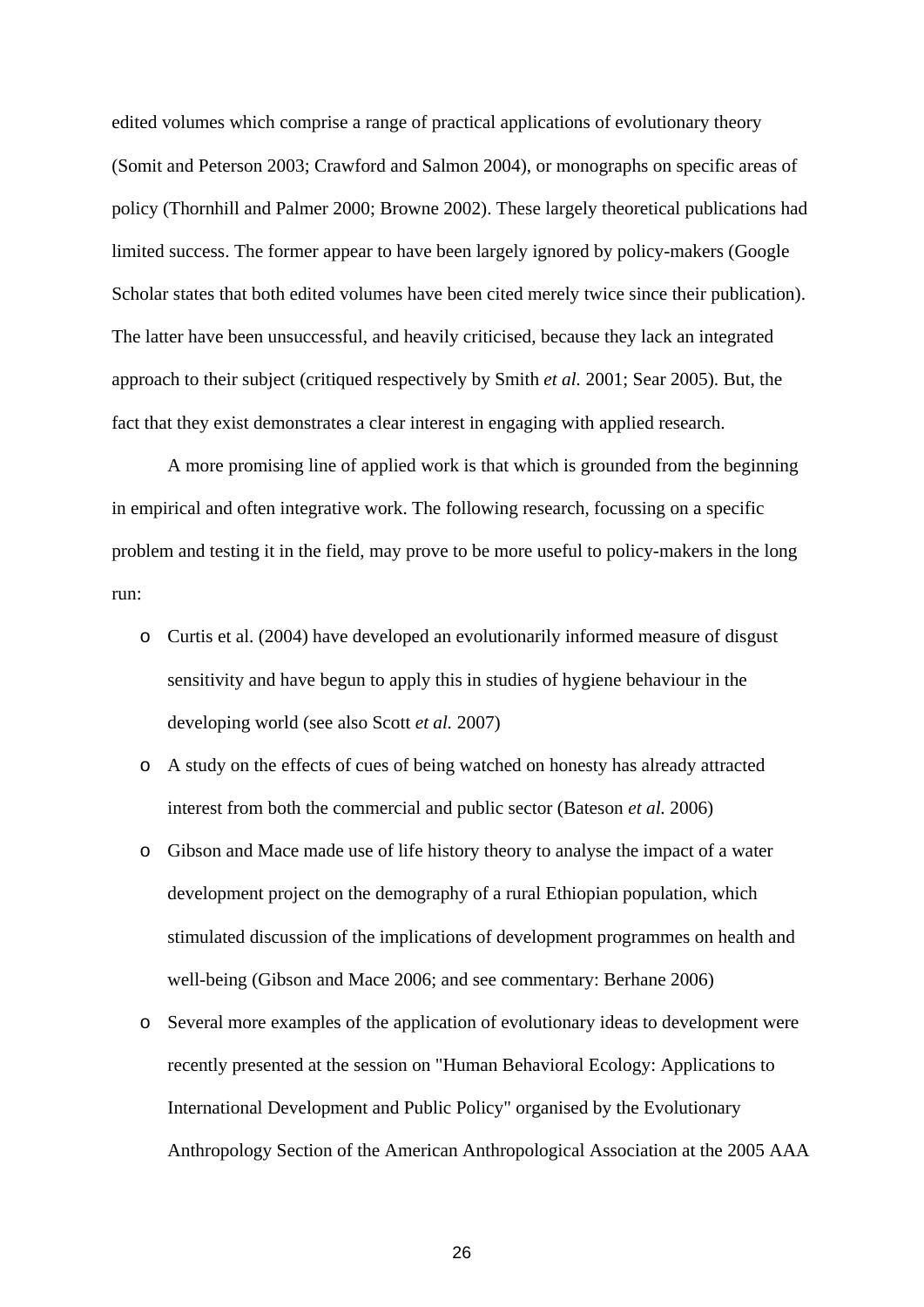annual conference (see: Leonetti *et al.* 2007; Shenk 2007; Tucker and Rende Taylor 2007).

# **6. Conclusion: The Human Evolutionary Behavioural Sciences**

We are optimistic that a synthesis of the human evolutionary behavioural sciences is not only possible, but underway. In recent years most sub-disciplines have taken significant steps towards theoretical integration and have broadened methodological frameworks beyond traditional boundaries. Moreover, integrated studies, while not ubiquitous, are a significant feature of the contemporary literature. This is not to gloss over differences between traditional sub-disciplines, as it must be remembered that each approach is effectively concerned with asking different questions about the evolution of human behaviour – but here lies the strength of an integrated approach; by tackling issues from multiple perspectives a complete understanding can emerge.

#### **Acknowledgements**

The LSE Work in Progress group and the UCL Culture Club provided useful discussions on earlier drafts of this paper. We would also like to thank Laura Fortunato and Will Brown for their helpful comments on the manuscript.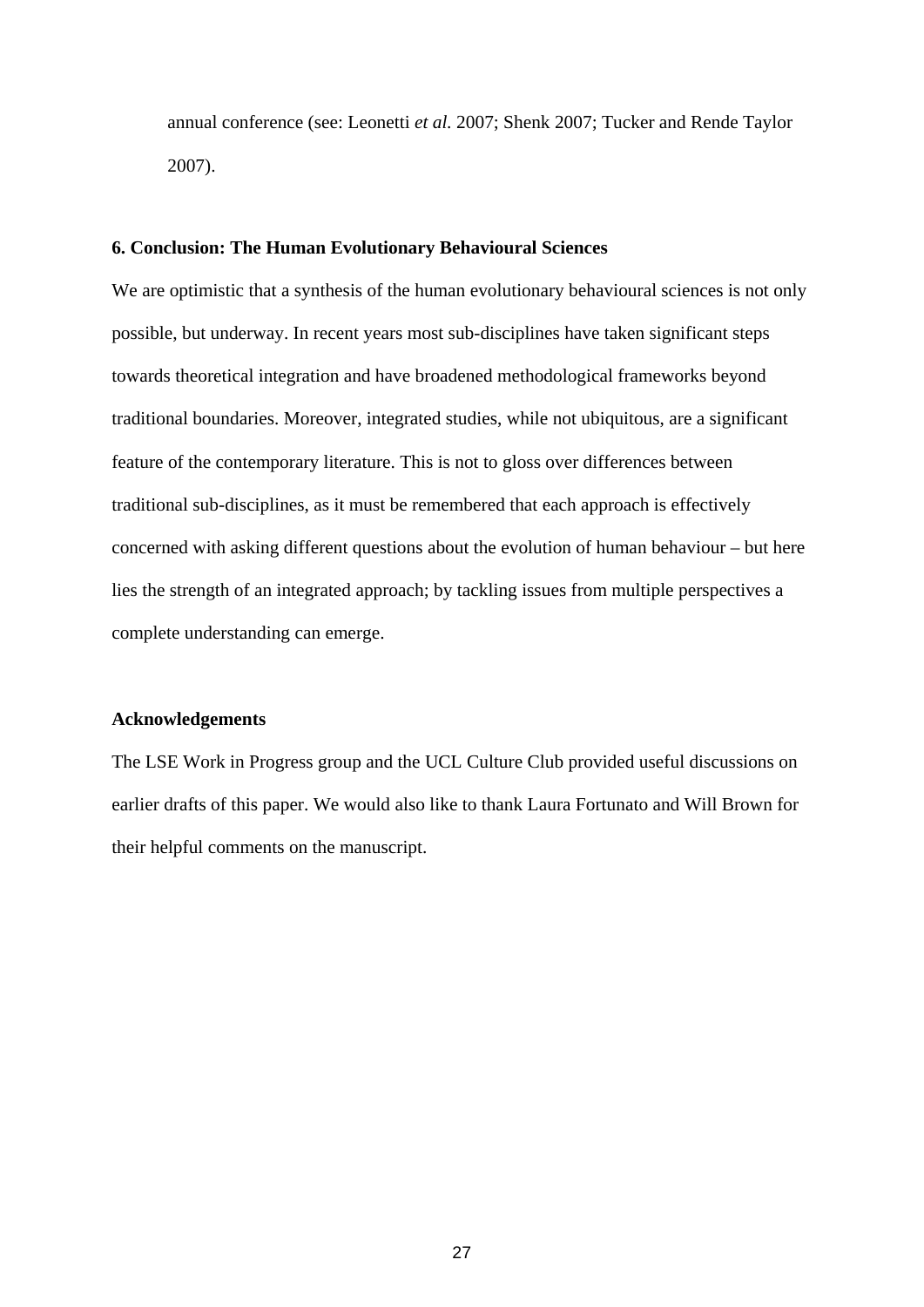#### **References**

- Allal, N., Sear, R., Prentice, A. M. and Mace, R. (2004): An evolutionary model of stature, age at first birth and reproductive success in Gambian women. *Proceedings of the Royal Society of London, Series B, Biological Sciences*, 271, 465-470.
- Alvard, M. S. (2003): The adaptive nature of culture. *Evolutionary Anthropology*, 12, 136- 149.
- Atkinson, A. P. and Wheeler, M. (2004): The grain of domains: the evolutionary psychological case against domain general cognition. *Mind & Language*, 19, 147-176.
- Aunger, R. (2000): *Darwinizing Culture: the Status of Memetics as a Science*. Oxford: Oxford University Press.
- Barkow, J. H., Cosmides, L. and Tooby, J. (1992): *The Adapted Mind*. New York: Oxford Universty Press.
- Barrett, H. C. and Behne, T. (2005): Children's understanding of death as the cessation of agency: a test using sleep versus death. *Cognition*, 96, 93-108.
- Barrett, L., Dunbar, R. and Lycett, J. (2002): *Human Evolutionary Psychology*. New York: Palgrave.
- Bateson, M., Nettle, D. and Roberts, G. (2006): Cues of being watched enhance cooperation in a real world setting. *Biology Letters*, 2, 412-414.
- Baudisch, A. and Vaupel, J. (2005): The age patterns of human fertility and mortality: a new, evo-demographic model. Working paper of the Max Planck Institute of Demographic Research, Rostock.
- Baum, W. M., Richerson, P. J., Efferson, C. M. and Paciotti, B. M. (2004): Cultural evolution in laboratory microsocieties including traditions of rule giving and rule following. *Evolution and Human Behavior*, 25, 305-326.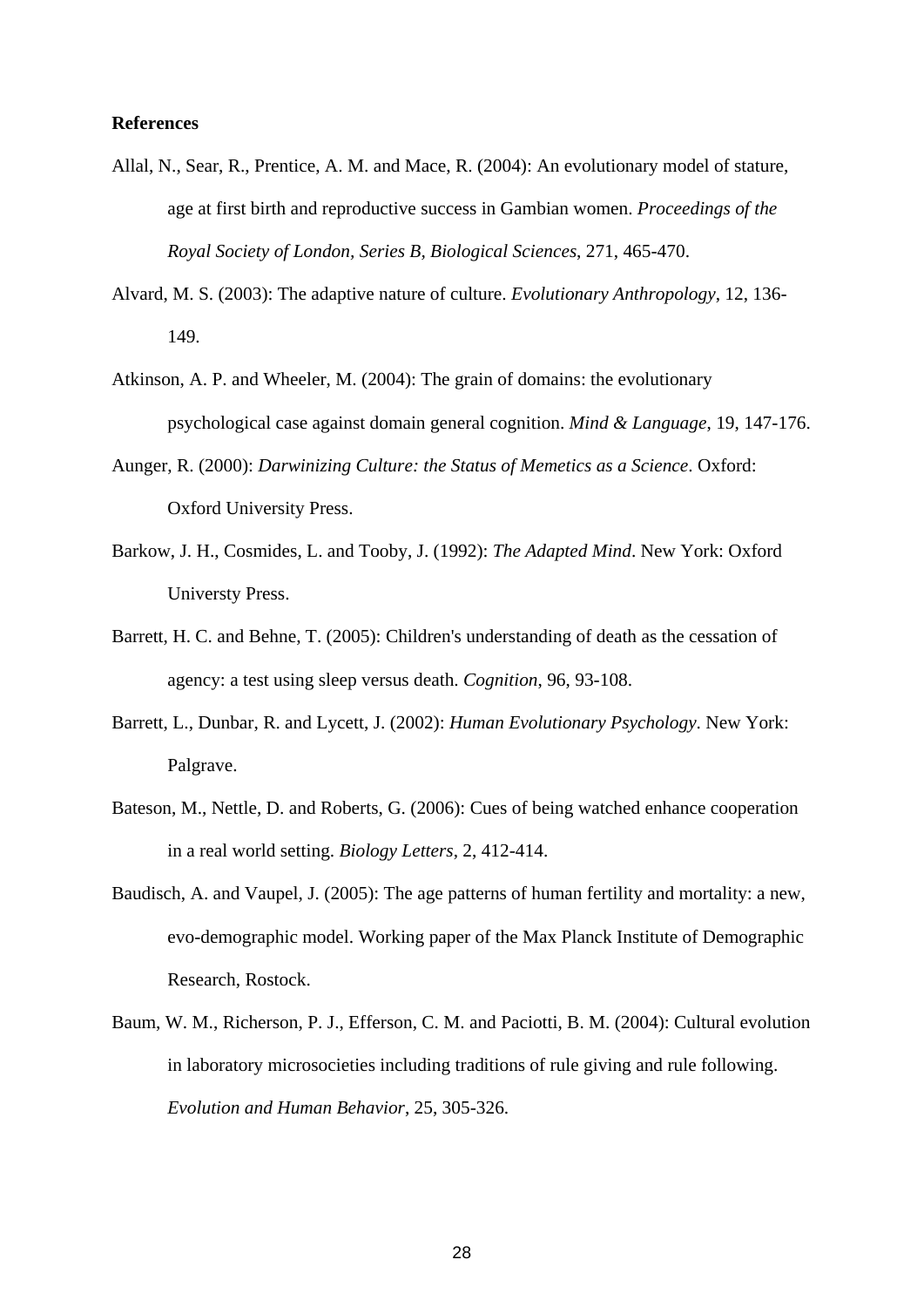Berhane, Y. (2006): Development projects to improve maternal and child health: assessing the impact. *PLoS Medicine*, 3, e192.

Binmore, K. (2005): *Natural Justice*. Oxford: Oxford University Press.

- Bird, D. and O'Connell, J. (2006): Behavioral ecology and archaeology. *Journal of Archaeological Research*, 14, 143-188.
- Borgerhof Mulder, M., George-Cramer, M., Eshleman, J. and Ortolani, A. (2001): A study of East African kinship and marriage using a phylogenetically based comparative method. *American Anthropologist*, 103, 1059–1082.
- Borgerhoff Mulder, M. (1991): Human Behavioural Ecology. In: Krebs, J. R. and Davies, N. B. (eds): *Behavioural Ecology: an Evolutionary Approach*. Oxford: Blackwell Scientific Publications, pp. 69-98.
- Borgerhoff Mulder, M. (1998): The Demographic Transition: Are We Any Closer to an Evolutionary Explanation? *Trends in Ecology and Evolution*, 13, 266-270.
- Borgerhoff Mulder, M., Nunn, C. L. and Towner, M. C. (2006): Cultural macroevolution and the transmission of traits. *Evolutionary Anthropology*, 15, 52-64.
- Bowlby, J. (1969): *Attachment*. London: Hogarth Press.
- Bowles, S. and Gintis, H. (2002): The inheritance of inequality. *Journal of Economic Perspectives*, 16, 3-30.
- Boyd, R. and Richerson, P., J (1985): *Culture and the Evolutionary Process*. Chicago: University of Chicago Press.
- Boyd, R. and Richerson, P., J (2005): *The Origin and Evolution of Cultures*. Oxford: Oxford University Press.
- Brown, W. M. (2001): Natural selection of mammalian brain components. *Trends in Ecology & Evolution*, 16, 471-473.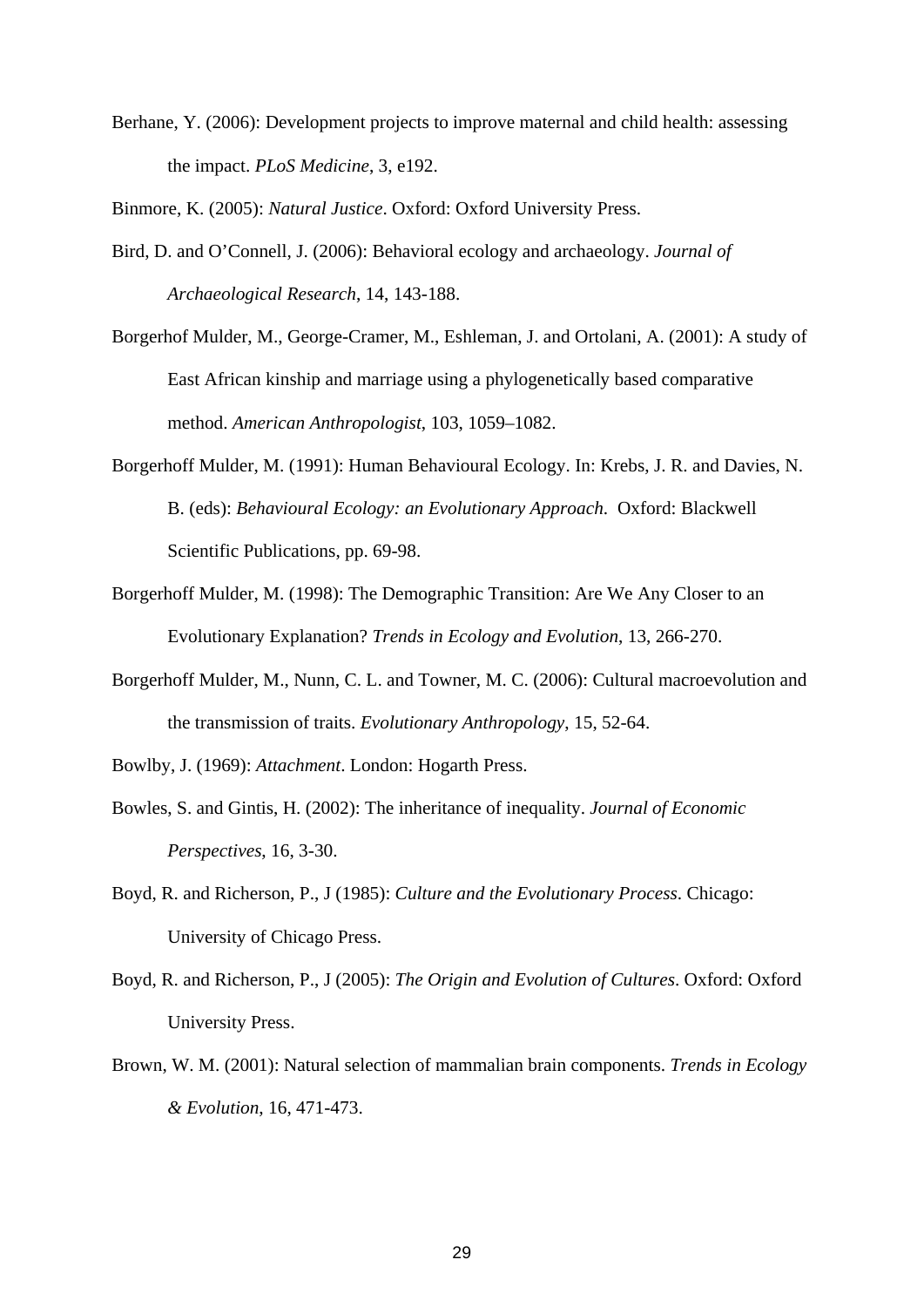- Brown, W. M., Cronk, L., Grochow, K., Jacobson, A., Liu, C. K., Popovic, Z. and Trivers, R. (2005): Dance reveals asymmetry especially in young men. *Nature*, 438, 1148-1150.
- Browne, K. R. (2002): *Biology at Work: Rethinking Sexual Equality*. New Brunswick: Rutgers University Press.
- Buller, D. J. (2005): *Adapting Minds: Evolutionary Psychology and the Persistent Quest for Human Nature* Boston, MA: Bradford Books.
- Buss, D. M. (1989): Sex differences in human mate preferences: evolutionary hypotheses tested in 37 countries. *Behavioral and Brain Sciences*, 12, 1-49.
- Buss, D. M. (1995): Evolutionary psychology: a new paradigm for psychological science. *Psychological Inquiry*, 6, 1-30.
- Cassidy, A. (2005): Popular evolutionary psychology in the UK: an unusual case of science in the media? *Public Understanding of Science*, 14, 115-141.
- Cassidy, A. (2006): Evolutionary psychology as public science and boundary work. *Public Understanding of Science*, 15, 175-205.
- Cavalli-Sforza, L. and Feldman, M. (1981): *Cultural Transmission and Evolution: A Quantitative Approach*. Princeton: Princeton University Press.
- Collard, M., Shennan, S. J. and Tehrani, J. J. (2006): Branching, blending, and the evolution of cultural similarities and differences among human populations. *Evolution and Human Behavior*, 27, 169-184.
- Crawford, C. B. (1993): The future of sociobiology: counting babies or studying proximate mechanisms. *Trends in Ecology & Evolution*, 8, 183-186.
- Crawford, C. B. and Salmon, C. (2004): *Evolutionary Psychology, Public Policy and Personal Decisions*. New Jersey: Lawrence Erlbaum.

Cronk, L. (1991): Human Behavioural Ecology. *Annual Review of Anthropology*, 20, 25-53.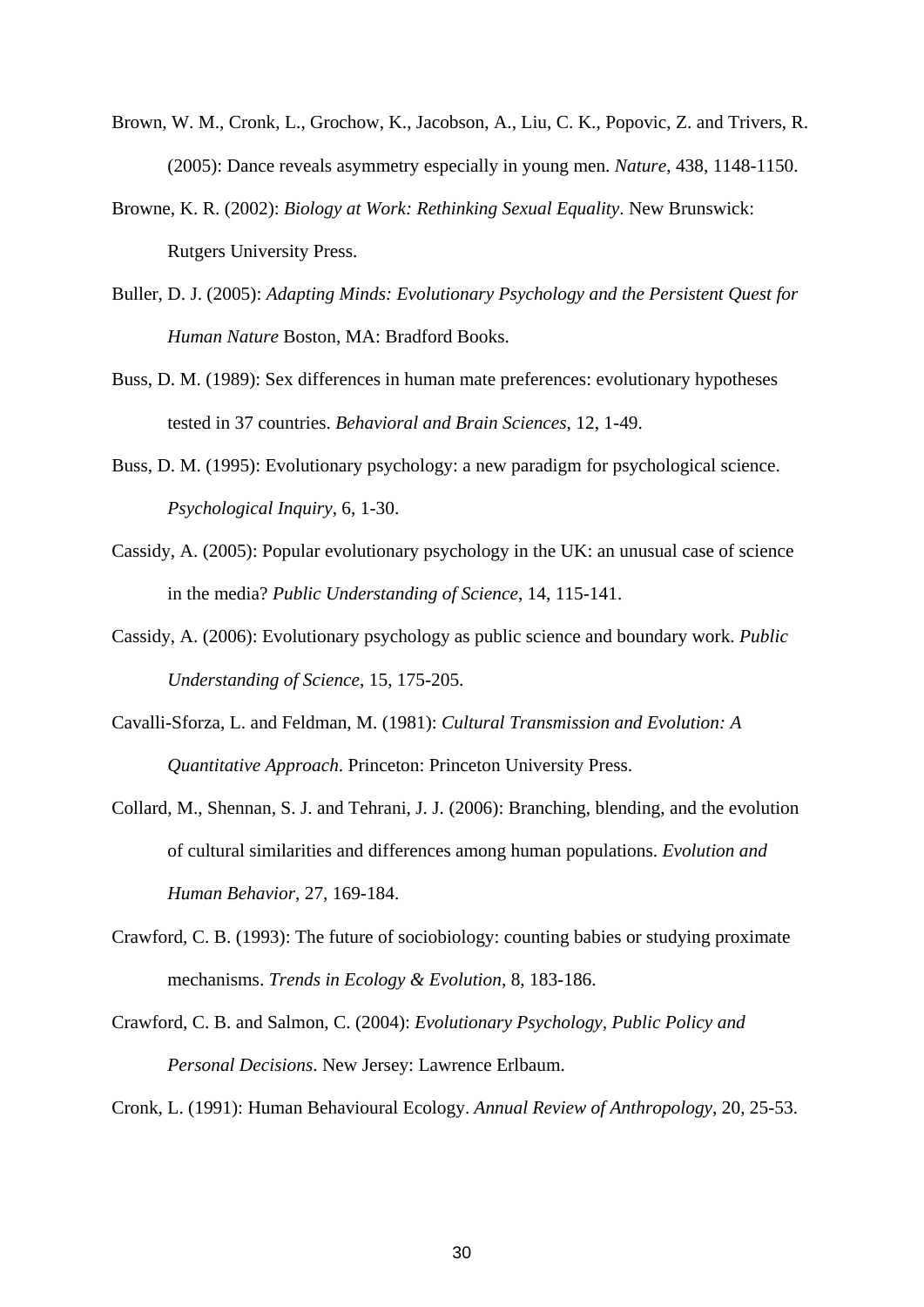- Cronk, L. (1999): *That Complex Whole: Culture and the Evolution of Human Behavior*  London: Westview Press.
- Curtis, V., Aunger, R. and Rabie, T. (2004): Evidence that disgust evolved to protect from risk of disease. *Proceedings of the Royal Society B: Biological Sciences*, 271, S131- S133.
- Daly, M. and Wilson, M. (2005): Carpe diem: Adaptation and devaluing the future. *Quarterly Review of Biology*, 80, 55-60.
- Daly, M. and Wilson, M. I. (1999): Human evolutionary psychology and animal behaviour. *Animal Behaviour*, 57, 509-519.
- Davis, J. and Werre, D. (2007): Agonistic stress in early adolescence and its effects on reproductive effort in young adulthood. *Evolution and Human Behavior*, 28, 228-233.
- Dennell, R. and Roebroeks, W. (2005): An Asian perspective on early human dispersal from Africa. *Nature*, 438, 1099-1104.
- de Winter, W. and Oxnard, C. E. (2001): Evolutionary radiations and convergences in the structural organization of mammalian brains. *Nature*, 409, 710-714.
- Dickins, T. E. (2003): What can evolutionary psychology tell us about cognitive architecture? . *History and Philosophy of Psychology*, 5, 1-16.
- Dickins, T. E. (2005): On the aims of evolutionary theory: a review of Odling-Smee, J.J., Laland, K.N. and Feldman, M.W. (2003) Niche Construction: the Neglected Process in Evolution. *Evolutionary Psychology*, 3, 79-84.
- Dickins, T. E. and Dickins, B. J. A. (2007): Mother nature's tolerant ways: Why non-genetic inheritance has nothing to do with evolution. *New Ideas in Psychology*, doi:10.1016/j.newideapsych.2007.03.004.
- Downes, S. M. (2001): Some recent developments in evolutionary approaches to the study of human cognition and behavior. *Biology & Philosophy*, 16, 575-595.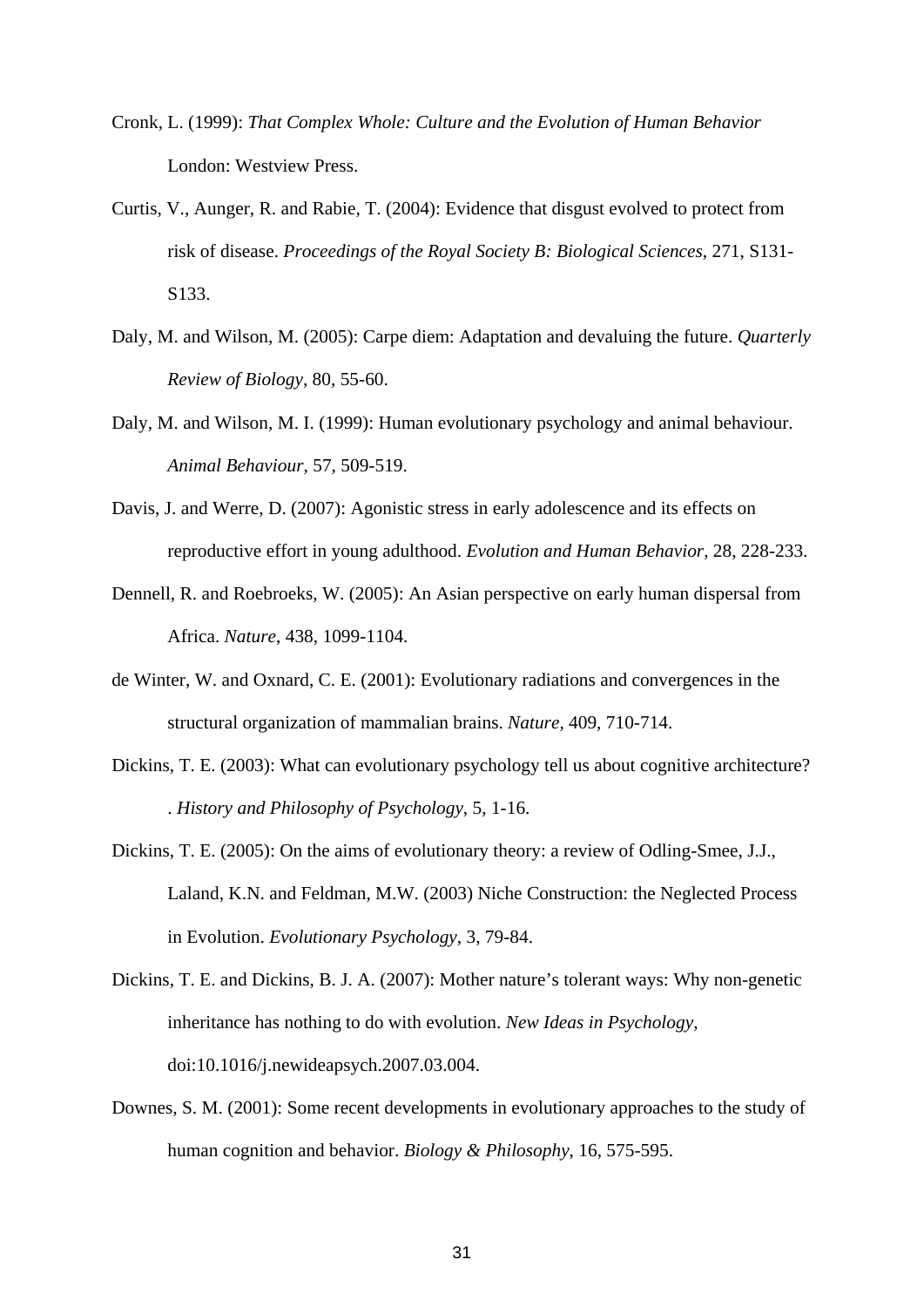- Dunbar, R. I. M. and Barrett, L. (2007a): Evolutionary psychology in the round. In: Dunbar, R. I. M. and Barrett, L. (eds): *The Oxford Handbook of Evolutionary Psychology*. Oxford: Oxford University Press, pp. 3-10.
- Dunbar, R. I. M. and Barrett, L. (2007b): *Oxford Handbook of Evolutionary Psychology*. Oxford: Oxford University Press.
- Efferson, C., Richerson, P. J., McElreath, R., Lubell, M., Edsten, E., Waring, T. M., Paciotti, B. and Baum, W. (2007): Learning, productivity, and noise: an experimental study of cultural transmission on the Bolivian Altiplano. *Evolution and Human Behavior*, 28, 11-17.
- Ellison, P. T. (2001): *Reproductive Ecology and Human Evolution*. New York: Aldine Transaction.
- Ellison, P. T. (2003): *On Fertile Ground: A Natural History of Human Reproduction*. Boston: Harvard University Press.
- Eriksson, K., Enquist, M. and Ghirlanda, S. (this volume): Critical points in current theory of conformist social learning. *Journal of Evolutionary Psychology*.
- Evans, P. D., Gilbert, S. L., Mekel-Bobrov, N., Vallender, E. J., Anderson, J. R., Vaez-Azizi, L. M., Tishkoff, S. A., Hudson, R. R. and Lahn, B. T. (2005): Microcephalin, a gene regulating brain size, continues to evolve adaptively in humans. *Science*, 309, 1717- 1720.
- Feldman, M. W. and Laland, K. N. (1996): Gene-culture coevolutionary theory. *Trends in Ecology & Evolution*, 11, 453-457.
- Fodor, J. (2000): *The Mind Doesn't Work That Way*. Cambridge, MA: MIT Press.
- Foley, R. (1995): The adaptive legacy of human evolution: A search for the environment of evolutionary adaptedness. *Evolutionary Anthropology: Issues, News, and Reviews*, 4, 194-203.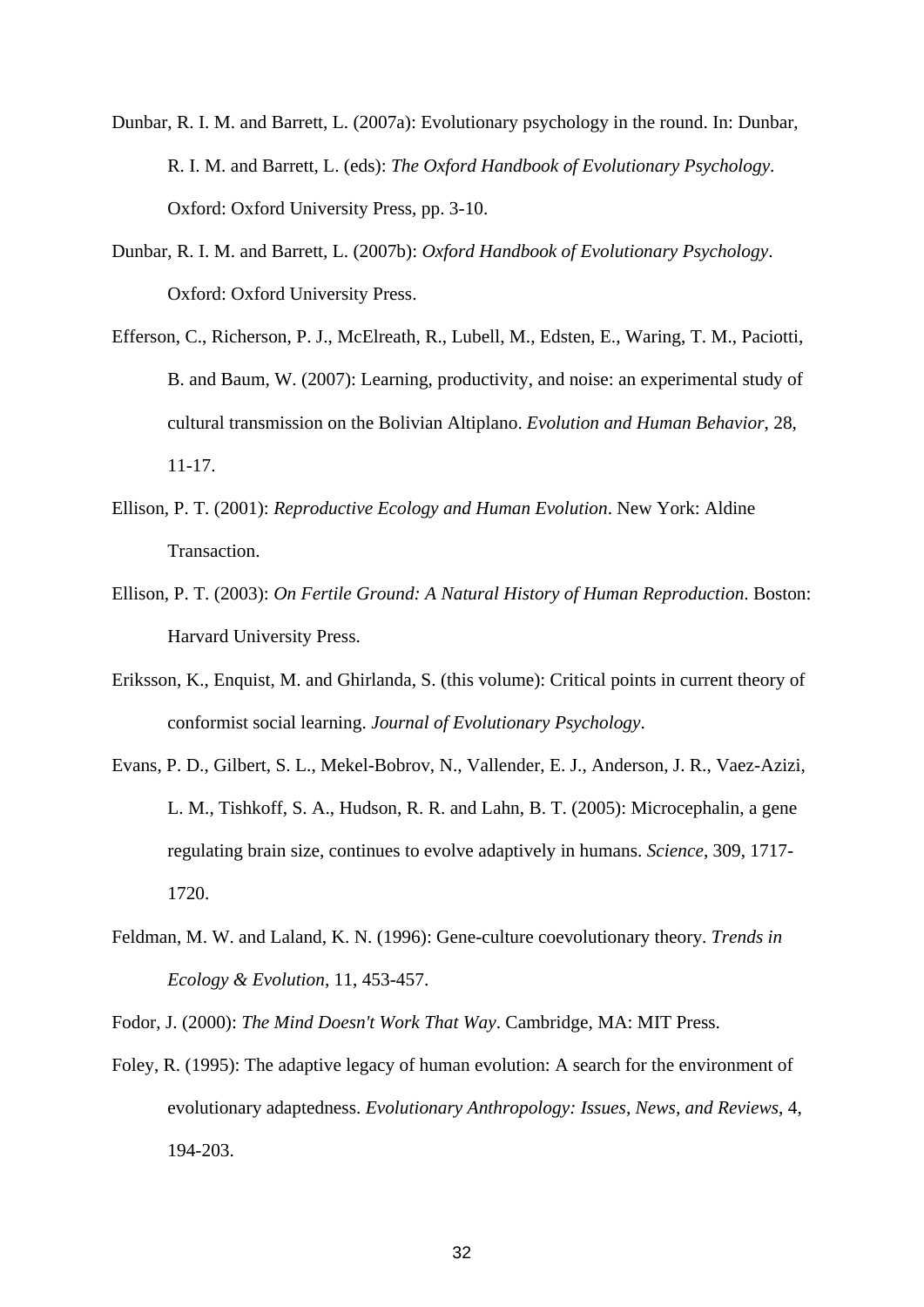- Fortunato, L., Holden, C. and Mace, R. (2006): From bridewealth to dowry? A Bayesian estimation of ancestral states of marriage transfers in Indo-European groups. *Human Nature*, 17, 355-376.
- Frank, R. H., Gilovich, T. and Regan, D. T. (1993): The evolution of one-shot cooperation: an experiment. *Ethology and Sociobiology*, 14, 247-256.
- Freese, J., Li, J.-C. A. and Wade, L. D. (2003): The potential relevances of biology to social enquiry. *Annual Review of Sociology*, 29, 233-256.
- Furnham, A., Moutafi, J. and Baguma, P. (2002): A cross-cultural study on the role of weight and waist-to-hip ratio on female attractiveness. *Personality and Individual Differences*, 32, 729-745.
- Gangestad, S. W., Haselton, M. G. and Buss, D. M. (2006): Evolutionary foundations of cultural variation: evoked culture and mate preferences. *Psychological Inquiry*, 17, 75-95.
- Gangestad, S. W. and Simpson, J. A. (2007a): *The Evolution of Mind: Fundamental Questions and Controversies*. New York: Guildford Press.
- Gangestad, S. W. and Simpson, J. A. (2007b): Whither science of the evolution of mind? In: Gangestad, S. W. and Simpson, J. A. (eds): *The Evolution of Mind: Fundamental Questions and Controversies*. New York: Guilford Press, pp. 397-437.
- Gibson, M. and Mace, R. (2006): An energy-saving development initiative increases birth rate and childhood malnutrition in rural Ethiopia. *PLos Medicine*, 3, e87.
- Gigerenzer, G. and Todd, P. M. (1991): *Simple Heuristics That Make Use Smart*. Oxford: Oxford University Press.
- Gintis, H. (2000): Classical versus evolutionary game theory Commentary discussion. *Journal of Consciousness Studies*, 7, 300-304.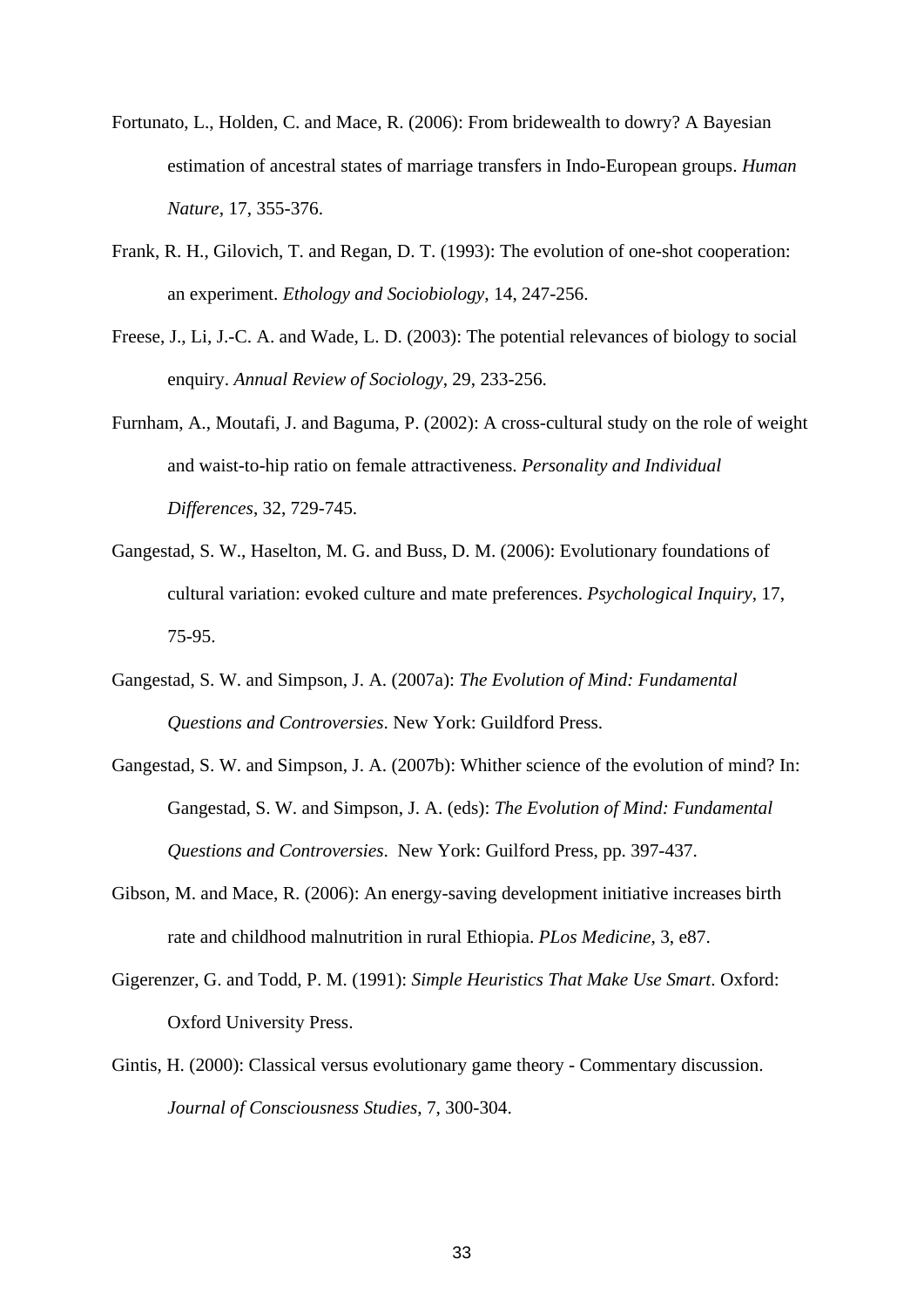- Gintis, H., Bowles, S., Boyd, R. and Fehr, E. (2006): *Moral Sentiments and Material Interests: the Foundations of Cooperation in Economic Life*. Boston: MIT Press.
- Gould, S. J. and Lewontin, R. C. (1979): The spandrels of San Marco and the Panglossian paradigm: a critique of the adaptationist programme. *Proceedings of the Royal Society of London, Series B*, 205, 581-598.
- Grafen, A. (1984): Natural selection, kin selection and group selection. In: Krebs, J. and Davies, N. B. (eds): *Behavioural Ecology: an Evolutionary Approach. 2nd edn*. Oxford: Blackwell Scientific Publications, pp. 62-84.
- Gray, R. D., Heaney, M. and Fairhall, S. (2003): Evolutionary Psychology and the challenge of adaptive explanation. In: Sterelny, K. and Fitness, J. (eds): *From Mating to Mentality: Evaluating Evolutionary Psychology*. London & New York: Psychology Press, pp.
- Hagen, E. H. (2005): Controversies surrounding evolutionary psychology. In: Buss, D. M. (eds): *The Handbook of Evolutionary Psychology*. New Jersey: John Wiley & Sons, pp. 145-176.
- Hagen, E. H. and Barrett, H. C. (2007): Perinatal sadness among Shuar women: support for an evolutionary theory of psychic pain. *Medical Anthropology Quarterly*, 21, 22-40.
- Henrich, J. and Boyd, R. (1998): The evolution of conformist transmission and the emergence of between-group differences. *Evolution and Human Behavior*, 19, 215- 241.
- Henrich, J., Boyd, R., Bowles, S., Camerer, C., Fehr, E., Gintis, H., McElreath, R., Alvard, M., Barr, A., Ensminger, J., Henrich, N. S., Hill, K., Gil-White, F., Gurven, M., Marlowe, F. W., Patton, J. Q. and Tracer, D. (2005): "Economic man" in crosscultural perspective: Behavioral experiments in 15 small-scale societies. *Behavioral and Brain Sciences*, 28, 795-815.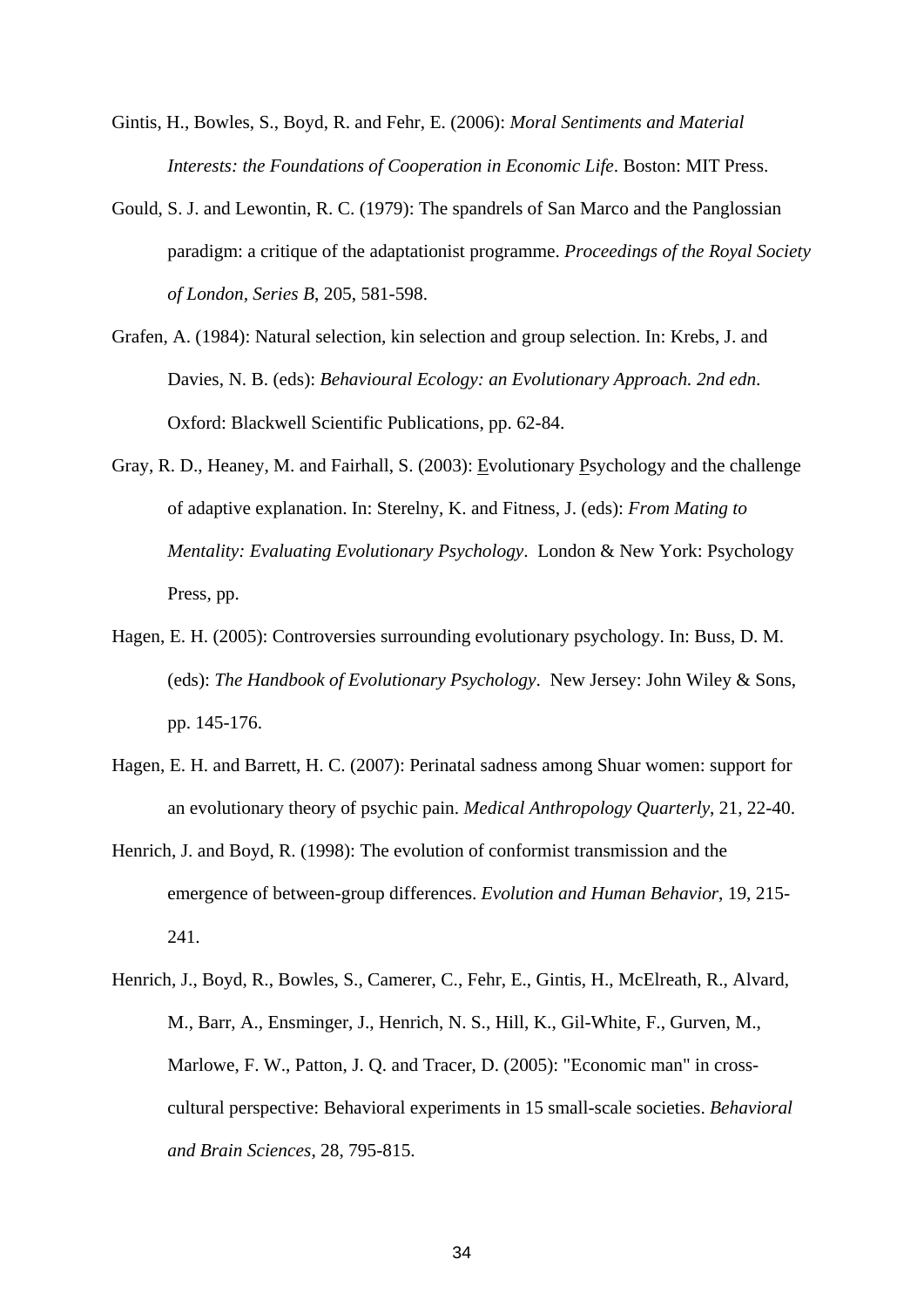- Henrich, J. and McElreath, R. (2003): The evolution of cultural evolution. *Evolutionary Anthropology*, 12, 123-135.
- Heyes, C. (2000): Evolutionary pyschology in the round. In: Heyes, C. and Huber, L. (eds): *Evolution of Cognition*. Cambridge: Cambridge University Press, pp. 3-22.
- Hill, A. V. S., Allsop, C. E. M., Kwiatkowski, D., Anstey, N. M., Twumasi, P., Rowe, P. A., Bennett, S., Brewster, D., McMichael, A. J. and Greenwood, B. M. (1991): Common West African HLA antigens are associated with protection from severe malaria. *Nature*, 352, 595-600.
- Hill, K. (2007): Evoluitonary biology, cognitive adaptations and human culture. In: Gangestad, S. W. and Simpson, J. A. (eds): *The Evolution of Mind: Fundamental Questions and Controversies*. New York: Guilford Press, pp. 348-356.
- Hill, S. E. and Reeve, H. K. (2005): Low fertility in humans as the evolutionary outcome of snowballing resource games. *Behavioural Ecology*, 16, 398-402.
- Hobcraft, J. (2006): The ABC of demographic behaviour: How the interplays of alleles, brains, and contexts over the life course should shape research aimed at understanding population processes. *Population Studies*, 60, 153-187.
- Holden, C. and Mace, R. (1997): Phylogenetic analysis of the evolution of lactose digestion in adults. *Human Biology*, 69, 605-628.
- Holden, C. and Mace, R. (1999): The sexual division of labour and dimorphism in stature: a phylogenetic cross-cultural analysis. *American Journal of Physical Anthropology*, 110, 27-45.
- Hutchinson, J. M. C. and Gigerenzer, G. (2005): Simple heuristics and rules of thumb: Where psychologists and behavioural biologists might meet. *Behavioural Processes*, 69, 97- 124.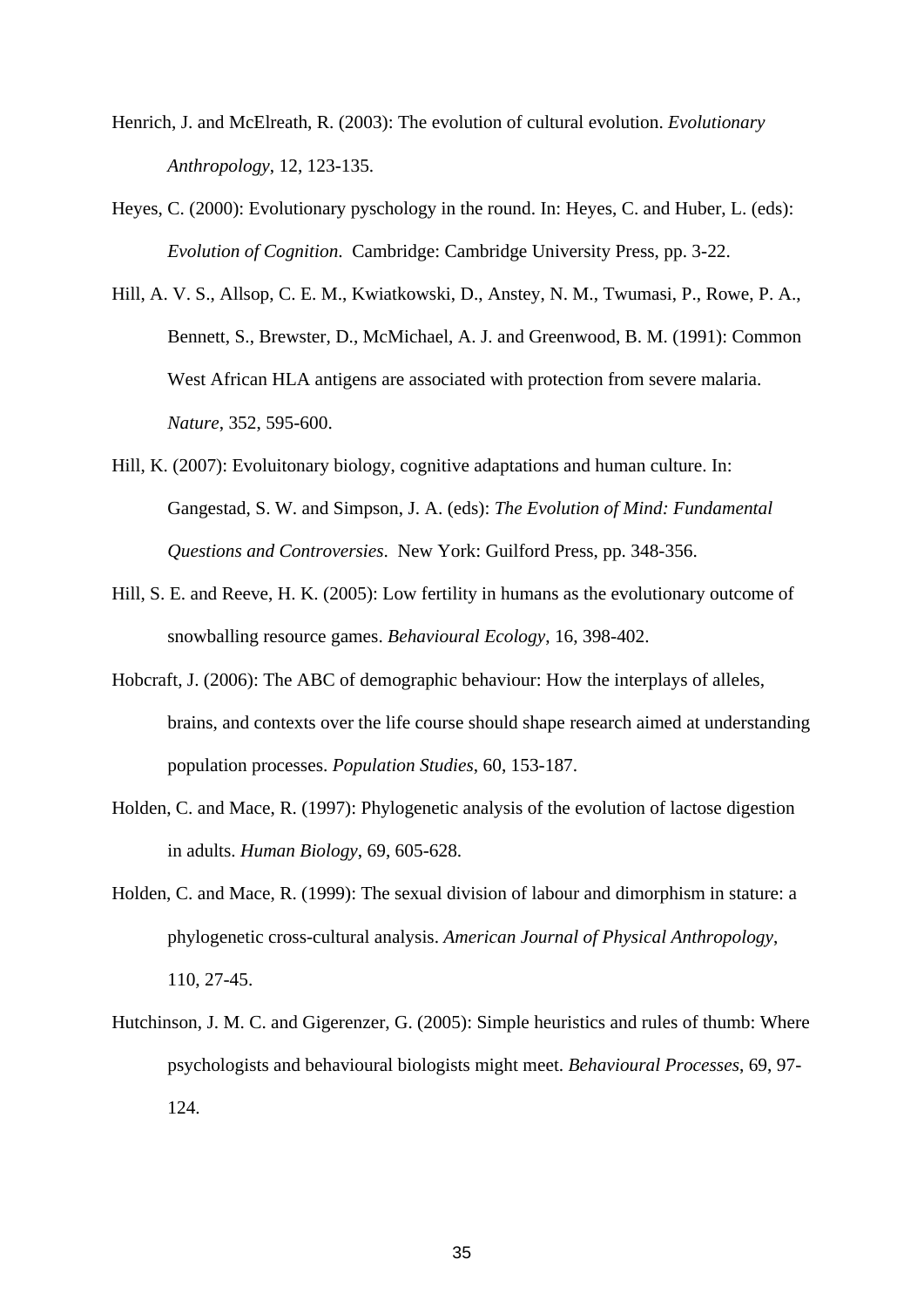- Irons, W. (1998): Adaptively relevant environments versus the environment of evolutionary adaptedness. *Evolutionary Anthropology*, 6, 194-204.
- Jones, B. C., DeBruine, L. M., Little, A. C., Burriss, R. P. and Feinberg, D. R. (2007): Social transmission of face preferences among humans. *Proceedings of the Royal Society of London, Series B, Biological Sciences*, 274, 899-903.
- Kanazawa, S. (2004): The Savanna Principle. *Managerial and Decision Economics*, 25, 41- 54.
- Kaplan, H., Lancaster, J. B., Bock, J. and Johnson, S. (1995a): Fertility and fitness among Albuquerque men: a competitive labour market theory. In: Dunbar, R. I. M. (eds): *Human Reproductive Decisions: Biological and Social Perspectives*. London: Macmillan, pp. 96-136.
- Kaplan, H., Lancaster, J. B., Tucker, W. T. and Anderson, K. G. (2002): Evolutionary approach to below replacement fertility. *American Journal of Human Biology*, 14, 233-256.
- Kaplan, H. S. and Gangestad, S. W. (2005): Life history theory and evolutionary psychology. In: Buss, D. M. (eds): *Handbook of Evolutionary Psychology*. New Jersey: John Wiley & Sons, pp. 68-95.
- Kaplan, H. S., Lancaster, J. B., Bock, J. A. and Johnson, S. E. (1995b): Does observed fertility maximize fitness among New-Mexican men: a test of an optimality model and a new theory of parental investment in the embodied capital of offspring. *Human Nature*, 6, 325-360.
- Krebs, J. and Davies, N. (1993): *An Introduction to Behavioural Ecology*. Oxford: Blackwell.
- Laland, K. N. and Brown, G. R. (2002): *Sense and Nonsense: Evolutionary Perspectives on Human Behaviour*. Oxford: Oxford University Press.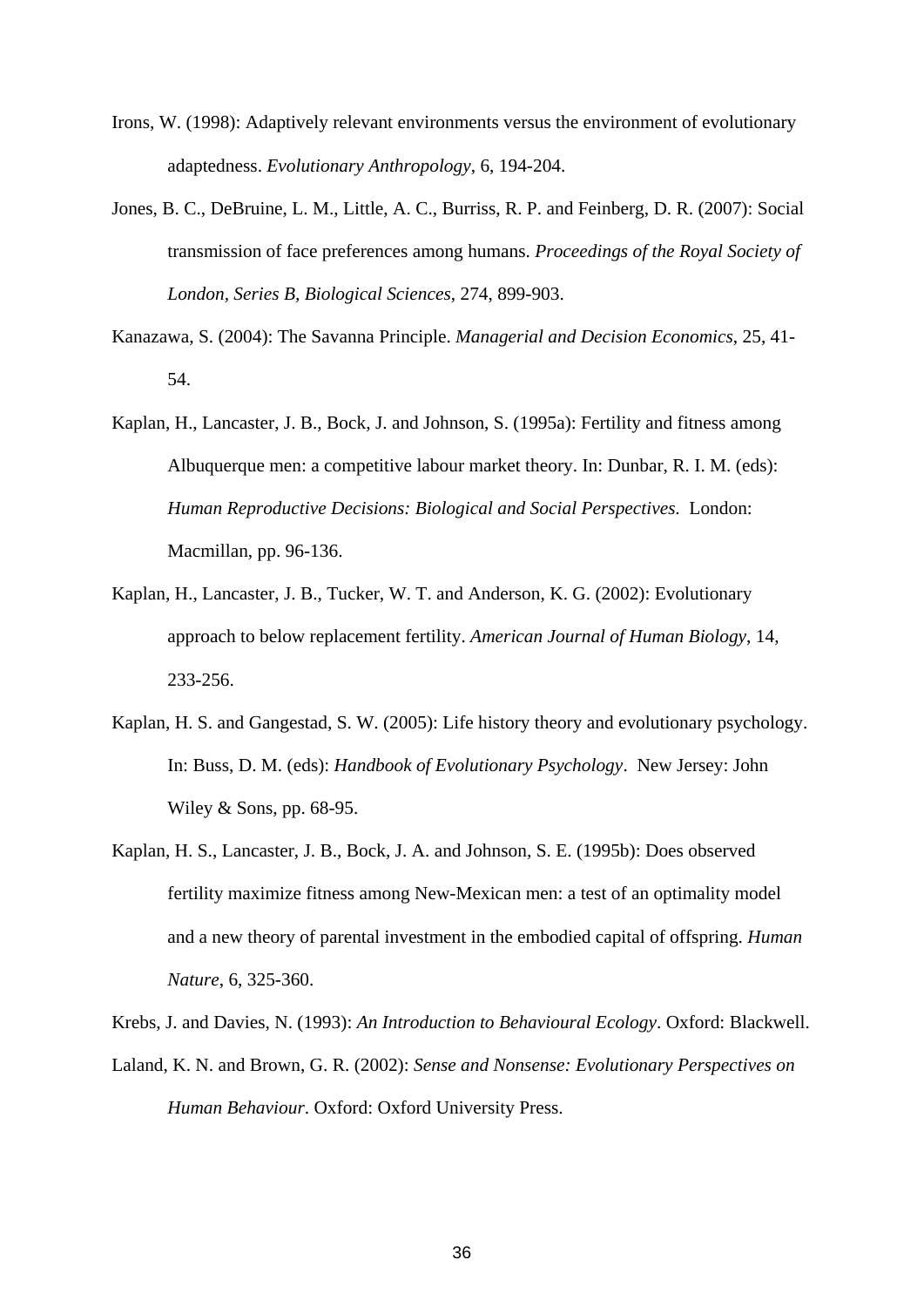- Laland, K. N. and Brown, G. R. (2006): Niche construction, human behavior and the adaptive-lag hypothesis. *Evolutionary Anthropology*, 15, 95-104.
- Lee, R. D. (2003): Rethinking the evolutionary theory of aging: Transfers, not births, shape social species. *Proceedings of the National Academy of Sciences of the United States of America*, 100, 9637-9642.
- Leonetti, D., Nath, D. and Hemam, N. (2007): The behavioral ecology of family planning. *Human Nature*, 18, 225-241.
- Lewontin, R. C., Rose, S. and Kamin, L. (1984): *Not in Our Genes: Biology, Ideology and Human Nature*. London: Random House.
- Lumsden, C. and Wilson, E. (1981): *Genes, Mind and Culture: The Coevolutionary Process*. Cambridge, MA: Havard University Press.
- Mace, R. (1998): The coevolution of human wealth and inheritance strategies. *Philosophical Transactions of the Royal Society of London B*, 353, 389-397.
- Mace, R. (2007): The evolutionary ecology of human family size. In: Dunbar, R. and Barrett, L. (eds): *The Oxford Handbook of Evolutionary Psychology*. Oxford: Oxford University Press, pp. 383-396.
- Mace, R. and Holden, C. (1999): Evolutionary ecology and cross-cultural comparison: the case of matrilineal descent in sub-Saharan Africa. In: Lee, P.C. (ed) *Comparative Primate Socioecology*. Cambridge: Cambridge University Press, pp. 387-405.
- Mace, R. and Holden, C. J. (2005): A phylogenetic approach to cultural evolution. *Trends in Ecology & Evolution*, 20, 116-121.
- Mameli, M. (2007): Evolution and pyschology in philosophical perspective. In: Dunbar, R. I. M. and Barrett, L. (eds): *The Oxford Handbook of Evolutionary Psychology*. Oxford: Oxford University Press, pp. 21-34.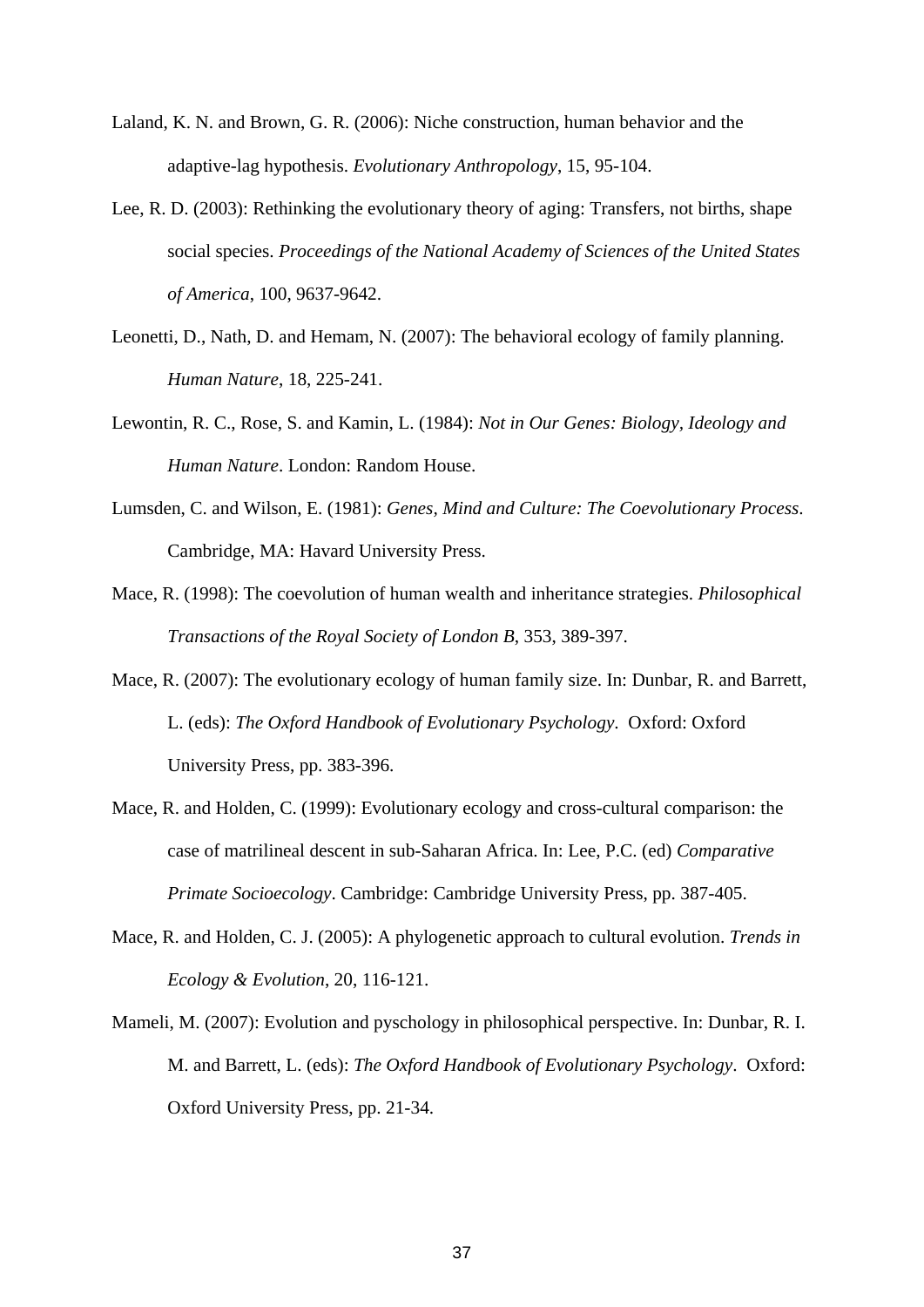- McElreath, R. (2004): Social learning and the maintenance of cultural variation: An evolutionary model and data from east Africa. *American Anthropologist*, 106, 308- 321.
- McElreath, R., Lubell, M., Richerson, P. J., Waring, T. M., Baum, W., Edsten, E., Efferson, C. and Paciotti, B. (2005): Applying evolutionary models to the laboratory study of social learning. *Evolution and Human Behavior*, 26, 483-508.
- McNamara, J. M. and Houston, A. I. (2006): State and Value: A Perspective from Behavioural Ecology. In: Wells, J. C. K., Strickland, S. S. and Laland, K., N (eds): *Social Information Transmission and Human Biology* 59-88.
- Mekel-Bobrov, N., Gilbert, S. L., Evans, P. D., Vallender, E. J., Anderson, J. R., Hudson, R. R., Tishkoff, S. A. and Lahn, B. T. (2005): Ongoing adaptive evolution of ASPM, a brain size determinant in Homo sapiens. *Science*, 309, 1720-1722.
- Menzel, R. and Giurfa, M. (2001): Cognitive architecture of a mini-brain: the honeybee. *Trends in Cognitive Sciences*, 5, 62-71.
- Mesoudi, A. (2007): Using the methods of experimental social psychology to study cultural evolution. *Journal of Social, Cultural and Evolutionary Psychology*, 1, 35-58.
- Mesoudi, A., Whiten, A. and Dunbar, R. (2006): A bias for social information in human cultural transmission. *British Journal of Psychology*, 97, 405-423.
- Moore, F. R. and Cassidy, C. (2007): Female status predicts female mate preferences across nonindustrial societies. *Cross-Cultural Research*, 41, 66-74.
- Murphy, M. (1999): Is the relationship between fertility of parents and children really weak? *Social Biology*, 46, 122-145.
- Nesse, R. M. and Williams, G. C. (1995): *Evolution and Healing: New Science of Darwinian Medicine*. Phoenix Press.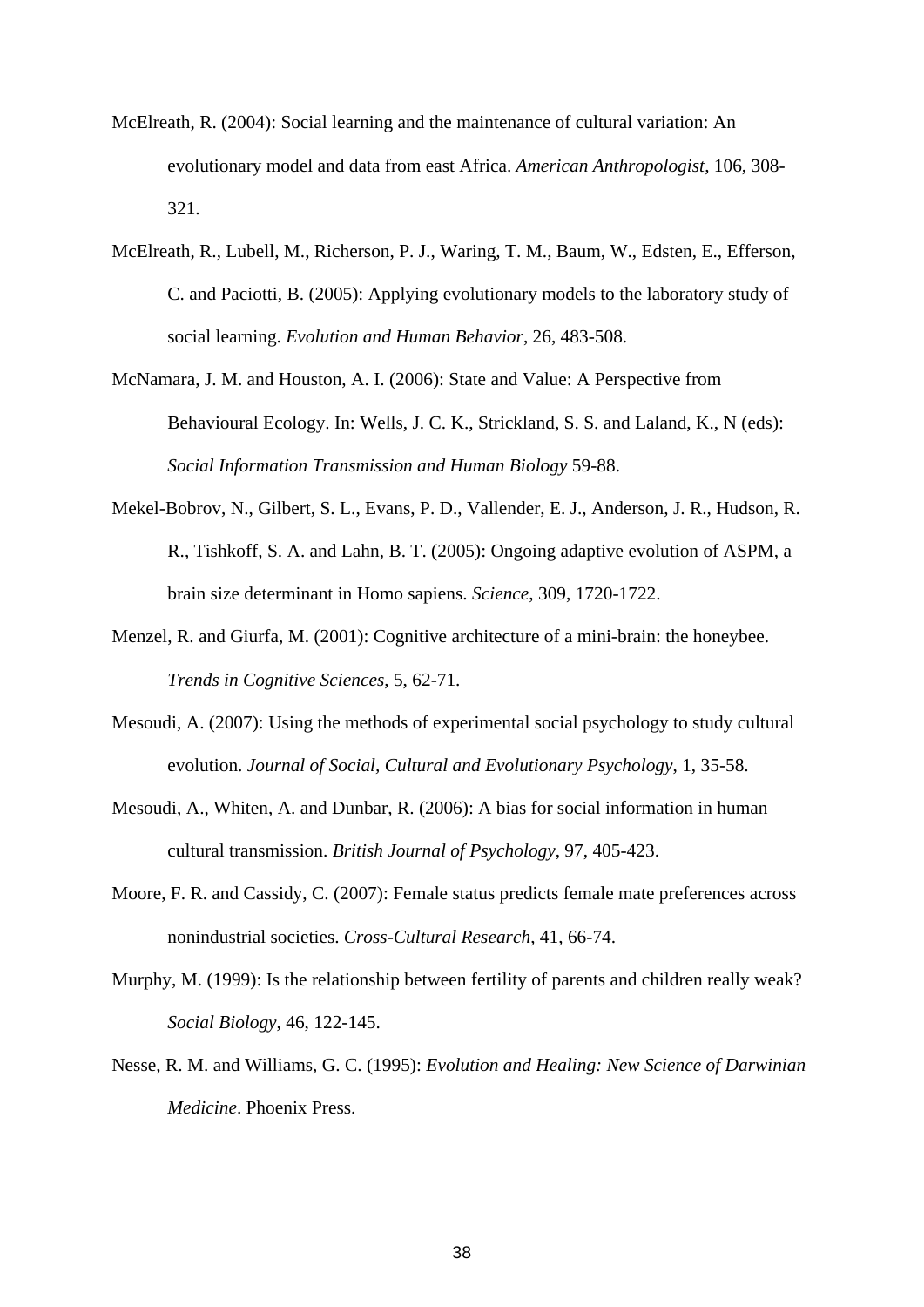- Nettle, D. (2007): Individual differences. In: Dunbar, R. I. M. and Barrett, L. (eds): *The Oxford Handbook of Evolutionary Psychology*. Oxford: Oxford University Press, pp. 479-490.
- Newson, L., Postmes, T., Lea, S. E. G., Webley, P., Richerson, P., J and McElreath, R. (2007): Influences on communication about reproduction: the cultural evolution of low fertility. *Evolution and Human Behavior*, 23, 199-210.
- O'Brien, M. J. and Lyman, R. L. (2002): Evolutionary archeology: Current status and future prospects. *Evolutionary Anthropology*, 11, 26-36.
- Parker, G. A. and Maynard Smith, J. (1990): Optimality theory in evolutionary biology. *Nature*, 348, 27-33.
- Perrusse, D. (1993): Cultural and reproductive success in idustrial societies: Testing the relationship at the proximate and ultimate levels. *Brain and Behavioral Sciences*, 16, 267-323.
- Potts, R. (1998): Variability selection in hominid evolution. *Evolutionary Anthropology*, 7, 81-96.
- Richerson, P., J and Boyd, R. (2005): *Not by Genes Alone: How Culture Transformed Human Evolution*. Chicago: University of Chicago Press.
- Rose, H., Rose, S. and Jencks, C. (2000): *Alas, Poor Darwin: Arguments Against Evolutionary Psychology*. London: Harmony Books.
- Samuels, R. (1998): Evolutionary psychology and the massive modularity hypothesis. *British Journal of Philosophical Science*, 49, 575-602.
- Samuels, R. (2000): Massively modular minds: the evolutionary psychology account of cognitive architecture. In: Carruthers, P. and Chamberlain, A. (eds): *Evolution and the Human Mind: Modularity, Language and Meta-cognition*. Cambridge: Cambridge University Press, pp. 13-46.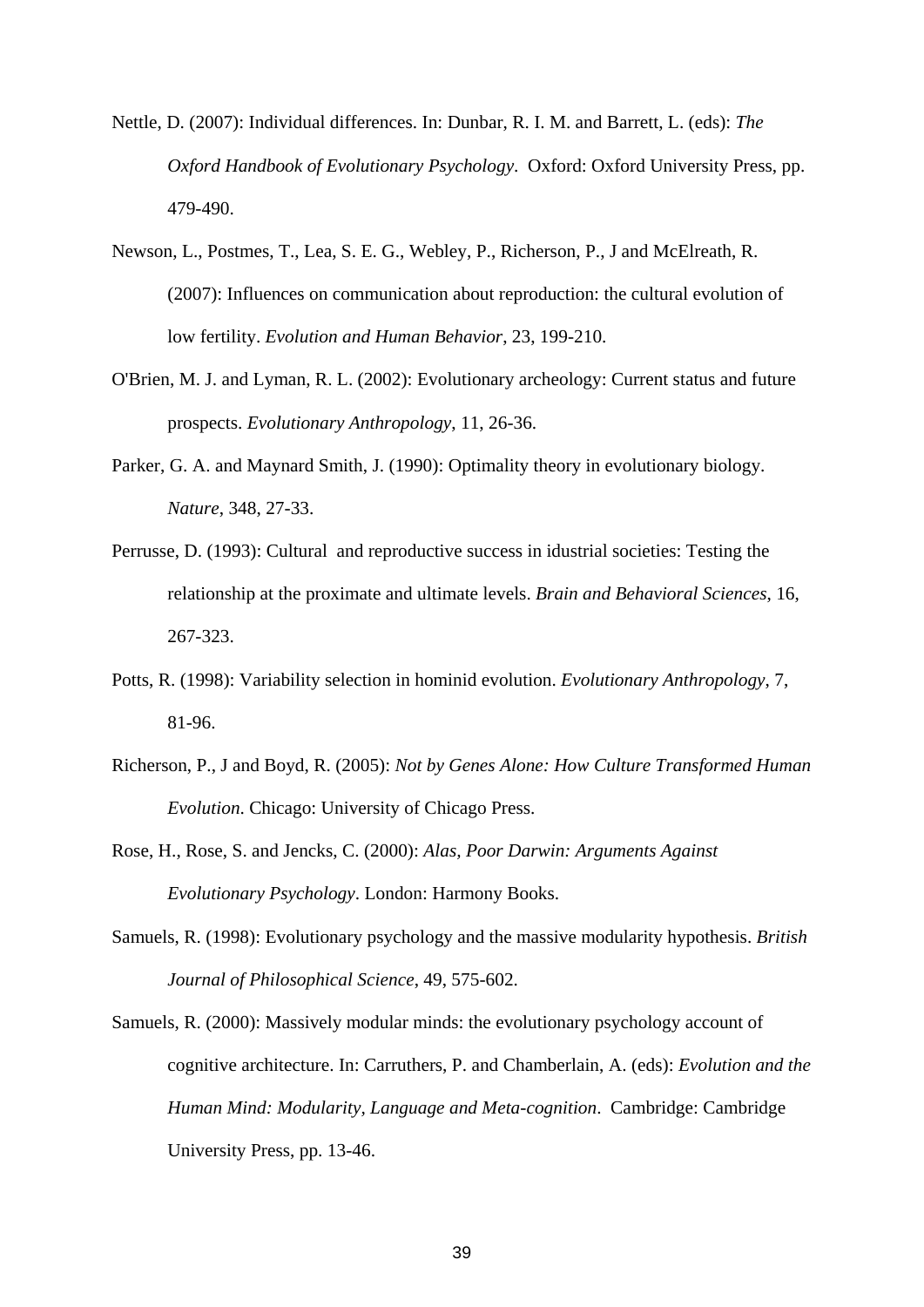- Scott, B. E., Lawson, D. W. and Curtis, V. (2007): Hard to handle: understanding mothers' handwashing behaviour in Ghana. *Health Policy and Planning*, 22, 216-224.
- Sear, R. (2005): Review of Biology at Work: Rethinking Sexual Equality. *Sexualities, Evolution and Gender*, 7, 189-193.
- Segerstråle, U. (2000): *Defenders of the Truth: The Sociobiology Debate*. Oxford: Oxford University Press.
- Shenk, M. (2007): Dowry and public policy in contemporary India. *Human Nature*, 18, 242- 263.
- Sherman, P. W. and Reeve, H. K. (1997): Forward and backward: alternative approaches to studying human social evolution. In: Betzig, L. (eds): *Human Nature: A Critical Reader*. Oxford: Oxford University Press, pp. 147-158.
- Smith, E. A. (2000): Three styles in the evolutionary analysis of human behaviour. In: Cronk, L., Chagnon, N. and Irons, W. (eds): *Adaptation and Human Behaviour: an Anthropological Perspective*. New York: Aldine de Gruyter, pp. 27-47.
- Smith, E. A., Borgerhoff Mulder, M. and Hill, K. (2000): Evolutionary analyses of human behaviour: a commentary on Daly & Wilson. *Animal Behaviour*, 60, F21-F26.
- Smith, E. A., Borgerhoff Mulder, M. and Hill, K. (2001): Controversies in the evolutionary social sciences: a guide for the perplexed. *Trends in Ecology and Evolution*, 16, 128- 135.
- Somit, A. and Peterson, S. (2003): *Human Nature and Public Policy: an Evolutionary Approach*. New York: Palgrave Macmillan.
- Strassmann, B. I. and Dunbar, R. I. M. (1999): Human evolution and disease: putting the stone age in perspective. In: Stearns, S. C. (eds): *Evolution in Health and Disease*. Oxford: Oxford University Press, pp. 91-101.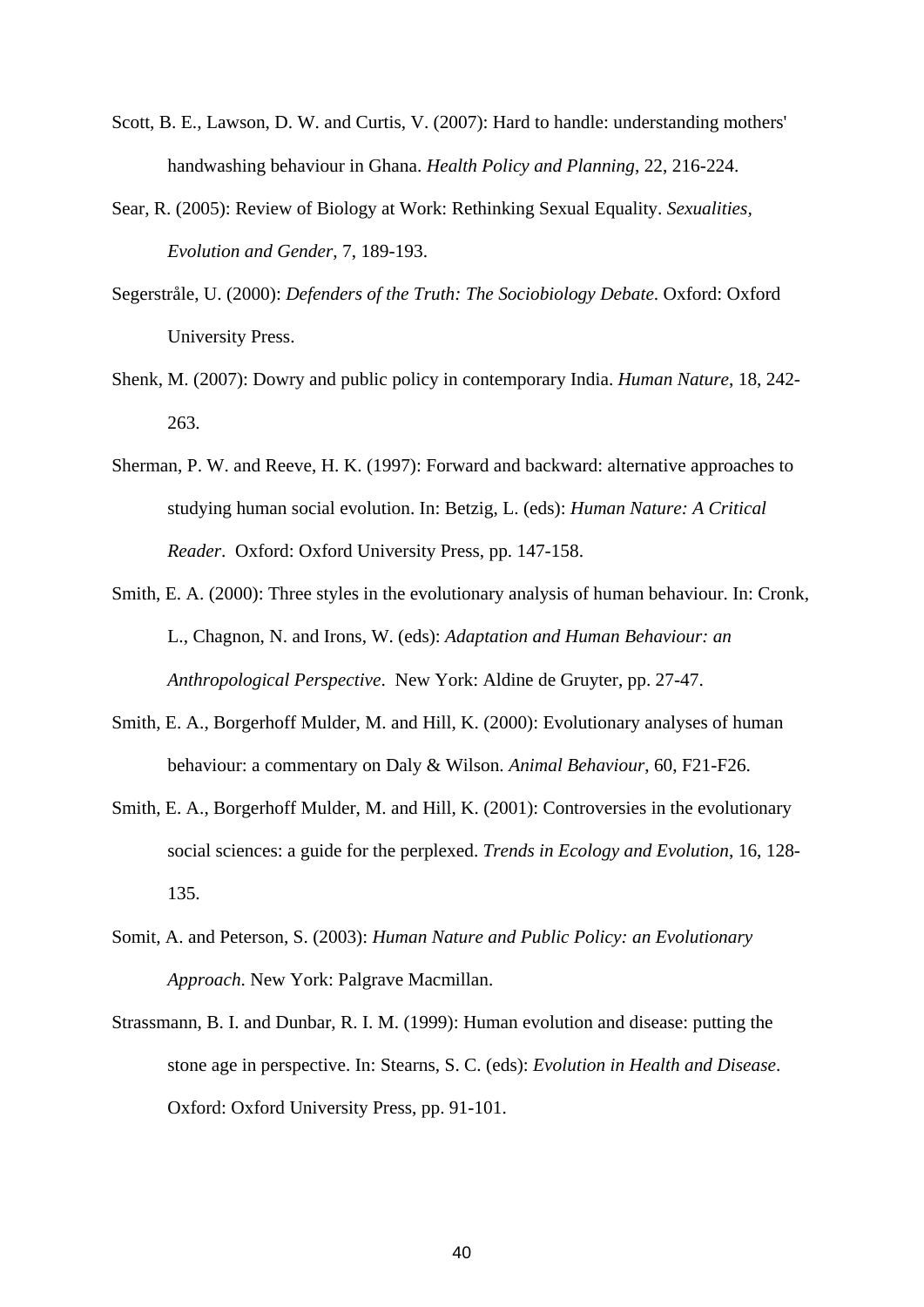- Swami, V., Caprario, C., Tovée, M. J. and Furnham, A. (2006): Female physical attractiveness in Britain and Japan: a cross-cultural study. *European Journal of Personality*, 20, 69-81.
- Swami, V. and Tovee, M. J. (2007): Perceptions of female body weight and shape among indigenous and urban Europeans. *Scandinavian Journal of Psychology*, 48, 43-50.
- Symons, D. (1989): A critique of Darwinian anthropology. *Ethology and Sociobiology*, 10, 131-144.
- Symons, D. (1992): On the use and misuse of Darwinism in the study of human behaviour. In: Barkow, J. H., Cosmides, L. and Tooby, J. (eds): *The Adapted Mind: Evolutionary Psychology and the Generation of Culture*. Oxford: Oxford University Press, pp. 137-159.
- Thornhill, R. and Palmer, C. T. (2000): *A Natural History of Rape: Biological Bases of Sexual Coercion*. Cambridge, MA: MIT Press.
- Tooby, J. and Cosmides, L. (1992): The psychological foundations of culture. In: Barkow, J. H., Cosmides, L. and Tooby, J. (eds): *The Adapted Mind*. New York: Oxford Universty Press, pp. 19-136.
- Tovee, M. J., Swami, V., Furnham, A. and Mangalparsad, R. (2006): Changing perceptions of attractiveness as observers are exposed to a different culture. *Evolution and Human Behavior*, 27, 443-456.
- Tucker, B. and Rende Taylor, L. (2007): The human behavioral ecology of contemporary world issues. *Human Nature*, 18, 181-189.
- Vining, D. R. J. (1986): Social versus reproductive success: the central theoretical problem of human sociobiology. *Behaviour and Brain Sciences*, 9, 167-216.

Waynforth, D. (2007): Mate choice copying in humans. *Human Nature*, 18, 264-271.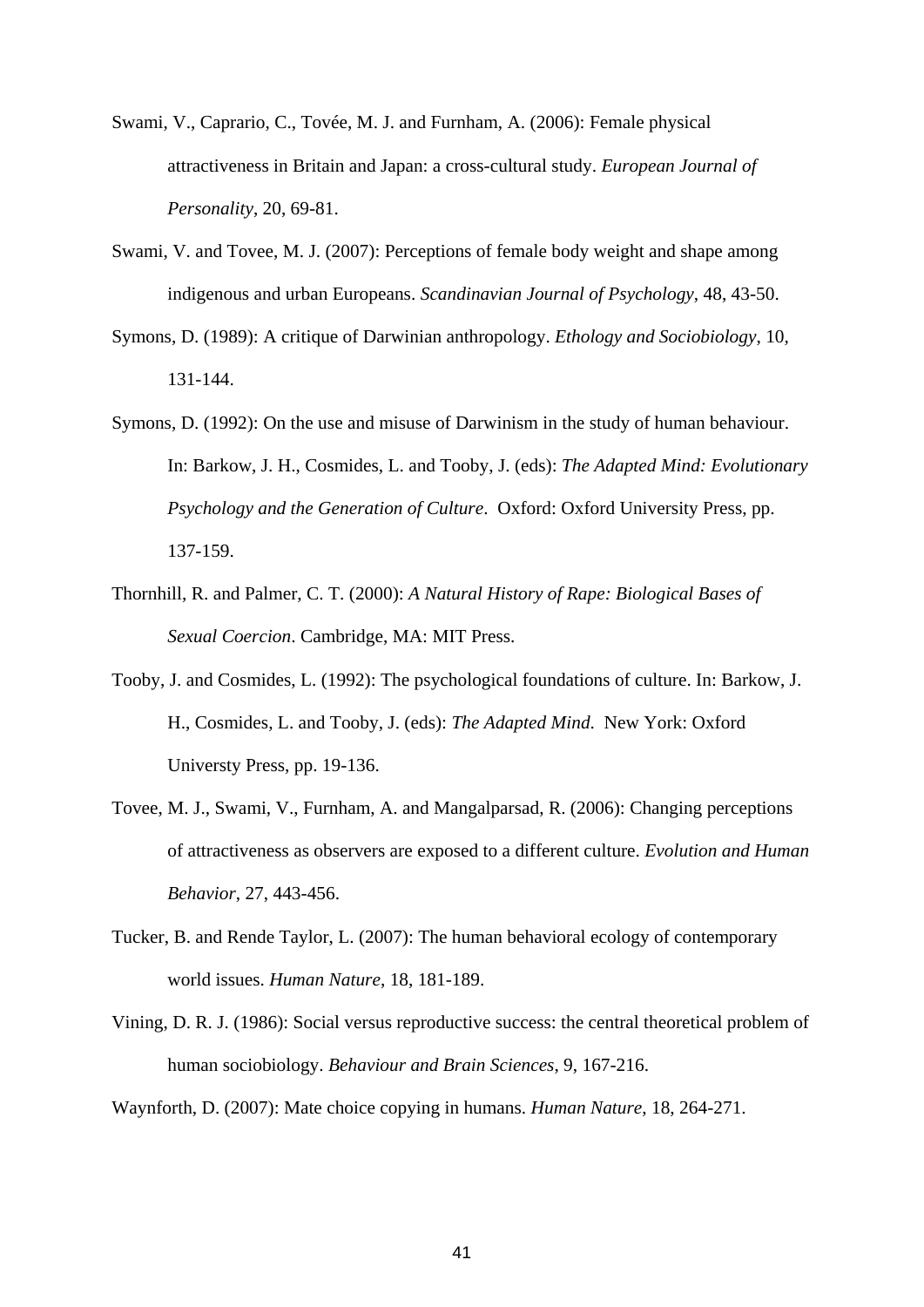- West-Eberhard, M. J. (2003): *Developmental Plasticity and Evolution*. Oxford: Oxford University Press.
- White, D. W., Dill, L. M. and Crawford, C. B. (2007): A common, conceptual framework for behavioral ecology and evolutionary psychology. *Evolutionary Psychology*, 5, 275- 288.
- Williamson, S., Hubisz, M., Clark, A., Payseur, B., Bustamante, C. and Nielsen, R. (2007): Localizing Recent Adaptive Evolution in the Human Genome. *Plos Genetics*, 3 (6): e90. doi: 10.1371/journal.pgen.0030090.
- Wilson, E. O. (1975): *Sociobiology: The New Synthesis*. Cambridge, MA: Belknap Press.
- Winterhalder, B. and Smith, E. A. (2000): Analyzing adaptive strategies: Human behavioral ecology at twenty-five. *Evolutionary Anthropology*, 9, 51-72.